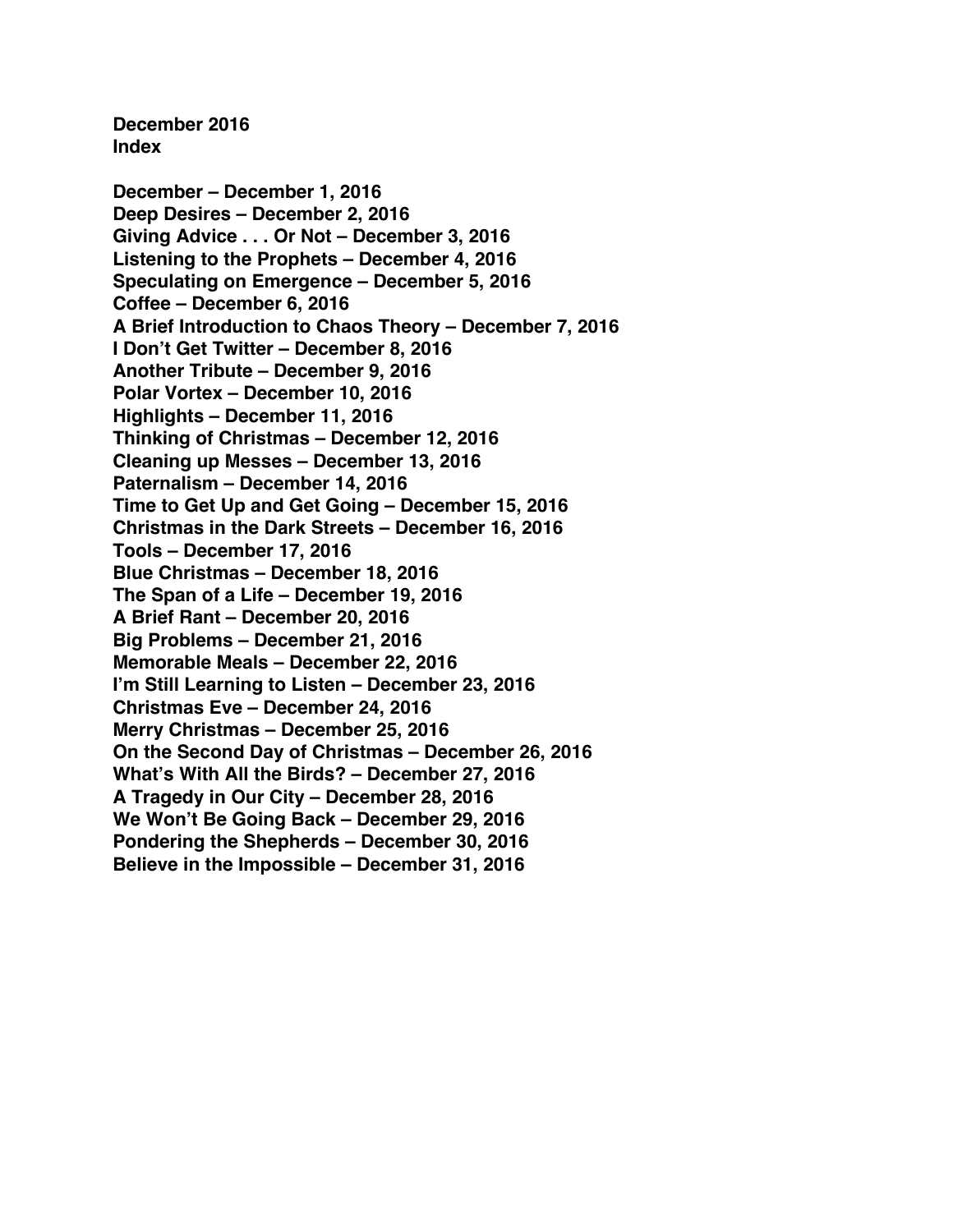## <span id="page-1-0"></span>**December – December 1, 2016**

Welcome to the first of December. Most years the first of December is the 335th day of the year, but this year, since it is a leap year, it is the 336th day of the year. Having an extra day in the year means that it took us a full day longer to get to December 1 than is the case in other years. Personally, I didn't notice the difference. It seems like it came around rather quickly. I'm just getting used to 2016 and I'm looking at having to adjust to 2017. Part of that is a pure function of age. When you are 2 years old, a year is half a lifetime. When you are 63, the percentage is significantly smaller. There is, however, more to the phenomenon than just age. Social scientists tell us that the rate of change is accelerating. We notice it particularly with technology. The latest gadget is soon considered obsolete not because it has ceased to function but because newer gadgets perform more functions.

I'm not concerned with keeping up. I'm perfectly content to have a phone that is a couple of models back from the latest. I call my 5-year-old truck "new," and enjoy the look on the service technician's face when I bring in my 17-year-old car for an oil change. When he asks how long the "check engine" light has been on I can't remember, but it has been more than a year. I once had a pickup that I drove 60,000 miles with the check engine light on. I'm pretty sure that a persistent warning light on his dashboard would drive that technician up the wall.

When we moved into our current house, we were pleased that it didn't come with appliances. It gave us the opportunity to get a new refrigerator, something we'd never previously had. That refrigerator is now older than any of those other refrigerators. It doesn't have LED lighting. In fact, it's getting hard to find the old-style screw-in lightbulbs that it requires. The food is still cold, and we could always look for it in the dark if we can't get light bulbs in the future.

Sometimes I pay attention to small details that are probably unimportant. For example, there are 52 weeks in the year, but it doesn't come out exactly. A regular year is 52 weeks and one day and a leap year is 52 weeks and two days. Since 2017 starts on a Sunday, the extra day is a Sunday and so January 1, 2017, and December 31, 2017 are both Sundays making 53 Sundays in the year. The people who give monthly to support the church aren't likely to notice it, but a few of the folks who give weekly might. I receive an annual salary divided into 12 monthly payments, so it won't affect my income, but I'll be leading one more worship service during the year, so I'm a slightly better buy for the congregation in 2017 than I was in 2016. I doubt that many of the folks will notice that, except of course those who read this blog.

The name "December" is a bit deceiving since the word comes from the Latin decem, or 10. On our calendar it is the 12th month, not the 10th. It got its name from the old Roman calendar, which began with March, making December the 10th month. If you think about the cycle of seasons, you can understand how they might have chosen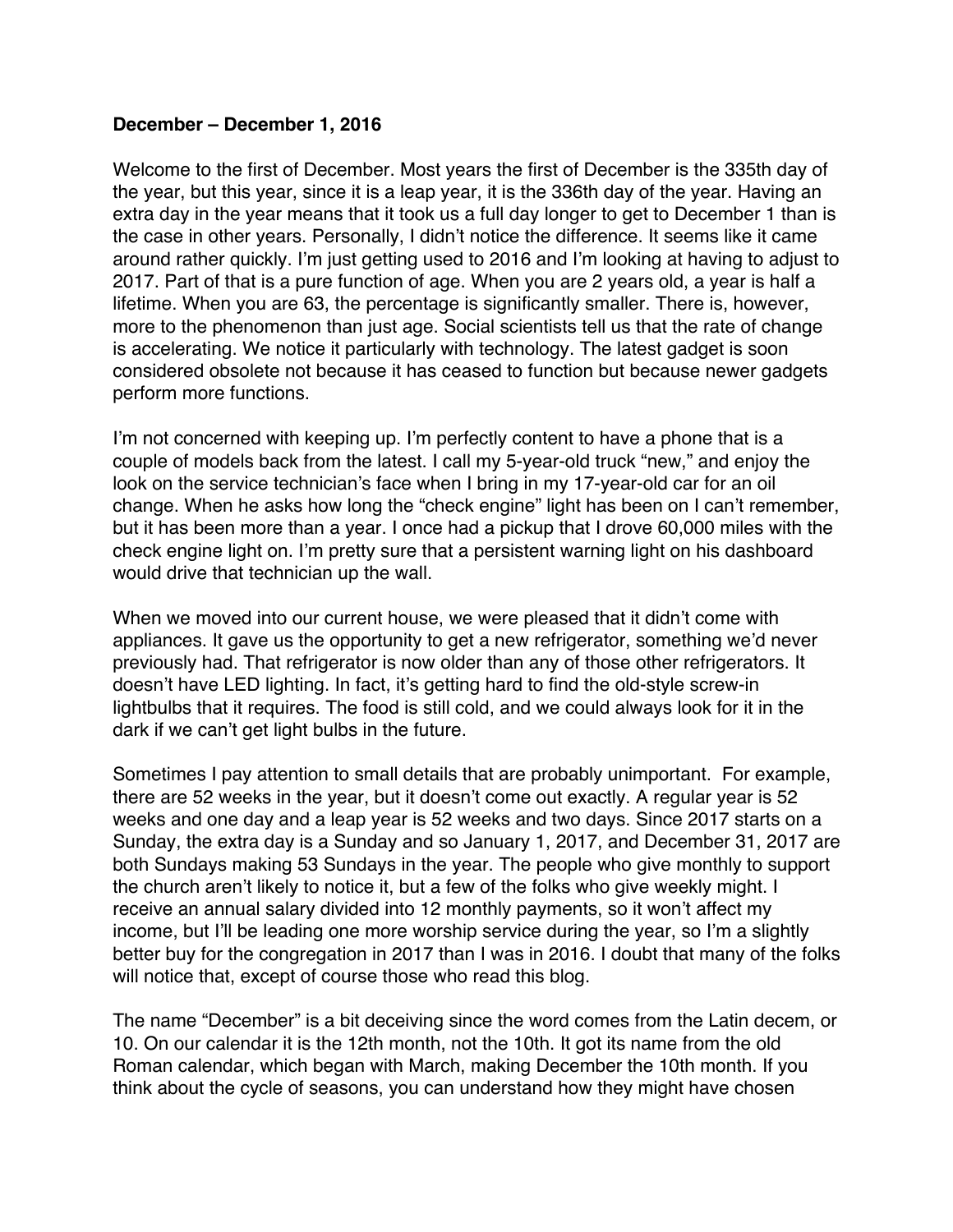March to be the beginning with days getting longer and new plants appearing. January and February can get pretty old around here some years.

I don't anticipate traveling very much in December this year. It is a good time to stay home. Despite a year with above average temperatures, we'll still probably see a bit of winter weather sometime during the year and December through February are the most likely months. The high winds combined with just a bit of snow this week to close some local roads and more of that will come in time. Some of our snowbirds have already headed south for the winter. I've never felt attracted to that lifestyle. I have trouble keeping up with one home. Two seems like more work that I want to take on. Besides I like winter. I've got good boots and warm clothing and there is plenty to do outdoors when the temperatures are cold. Driving to and from work in the dark gets a bit old after a while but that doesn't last for long. That's another advantage of getting older - winters don't seem to last as long as they used to.

All in all, the coming of a new month isn't very dramatic around here. I rose at the same time and am sitting at the same desk, though writing today's blog is slower than some days. As you can tell, I really didn't have much of a subject in mind when I got up. I'm not planning any big, life-changing events. I need to save some energy for next year when I've got that extra Sunday to contend with.

Winter is a time for a lot of festivals. When we spend enough time indoors, we begin to plan parties. The winter solstice lands on December 21 this year and for those who are paying attention the days will start to get longer after that day. The dating of our Christmas celebrations has its origins in the observances of solstice. Winter is a good time for bonfires and hot beverages. For me it is also a good time for curling up with a good book and finding the right place on the living room floor where the sun is warming the carpet.

Happy December, folks. May you find a warm spirit to offset the cold temperatures outdoors. May you travel safely when you need to travel and enjoy your home when you don't need to roam.

Copyright (c) 2016 by Ted E. Huffman. I wrote this. If you would like to share it, please direct your friends to my web site. If you'd like permission to copy, please send me an email. Thanks!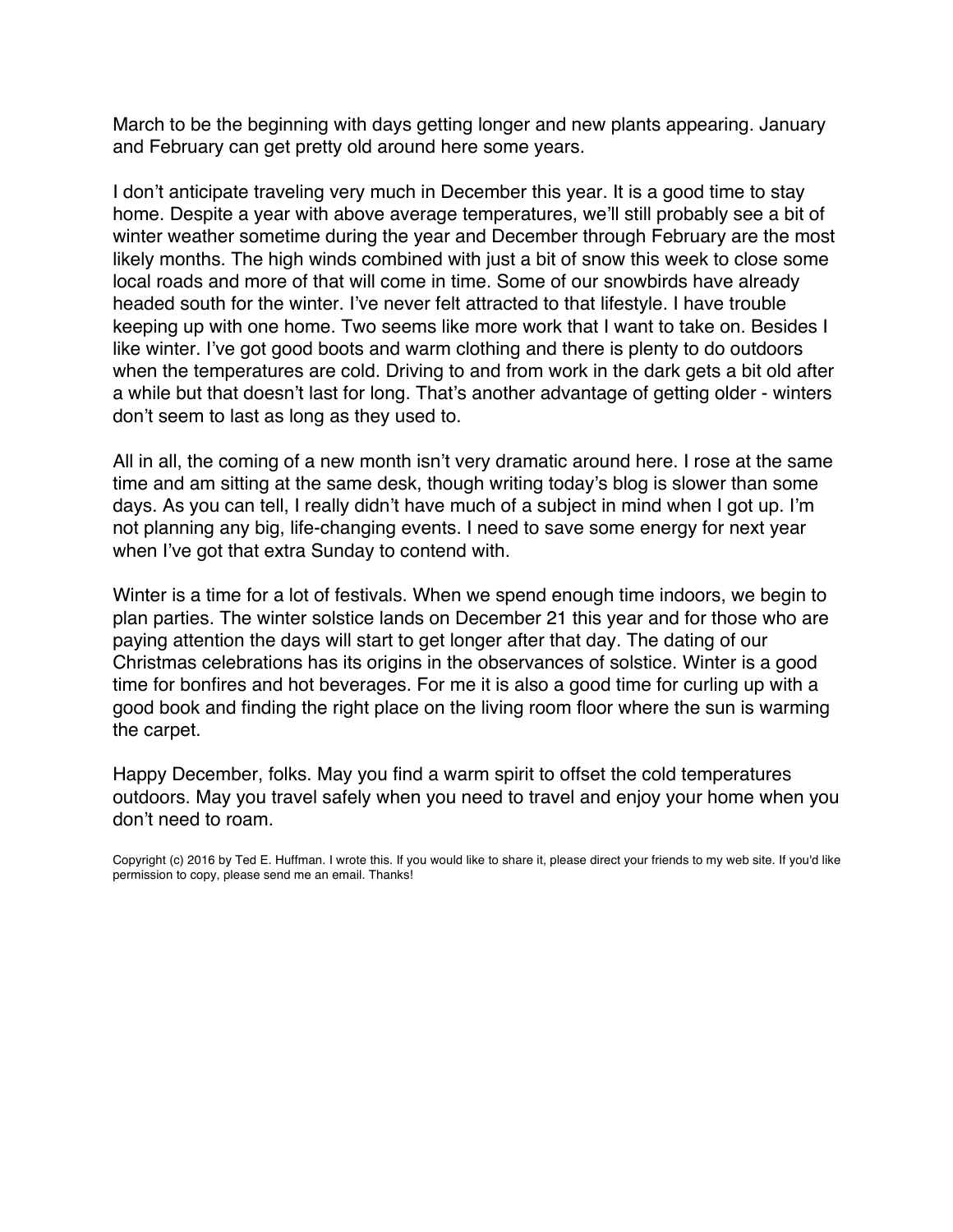## <span id="page-3-0"></span>**Deep Desires – December 2, 2016**

St. Ignatius, founder for the Jesuit order, in his book, "The Spiritual Exercises," discussed praying for what you desire. He also wrote about praying to understand what you desire. The first time I read those thoughts, as a student nearly 40 years ago, I was dismissive. I felt deep down that there has to be something more important that operates in prayer than just asking for what you want. Something about praying for one's desires seemed to me to be incredibly selfish. I had a vision of a world full of people who concentrated solely on getting what they wanted, and that vision wasn't a very pretty one.

Some ideas, however, take a long time to mature and now I think I am beginning to understand that teaching in a new and different way. At least I think I may be ready to try to learn to pray to understand my desires.

A quick example from this moment in my life. Yesterday our daughter and son-in-law flew to Seattle and were picked up at the airport by our son. The two families get to spend today and tomorrow together before our daughter and her family fly on to Japan where they will live for four years. Part of me really wishes that I could be there with them for these days. I knew about their plans early enough to have purchased airline tickets, arranged for time off, and gone to be with them. But I didn't do it. I rationalized my decision by thinking of the tasks that need to be accomplished here at work, the coming cold season and the folks who need firewood, and my sense that our adult children need to form their own independent relationships that will sustain them beyond the span of my life. The reasons are complex, but the bottom line is that I didn't make the trip. That leaves me with the question of what I really want in the first place.

On the surface our desires come across as a kind of wish list. I wish I had a little more time off. I wish I was more organized. I wish I had more disposable income. I wish, I wish, I wish. One thing about being a bit older is that the wish for items, consumer goods, new cars and other things diminishes. But there is still a long wish list, when I take time to think about it.

My deepest desires, however, aren't really about possessions. When I think about what I really want it comes more in terms of becoming a better person. I want to become more loving, more open, more free. Those desires are not selfish at their core. When I take time to really concentrate on my deepest desires, I quickly move beyond the selfish wish list. And there, beneath that wish list is a genuine desire to serve other people faithfully, to live in lasting covenants, to establish relationships that endure.

St. Ignatius might have been right after all. When you get down to your deepest desire, you discover not just what you want, but what God wants for you.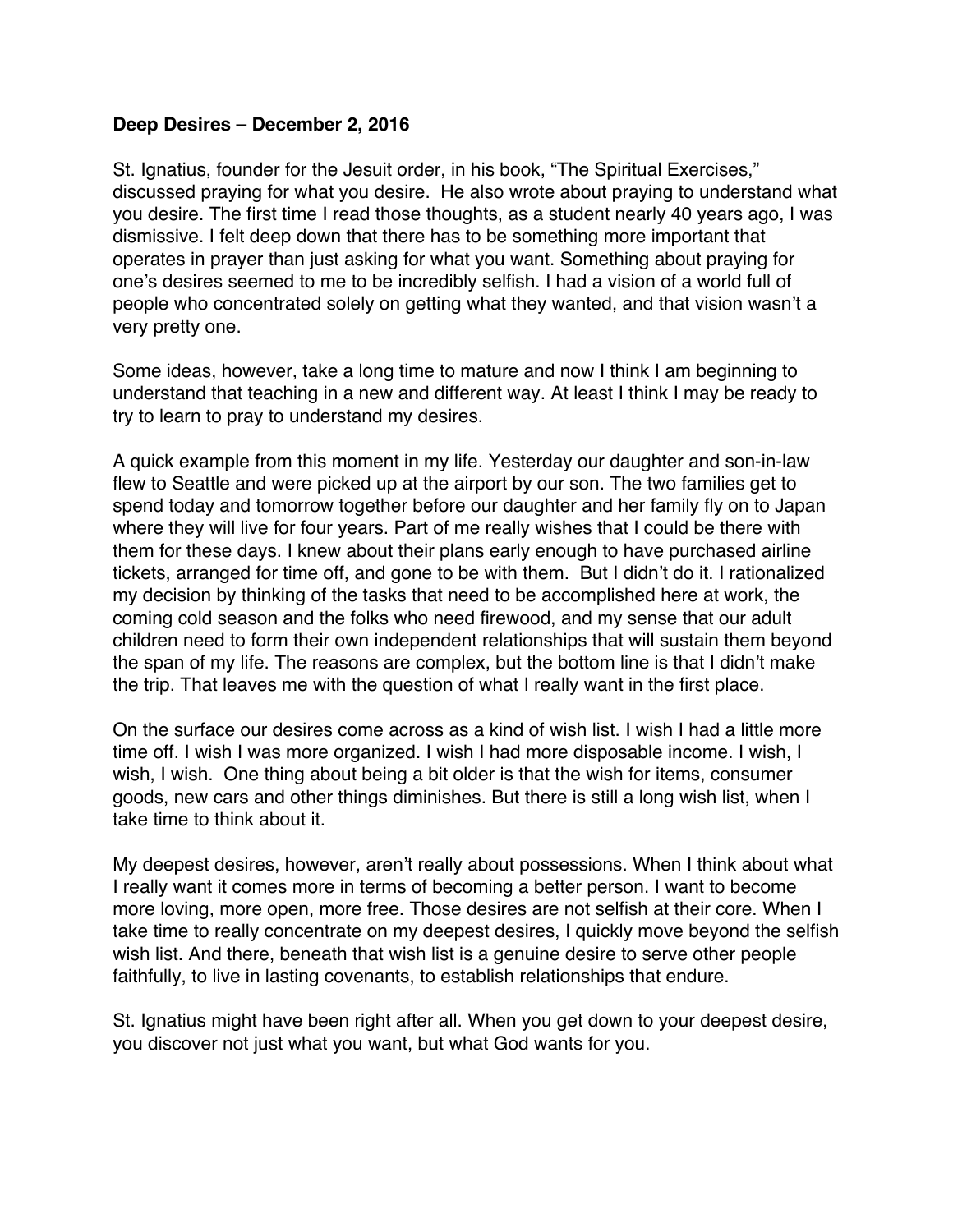When we were preparing to adopt a child, we filled out all kinds of questionnaires and forms and event through interviews in which we imagined what adopting might be like. There was a generic sense that there was a need in the world for adoptive parents and that there were many children who could benefit from a family. If they had handed me a catalogue and said, "Here, choose a child." I would have been overwhelmed and unable to make a choice. Instead, one day we received a phone call and the next day a case worker placed a tiny baby in my arms. Looking back, I have no doubt that God worked through the bureaucracy of the state and the structure of the agency and the processes of the courts to place not just any child in our family, but the one child who was right for us. Even now, I have trouble finding the words to express my sentiment. I believe that it was meant to be - that somehow in the process we discovered true vocation - the calling of God. When I took time to really listen to what I wanted, I discovered God speaking to me in that desire.

I know that I will never become a mystic - a fully contemplative person who can totally focus my attention inwardly. When I meditate, even when I dedicate a long time for a breath prayer, I find that my mind is directed to other people and relationships. That discovery, however, might be a revelation of who I am. Who I am before God is a person who is called to care about other people.

It makes sense to me when I think about it. God made me. If I look inward, I'm bound to discover the creator - the one who made me. To discover who I am is to meet God.

Of course, there is another truth, which Ignatius might have known, but which I don't remember reading in his book: God isn't just in me. God is in all things. If you look deeply enough into a drop of water, you will discover the miracle of creation. If you look toward the stars, you will discover the vastness of God's realm. God, who made all things, is present in all things.

As much as my life is caught up in the institutional church, as much energy as I invest in public worship and prayer, when I am honest, I have to admit that God is not confined to the church or worship services or prayer groups or bible study. People are constantly glimpsing God in their daily lives, in the work that they do, in the experiences they have and the emotions they feel. When I listen, I find that people often report to me sensing God's presence in a sunset or in a family dinner or someone they met at work.

Perhaps the time is right for me to pay more attention to my desires - not my wish list, but my deepest desires - to discover what it is that God is calling me to do and to be.

Copyright (c) 2016 by Ted E. Huffman. I wrote this. If you would like to share it, please direct your friends to my web site. If you'd like permission to copy, please send me an email. Thanks!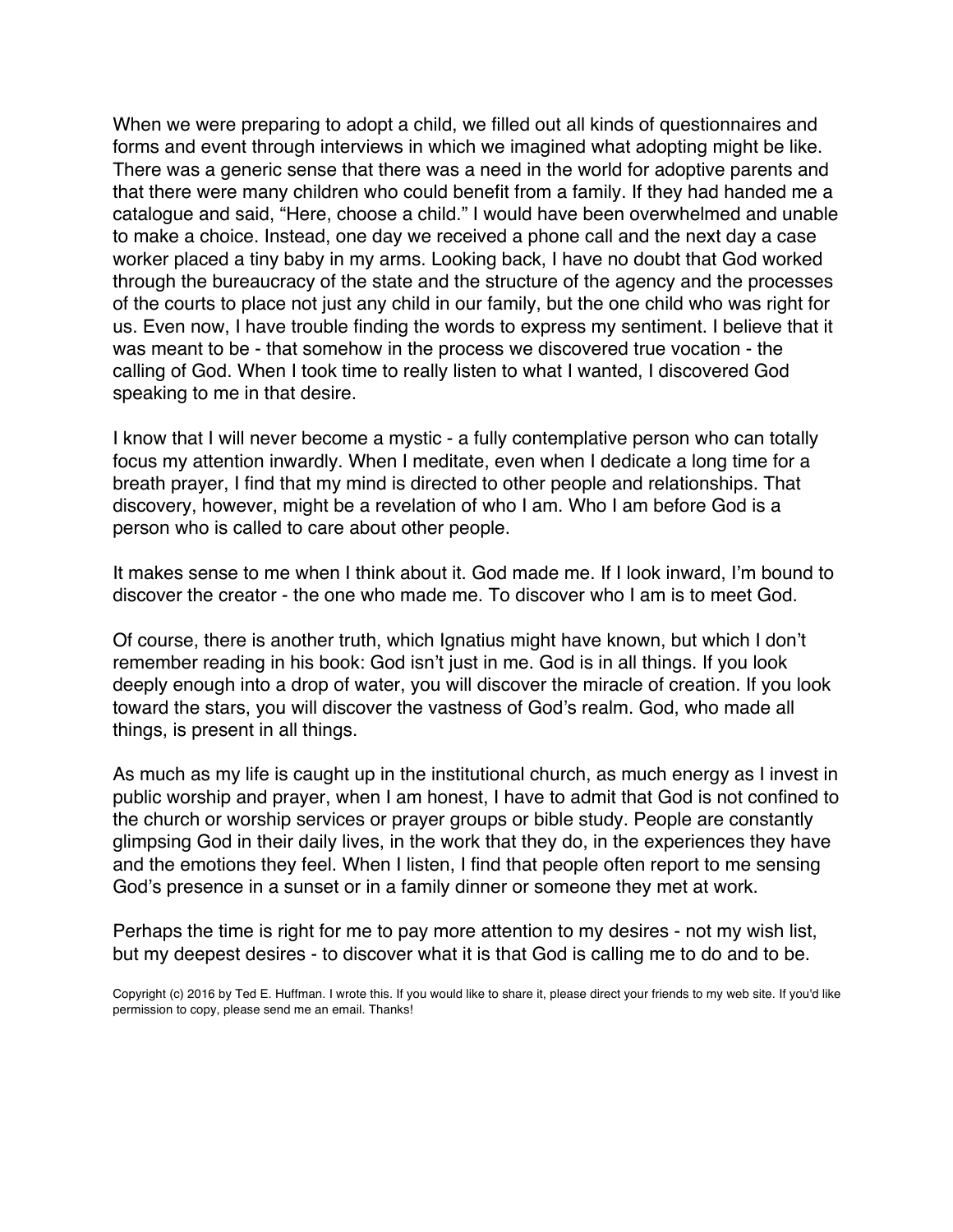# <span id="page-5-0"></span>**Giving Advice . . . Or Not – December 3, 2016**

In a recent blog post, Parker Palmer wrote about the perils of giving advice to others. Often the advice is not wanted and not needed. He told the story of a man who'd recently been diagnosed with terminal cancer. The man had emailed his news to a few family members and friends. One came over right away and asked how he was feeling. His response was, "I'm feeling amazingly at peace with all this. I'm not worried about what lies ahead."

The friend replied, "Look, you need to get a second opinion. At the same time, you should start exploring complementary medicine. You should also sign up for a meditation program, and I know a good book that can get you started down that path."

The man reported that the visit from his friend had left him less at peace.

Back in my seminary days I completed a unit of Clinical Pastoral Education followed by a year serving as a pastoral counselor in a health clinic. Those experiences taught me to be very slow in offering advice. My counseling consisted most of listening and often involved simply inviting people to tell me more about what was going on in their lives and how they felt.

There are some, however, who come to a pastor seeking advice, who want the pastor to share the responsibility for the decisions that need to be made and the actions that must be taken. I remember a time, many years ago, when a parishioner came to my office and shared how she was struggling with decisions regarding the care of her mother. The mother needed nearly constant care and it was becoming clear that the care she needed might not be able to be provided in the woman's home. The family was struggling with the options of expensive home care, expensive nursing home care, temporary respite care and the like. She asked me what they should do.

I began by simply sharing that I wasn't an expert in elder care and that I had little experience with such decisions. This was before I had assumed responsibility for my mother's care or witnessed my wife's care of her father. I then complimented the woman on her care and the seriousness with which she was considering the difficult choices. I offered a prayer, but no advice.

At the time I thought that I had handled the situation well, but I soon heard from a family member that the woman was very disappointed with the exchange. She had come to me wanting advice on how to proceed and had left my office without any sense of direction. Fortunately for me, the woman continued to be faithful in her commitment to the church and continued to be thoughtful and careful about the care decisions for her mother. A short time later, when the mother died, we were able to plan a meaningful funeral that provided much needed support to the woman and she became very much at peace with the decisions she had made.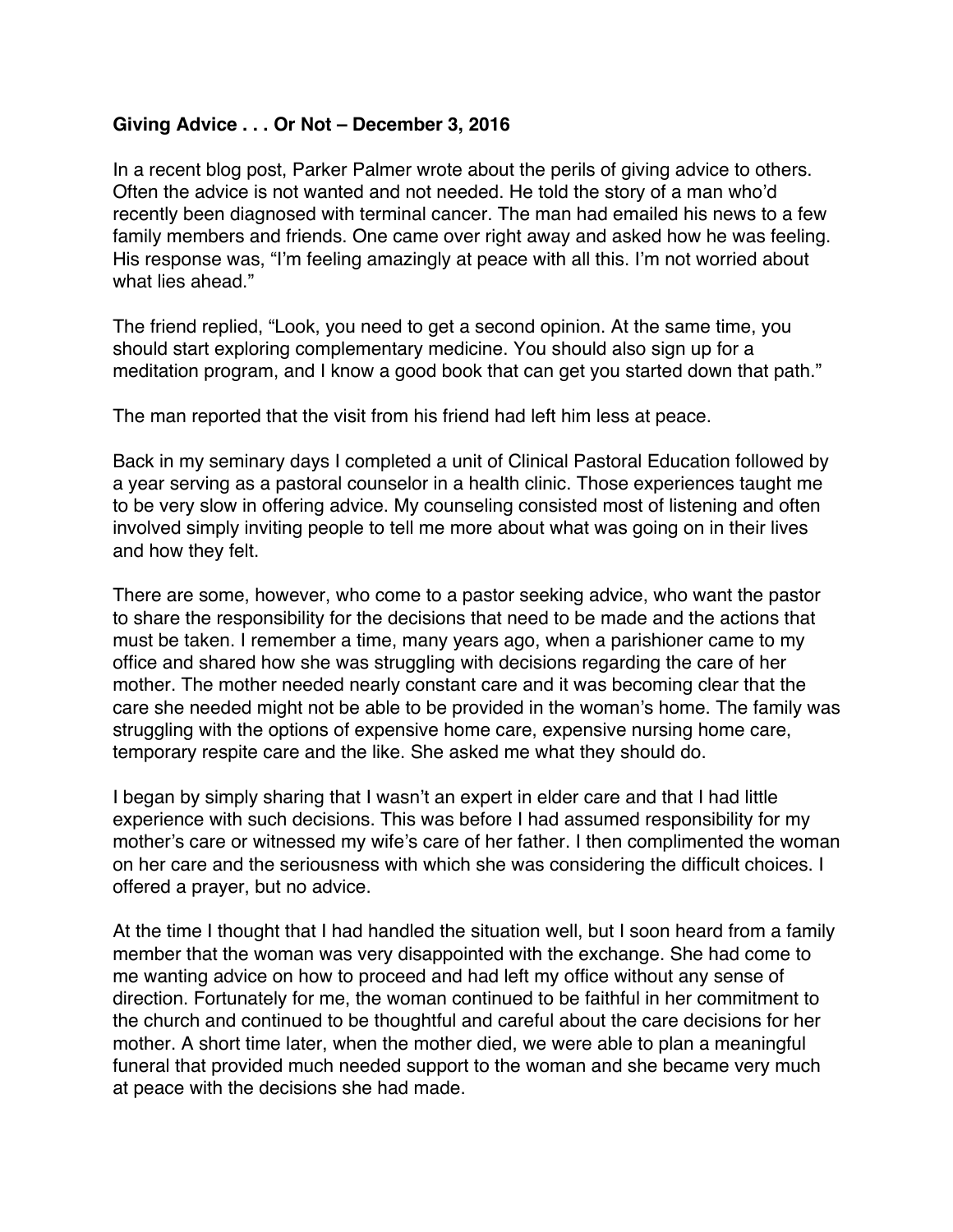Despite that experience, I still operate on the assumption that most people, deep down, don't want advice. They don't need to be fixed or saved. What they need is to be witnessed: to be seen and heard. Their situation is complex, and their circumstances are unique. They want another person to acknowledge those things. They want a companion as they pursue their journey. My role is less to be the helper and more to be the one who recognizes the soul-deep needs that lie below the surface.

I am called to witness and to be a companion.

All of this doesn't mean that there aren't people who need salvation. It is just that I'm not the one who is the source of that salvation. Efforts to "save" another person often involve applying a solution that has worked for someone else in different circumstances and makes the one being "saved" feel is if she or he hasn't even been heard.

Some of the deepest ministry in my experience has come in moments when there are no solutions. I've joined families at the bedside of a loved one who is nearing death. I've gone to the homes of parents who have experienced the death of a child. I've been with people who have recently received devastating diagnoses. I spend a remarkable amount of my time in situations and with people for whom there is no "fixing" the brokenness of this world.

In his blog on the topic, Palmer quotes Mary Oliver, a favorite poet of his and mine:

"This is the first, the wildest and the wisest thing I know: that the soul exists and is built entirely out of attentiveness."

What I have to offer others is my attentiveness.

There are others who feel confident acting as spiritual advisors, who offer suggestions on specific practices or beliefs that help others. I do not fault them for their good work. I simply know that giving advice isn't among my gifts. I often feel that I don't have a solution, or even the ability to clearly see the next steps. I can fetch a glass of water, respond with a hug, and share silence with those who are in need. I do not know how to tell them what to do.

The skill that I hope to develop is that of asking the right questions. There are questions that give the other the chance to express more of his or her own truth. There are questions that reveal paths that were previously unseen. There are questions that remind the other of the strength and wisdom that lies within. I have occasionally stumbled onto those questions during conversation. There are no "one size fits all" questions, however. Each is the product of careful listening and attuning myself to the deepest needs of the other.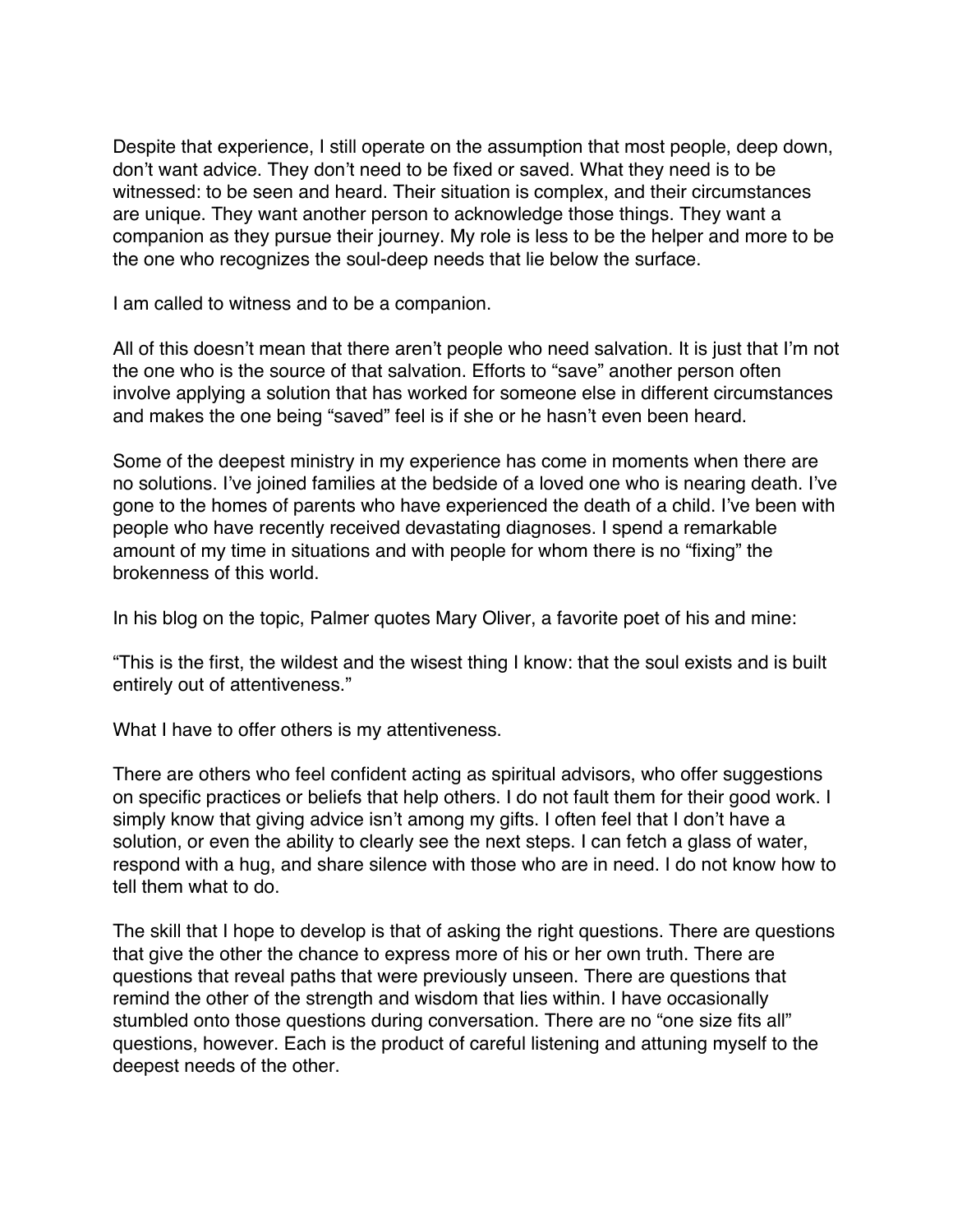<span id="page-7-0"></span>I have, however, compiled a short list of competent counselors and professional consultants just in case I encounter a situation where someone really wants advice and I have none to offer. Perhaps referring the person seeking advice to another is the most helpful thing I can do.

Copyright (c) 2016 by Ted E. Huffman. I wrote this. If you would like to share it, please direct your friends to my web site. If you'd like permission to copy, please send me an email. Thanks!

#### **Listening to the Prophets – December 4, 2016**

Every Advent we read the words of the prophets. Part of the reason for this is that over the centuries church leaders have put a lot of emphasis on Jesus' role as the Messiah of Jewish tradition. They pointed to the word s of the prophets as having predicted Jesus - or rather to Jesus as the fulfillment of the visions of the prophets. This emphasis has, in some of its expressions, fostered a misunderstanding of the nature of the prophetic role in the history and culture of Israel. Some thinkers have relegated the prophets to mere predictors of the future. That image really isn't fair to the depth of prophetic thinking. If you want predictions about the future in Hebrew Biblical Literature, you might as easily turn to some of the apocalyptic literature and those predictions aren't very often accurate now that we have had time to witness the unfolding of history.

Contrary to some contemporary presentations, the biblical prophets were serious critics of the status quo in their own setting. Their words served as warnings about the failings of the leaders Israel to practice justice and the dire consequences of such injustice. But these were not disinterested critics. They were people who loved Israel, who understood the ancient vision of a country that would live with justice and peace with its neighbors. They also believed the basic principle that the route to peace was not forged by military might, but rather by the conscientious practice of justice. From the perspective of the prophets, political disasters were expressions of the displeasure of God. Yet they also believed in God's mercy and capacity to forgive.

As a result, the prophets never lose the vision of the peaceable kingdom where justice is available for all, including those who have been outcast and live at the fringes of society: the widows, the orphans, and the immigrants.

Jeremiah, especially, repeated over and over two critical triads. The first, named above is the triad of those who have been marginalized by society: widows, orphans, and immigrants. The second is the triad of responses God expects: compassion, justice, and steadfast love.

As we journey through the Advent season this year, I am freshly struck by the words of the prophets. I have long admired their call to Israel and their ability to provide criticism of some aspects of the story of Israel that we have often spoken of admiringly. Jeremiah tackles the excessive wealth of the elite, especially the consolidation of wealth practiced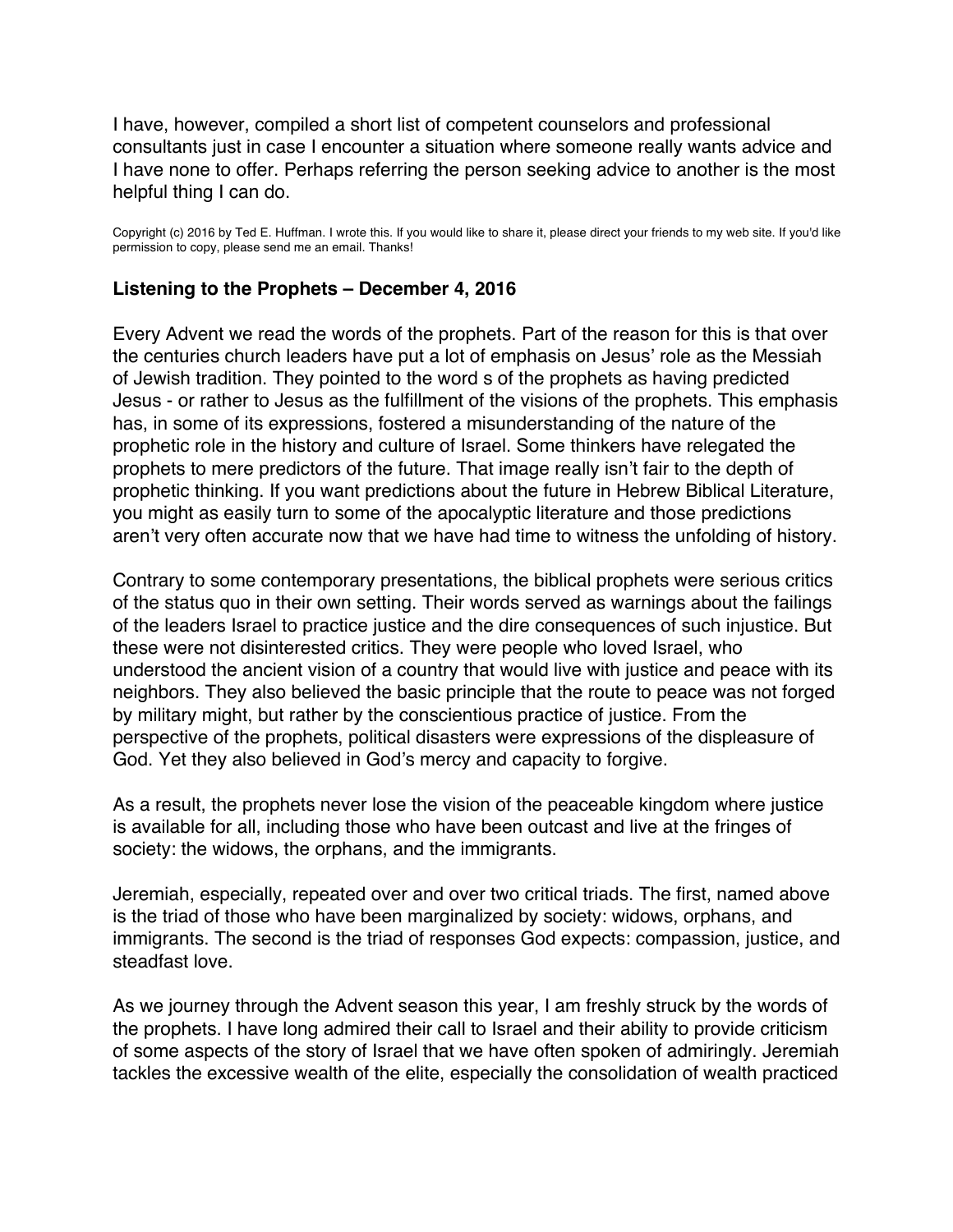by Solomon and the kings who followed him. He speaks out against the power brokering; arms dealing; and attempts to consolidate power and influence.

In contrast with the deep criticism, I have been aware also of the compassion of the prophets. When disaster befalls Israel, the prophets change their tune and become encouragers of those who have fallen victim to the ravishes of the outside oppressors.

This year, however, I have been drawn to another prominent stream in the writing of the prophets. That is the way in which the books of the prophets begin with dramatic descriptions of their vision for Israel. They describe a kingdom of peace and justice and righteousness.

This week is the famous vision from the 11th chapter of Isaiah: "A shoot shall come out from the stump of Jesse, and a branch shall grow out of his root. The spirit of the Lord shall rest on him, the spirit of wisdom and understanding . . . with righteousness he shall judge the poor, and decide with equity for the meek of the earth . . . The wolf shall live with the lamb, the leopard shall lie down with the kid, the calf and the lion and the falling together, and a little child shall lead them."

At the core of all the other important poetry that forms the bulk of the prophet's teaching is a vision of the way things could be - a vision of what God intends for all living creatures on this planet. It is a vision of peace, and it is a vision of a system of justice that is fair to all of the people. Isaiah is consistent in addressing the lack of justice as problem for the poor and the meek and that this imperfection in the current system is not in accord with God's intentions.

That criticism of the ways of ancient Israel could well be a criticism of our current society. In the United States of America today our jails and prisons are disproportionately filled with those who come from impoverished backgrounds. Here in our county, those who are arrested who can afford to make bail are quickly out of jail as they await trial and the decisions of the jury. However, the poor remain incarcerated because they do not have the means to pay bail. That is a common pattern across this nation. Then when trial occurs, those who lack funds are represented by courtappointed attorneys, some of whom are excellently trained and prepared for their work, but many of whom are carrying extremely heavy caseloads. There are horror stories of exceptionally poor representation by court attorneys. Shane Claiborne reports of a case where the defense attorney fell asleep not once, but twice during the proceedings of a death penalty case in which the convicted was later exonerated, but only after spending decades in jail for a crime he did not commit. The stories of grave miscarriages of justice caused by the inability to afford competent legal counsel abound.

What the prophets remind us of is that we don't have to accept the brokenness of our society. We can speak out and stand up for a better way of living. We can keep alive the vision of a society in which justice is afforded for the poor as well as for the rich, where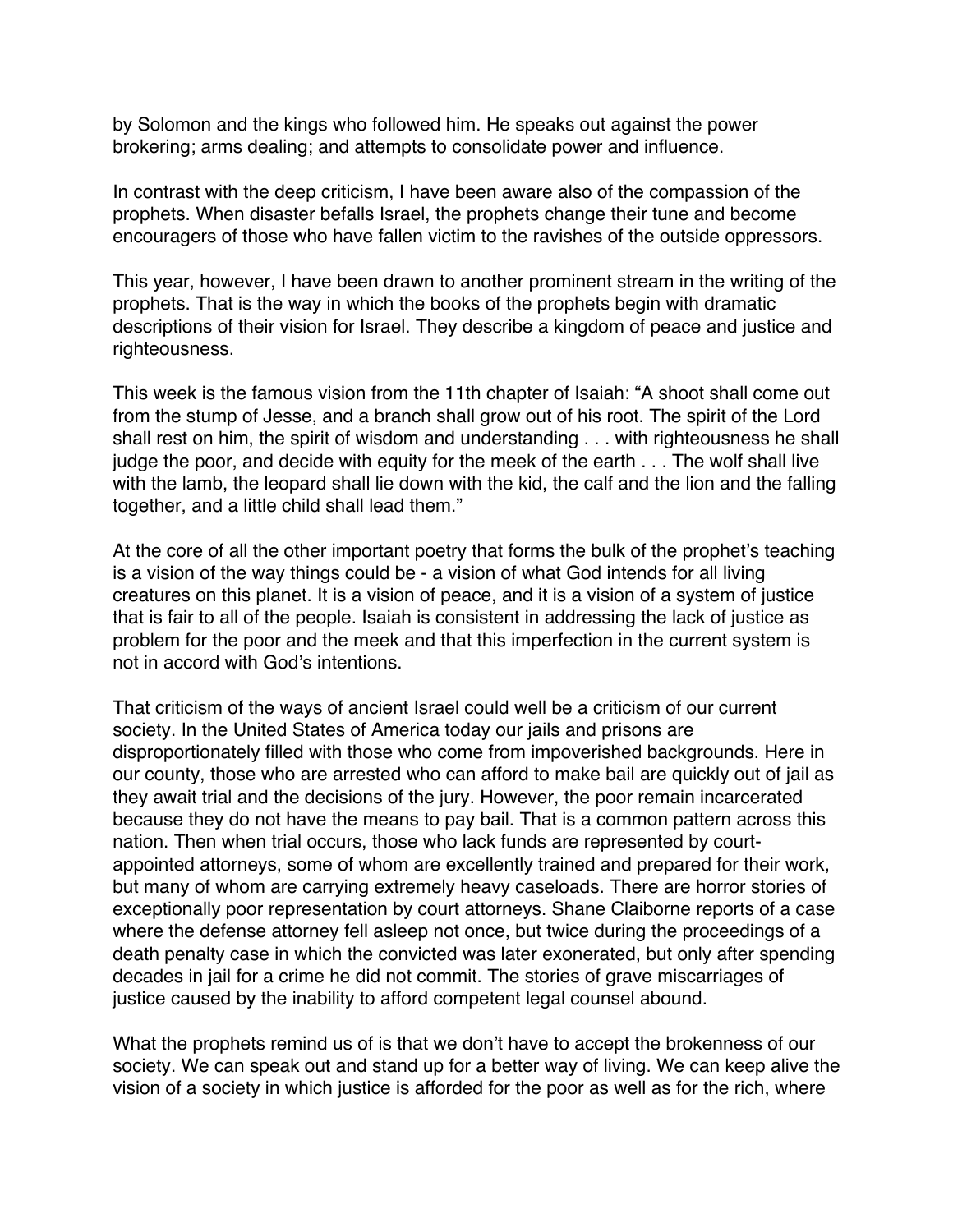<span id="page-9-0"></span>the benefits of health and education and freedom are offered to all and not just to some, where the resources of the society are shared in an equitable fashion.

We need to listen carefully to the words of the prophets. Their vision is not a relic of a long-passed time, but rather a beacon of hope for the troubled times in which we live today.

Copyright (c) 2016 by Ted E. Huffman. I wrote this. If you would like to share it, please direct your friends to my web site. If you'd like permission to copy, please send me an email. Thanks!

#### **Speculating on Emergence – December 5, 2016**

In her 2009 book, The Great Emergence, Phyllis Tickle posits the thesis that every 500 years, the Church goes through a rummage sale, and cleans out the old forms of spirituality and replaces them with new ones. This does not mean that previous forms become obsolete or invalid. It simply means they lose pride of place as the dominant form of Christianity. Constantine in the late 4th and early 5th century, the Great Schism in the 11th century, the Reformation in the 16th century, are all cited as examples. And, by her theory, postmodernism in the 21st century represents the next major emergence in the history of Christianity.

I'm not completely swayed by her argument, but she does make a compelling case from a historical perspective and there are grains in truth in her observations. The problem for a contemporary thinker is that the age in which we live is ongoing and the transformations in culture and in religion are unfinished and their impact is yet to be revealed. I'm not sure that those living in the time of the Reformation were fully aware of its impact an culture and the practice of religion. It sometimes takes time to understand the flow of history.

What she does have right is her claim that the world is undergoing some major changes.

I've been thinking of those changes, not so much in terms of their impact on religion, but in terms of wider social impacts. My place in the religious community is fairly set and as I near the time of retirement from this phase of my ministry, I am content with the knowledge that in times of great emergence old practices are not rendered obsolete or invalid. Just because I belong to what will become the past doesn't mean that I have lost a meaningful place in the practice of religion. I'm comfortable with allowing others to lead the transformations while I assume the role of a faithful follower.

More interesting to me is my amateur observance of the wider social order.

The great emergence of a little more than 500 years ago was the impact of the invention of moveable type printing on social life. The invention of the printing press meant that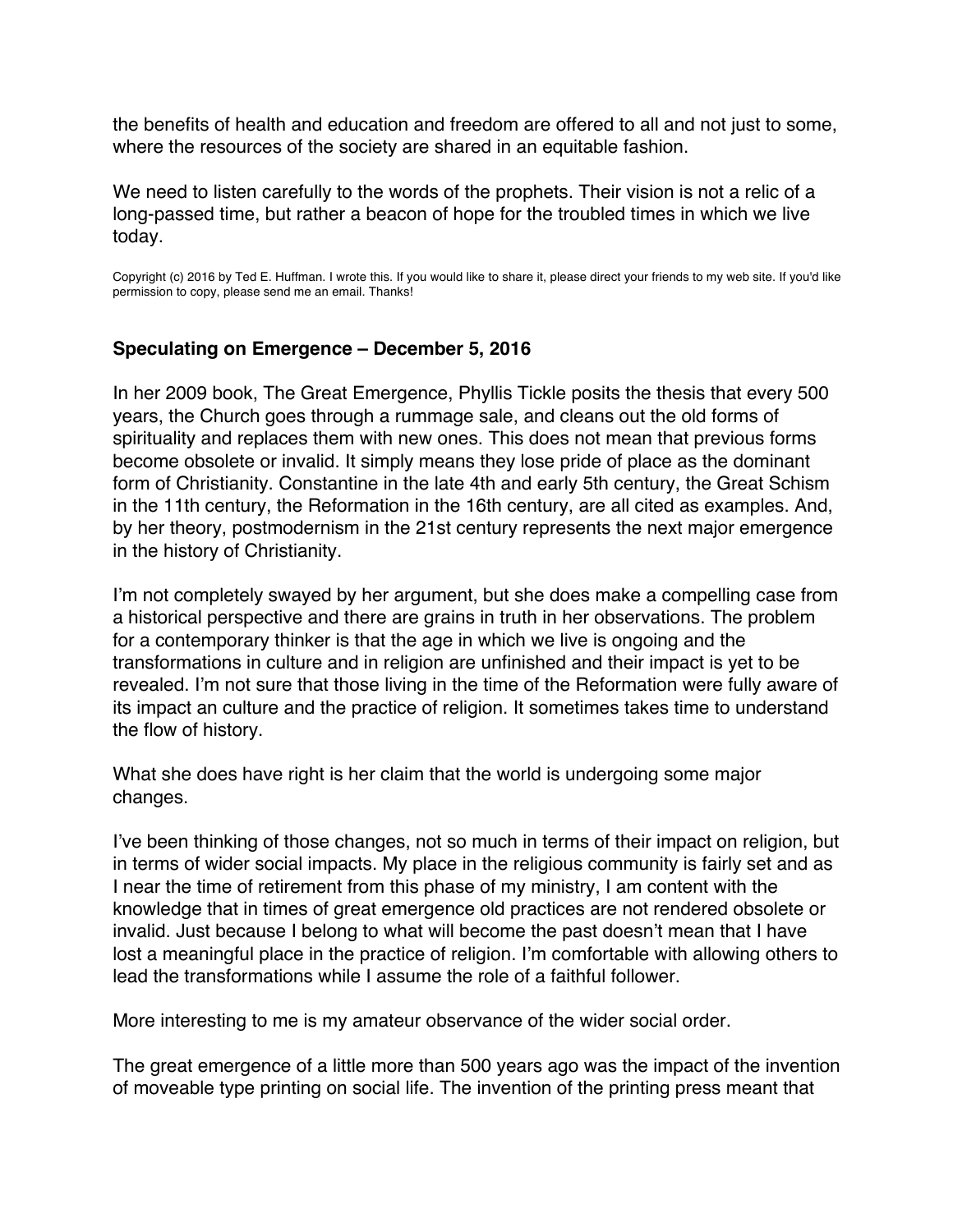multiple copies of the same document could be provided. Mass printing and distribution of pamphlets, circulars, articles, and books allowed people living in different places to share similar ideas. Shortly after the invention of modern printing, ideas fomenting in one part of the world could be picked up in another. As this process continued, people made a rather dramatic and sudden shift from relying on oral transmission as the beacon of truth to the printed word as the standard. No one in the 14th century would have declared, "Put it in writing!" as the way to cement a contract. Writing was subject to many errors and considered to be unreliable. Only a face-to-face spoken encounter could be fully trusted. Within a few centuries, however, writing was the most suitable vehicle for transmitting the truth.

Printing transformed university education. Publishing became the mark of a scholar.

It also allowed for the rise of modern democracies. Printing allowed for the mass distribution of concepts and ideas in a way not previously practical. The rapid spread of ideas allowed for those who previously had been silent and unheard to participate in governance. Printing, combined with the rise in literacy allowed for truths to be shared across distance. By the time of the writing of the Declaration of Independence of the United States, people had come to believe in the concept of truth: "We hold these truths to be self-evident, that all men are created equal, that they are endowed by their Creator with certain unalienable Rights, that among these are Life, Liberty and the pursuit of Happiness."

Such an assertion of an absolute truth was not possible in a pre-printing world.

It is important to note that the printing press played a major role in the Reformation as well as the rise of democracy, but that is the topic for another day.

But the years have passed since those heady days of political revolution and the emergence of modern democracies, and we are now in the middle of a technological revolution that is at least as striking as the invention of the printing press. The emergence of the Internet is combining with the rapid decline in printing to produce what some have dubbed a "post truth" society. Instead of arguing for universal truth, contemporary pundits and writers posit a view that truth is flexible and what makes something true is not some independent verification, but rather the telling of the story. A completely fictional and false "news" story carries the weight of "truth" simply by being repeated. A candidate can argue that the economy is weak, and that unemployment is the issue despite all kinds of positive economic indicators and the presence of millions of new jobs and the statistical decrease in unemployment. The alternate reality is put forth through a myriad of social media channels and becomes its own kind of "truth."

A Stanford University study published a week ago concluded that many students, from middle school through college, cannot discern what is legitimate reporting and what is not. 82 percent of middle-schoolers couldn't distinguish between an ad labeled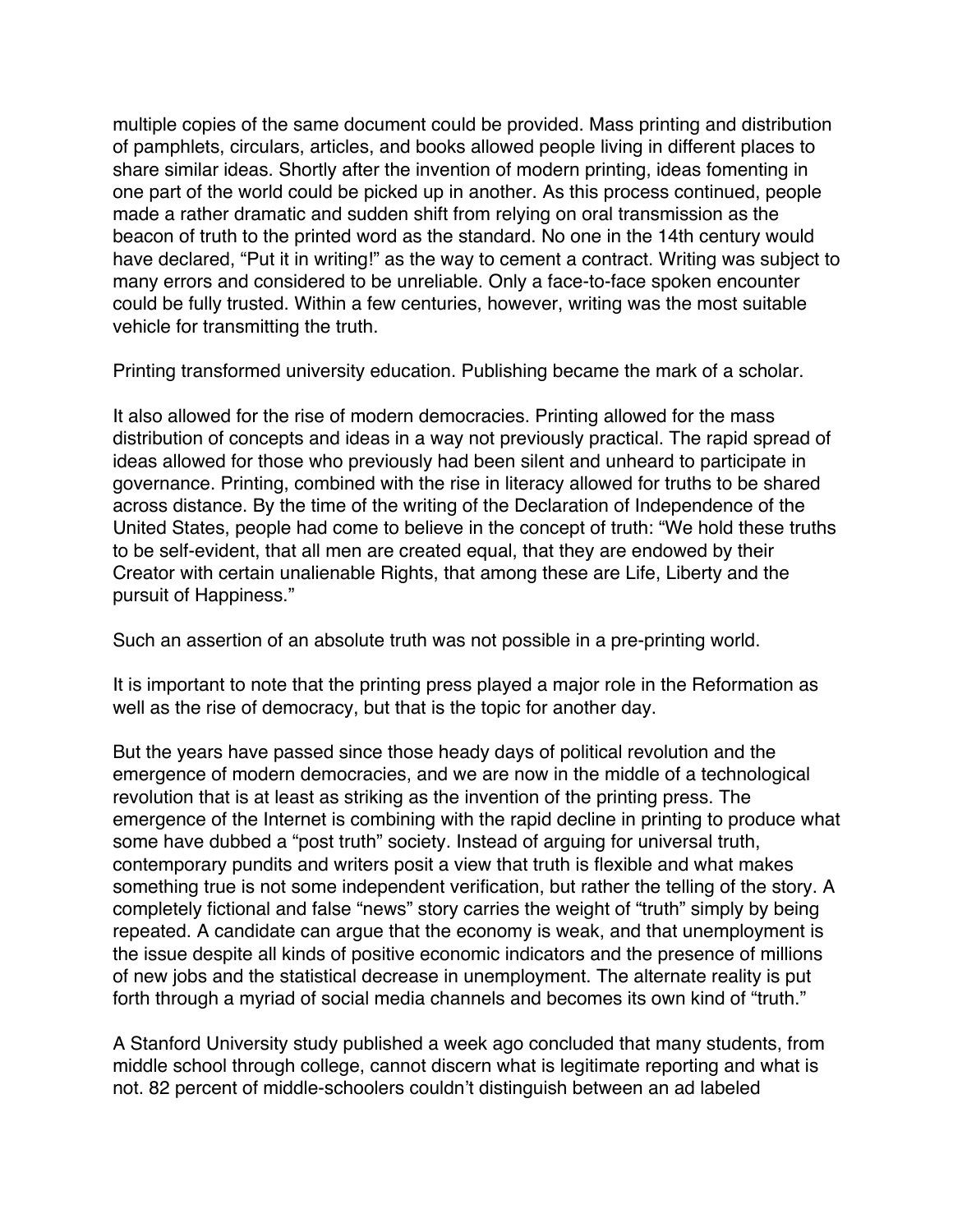<span id="page-11-0"></span>"sponsored content" and a real news story on a web site. 40% of high school students believed, based on a headline, that a photo of deformed daisies on a photo-sharing site provided "strong evidence" of toxic conditions near the Fukushima Daiichi nuclear plant even though no source or location was given for the photo.

Fake news has been repeated by media figures such as Rush Limbaugh and Sean Hannity and even president-elect Donald Trump. You might argue that they are just as gullible and naive as middle-schoolers, or that they are malicious and are willfully spreading lies. However, you see it, the result is that misinformation has become the stock and trade of political discourse.

The fear, of course, is that the demise of trust in the printed word as a source of truth and research as the mode of sifting fact from fiction might correspond with a decline in democracy as the mode of government. As I said at the beginning of this blog, we are in the midst of a transformation and do not have the perspective to understand fully what is happening. Nevertheless, some of the prospects of this new age are truly frightening.

Copyright (c) 2016 by Ted E. Huffman. I wrote this. If you would like to share it, please direct your friends to my web site. If you'd like permission to copy, please send me an email. Thanks!

#### **Coffee – December 6, 2016**

When I headed off to college, I was not a coffee drinker. My parents both drank coffee and I had occasionally had a cup from my father's thermos when we were working outside or hunting, but it wasn't something that I had learned to like. My first work study job in college was opening the college library, which meant that I had only fifteen minutes for breakfast. The cafeteria opened 15 minutes before the library and I would be waiting when they opened the line, get my plate of eggs and potatoes, and get a quick bite before heading across to the library. Coffee wasn't my tradition, but breakfast was. We always got a hearty breakfast in the home where I was raised. If, on occasion, we left the house before breakfast, we'd stop by a local 24-hour diner for a good breakfast before heading off to whatever job was set for the day. The exception was when I delivered newspapers, which was a time when I rushed off to deliver the papers and came home to a hot breakfast after completing my route.

Not a big fan of coffee, I did enjoy hot chocolate. Early in my freshman year of college I obtained a used coffee pot that could be used to heat water in my room and kept a box of packets of instant hot chocolate in my desk. The practice of making a pot of hot chocolate combined with my earlier habit of reading in bed, however, proved to not work. No I didn't take the hot chocolate to bed. It was just that if I sipped the cup and then laid down on my bed to read, I would quickly go to sleep and I needed to be alert and focused when reading. And college represented a boost in the amount of reading that was required. I discovered that a cup of coffee would keep me alert and able to complete my work and it wasn't long before a pound of coffee was a staple in my dorm room. Coffee also became part of my breakfast routine.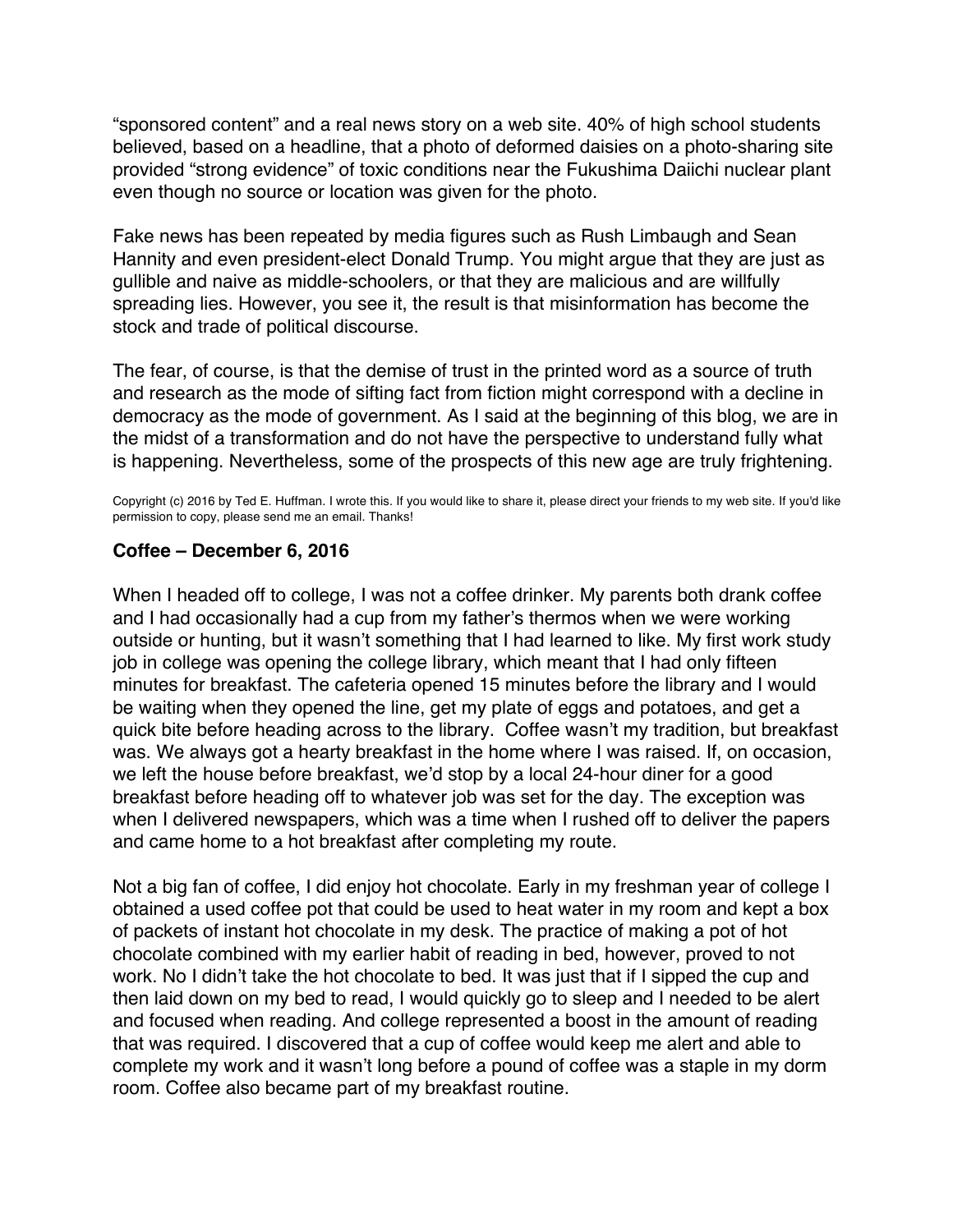I quickly formed a habit that I kept for decades: making coffee first thing in the morning. In college, I usually filled the pot with water the night before so that all I had to do was to plug it in and within a few minutes there was a steaming cup ready to sip as I prepared for the day.

I've always been an early riser and so when we married it was natural for me to be the one to make the morning coffee. In the early years of our marriage my wife didn't drink coffee, and she started drinking gradually and often didn't drink coffee with breakfast. Over the years, however, her habits shifted and soon it was pleasant to have it ready when she got up. Later we obtained an inexpensive espresso machine, followed by a quality espresso pump and I gravitated to pulling shots for my coffee beverages in addition to brewing coffee in our drip machine.

By the time I was in my fifties, it wasn't uncommon for me to have three or four double shot espresso drinks a day and be carrying around a cup of brewed coffee most of the rest of the time. From time to time, I would think that I needed to cut back and would do so and even would give up coffee entirely for a few days, which always resulted in withdrawal headaches, and I would soon abandon my efforts to go caffeine free.

Then one day I had an episode of ventricular arrhythmia while I was at my doctor's office for a routine physical. My blood pressure wasn't where it should have been either. I had never previously experienced high blood pressure. I was a regular blood and platelet donor and had my blood pressure checked regularly and believed myself to have a very healthy heart. The incident at the doctor's office resulted in a series of tests including wearing a holder monitor and echocardiogram.

I decided it was time for a change in lifestyle and gave up caffeine. I switched to decaffeinated coffee, limited myself to one decaf espresso drink per day and allowed myself to have a couple of cups of decaf tea in the afternoon and evening. I switched to drinking plain water at most of my meals and between meals.

That's way more personal information than anyone needs to know about me, but the change was remarkably easy. I still make coffee as part of my morning routine, though I do so after I have written my blog. I prepare a pot in our drip machine so the coffee will be ready shortly after my wife rises. It is a familiar and comfortable routine.

The rituals of sharing coffee are deeply ingrained in our society. As a pastor I have found that sitting down for a cup of coffee with parishioners to be a very valuable format for sharing faith and listening to the concerns of my community. I still occasionally find myself in settings where coffee is simply assumed. People don't ask whether or not you want coffee, they just serve it and it seems almost rude to refuse. I still drink an occasional cup when the setting makes refusal awkward. There are, however, many settings where decaf or an alternative beverage is readily available. Slowly I am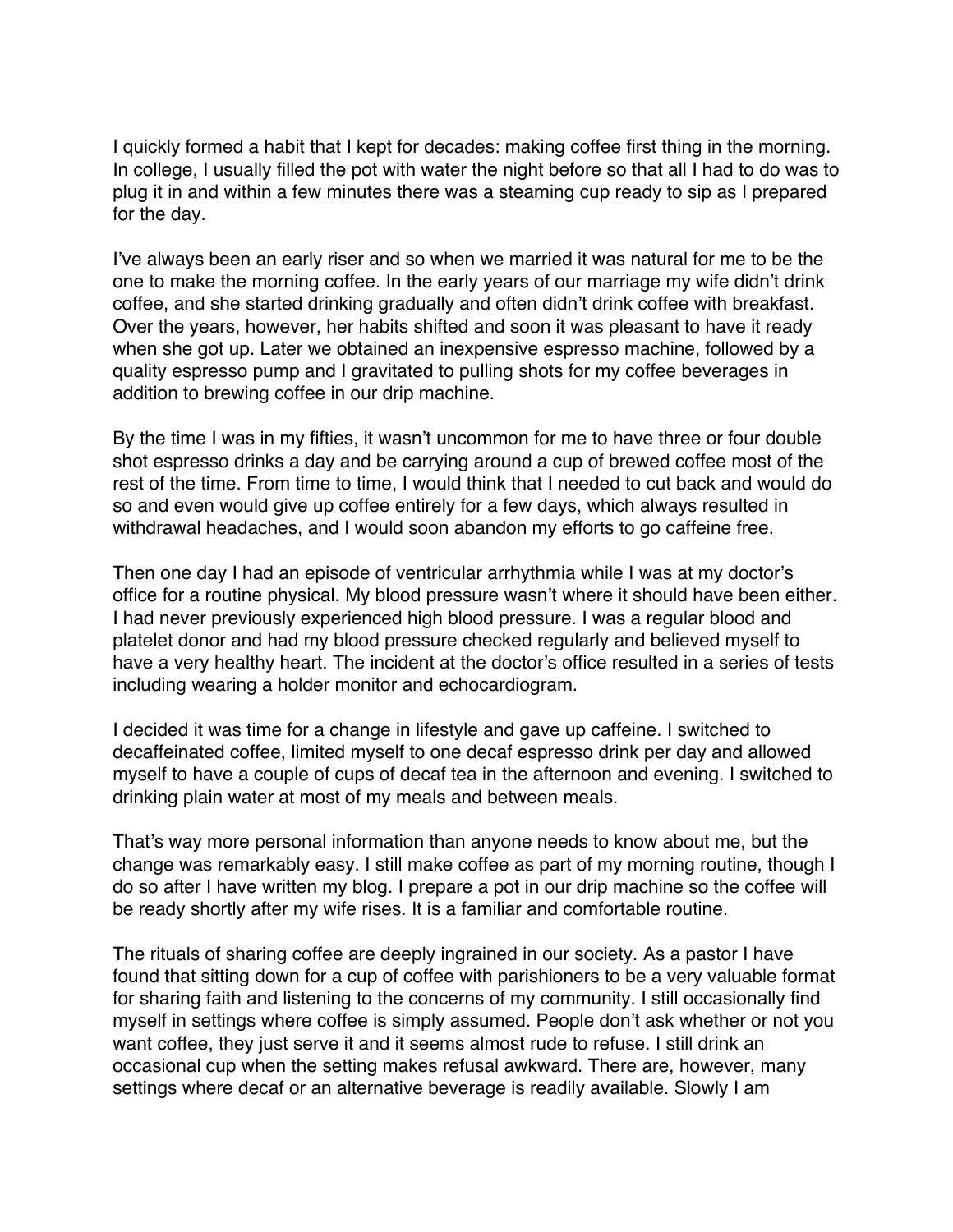<span id="page-13-0"></span>learning that it isn't the coffee that makes for the fellowship. It is the people and the practice of taking time to sit and listen. The coffee is an extra. Our church still serves only caffeinated beverages - both coffee and tea - during its Sunday fellowship hour. Those of us who refrain usually sit without a beverage or get a glass of water. I suspect that the practice will shift. Churches are often a bit slow to respond to change and the number of people who don't drink caffeinated beverages is small.

So, I'm off to prepare for my day. Among the routines will be making a pot of coffee - a practice that is a part of nearly every house in the neighborhood, I suspect. I think I'll have orange juice with my breakfast.

Copyright (c) 2016 by Ted E. Huffman. I wrote this. If you would like to share it, please direct your friends to my web site. If you'd like permission to copy, please send me an email. Thanks!

# **A Brief Introduction to Chaos Theory – December 7, 2016**

In science there is a complex and well-developed theory that explains phenomena that are nonlinear and unpredictable. Known as chaos theory, there are principles that can be applied to the understanding of natural phenomena that are effectively impossible to control: turbulence, the weather, the stock market, brain states, and so on. In chaos theory, complex and specialized mathematics are employed to provided understanding of how things are connected and how multiple factors can have long-reaching effects.

Chaos theory is not the study of disorder. It is rather the search for order in systems that are so complex that they cannot be predicted. Recognizing, studying and beginning to understand the chaotic, fractal nature of our world can yield new insight, power and wisdom. One example is the ability of the pilot of a hot air balloon to take off from one location and land at a predicted spot. There are many factors affecting the direction and speed of flight. The atmosphere is complex and displays chaotic dynamics. The wind doesn't blow in the same direction or at the same speed at all altitudes. Variations in temperature and relative humidity affect the rate of rise or descent of the balloon. Balloon pilots don't land in the same field every time and they can't predict with complete accuracy the duration of their trip, but the more they understand, the more precise their flights become. In some locations balloon tour operators have honed the experience into a marketable adventure. That is just one example of chaos theory in application.

Another area of study that has yielded increased understanding from the application of chaos theory is the study of ecology. A seemingly small cause in one location can have a dramatic effect in another. When wolves were reintroduced to Yellowstone National Park, certain fish species began to increase in population. The wolves practiced predation on the elk herds, decreasing their size. The elk then ate less of the waterside plants which allowed the beaver population to increase. The increase in beaver activity produced more pools and ponds as fish habitat. This summary is a very elementary overview. The actual process was much more complex, but you can see how in an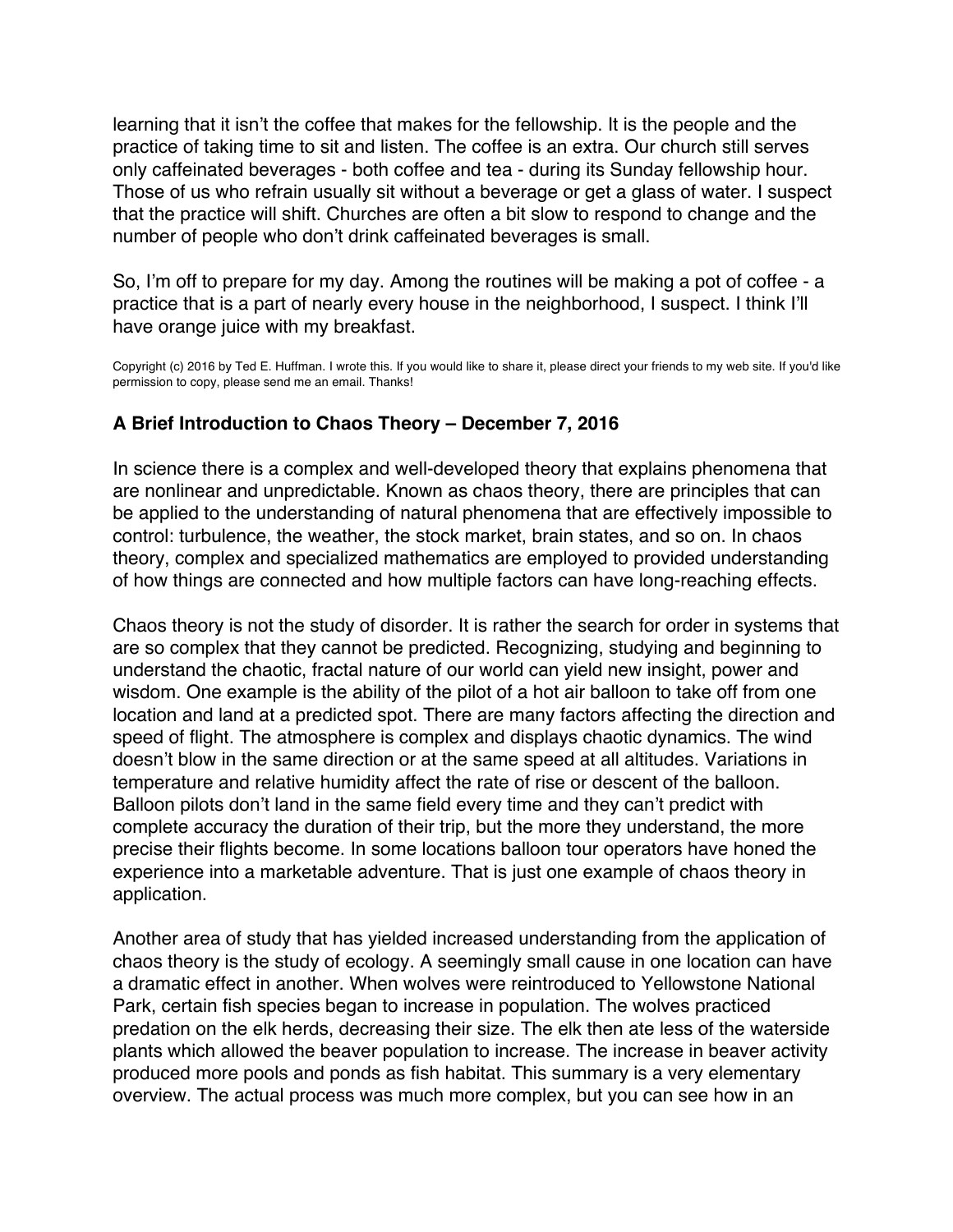ecosystem, there can be distant and seemingly unpredictable results. The more we understand chaos theory, the more responsible we can become in the decisions we make.

Once again, chaos theory posits that the world isn't merely random. It is not based on total disorder, but rather on the study of the complexity of systems.

One principle of chaos theory is known as the butterfly effect. The theory is that a butterfly flapping its wings in New Mexico, causes a small disturbance in the air surrounding it. This disturbance affects other factors, such as the density of water molecules that can be suspended in the tiny space around the wings. That effect in turn increases the water density in other areas of the atmosphere. It might even contribute to precipitation. Effect piles upon effect throughout the entire atmosphere of the planet. If we could fully understand all the effects, there would be a traceable relationship between that butterfly and a hurricane in China. This is not to say that the butterfly caused the hurricane, but rather that small changes in initial conditions can lead to drastic changes in the results.

Another important principle of chaos theory is unpredictability. It is simply impossible to know all of the initial conditions of a complex system in perfect detail. There will always be factors that we failed to observe. Therefore, we cannot predict outcome with complete accuracy. Even a slight error in measuring one factor can be amplified dramatically rendering the prediction useless. To return to the butterfly example, since we don't know about all the butterflies in the world, we can't predict the weather with 100% accuracy.

In chaos theory, systems become chaotic when there is feedback present. This is directly observable in the behavior of the stock market. As the value of a stock rises or falls, people are inclined to buy or sell that stock. Their decision, in turn, affects the price of the stock. The effect results in chaotic behavior that makes the market impossible to predict with complete accuracy.

The science of chaos isn't based in unpredictability; however, it is the search for patterns within complex systems. Chaos theory leans heavily on the search for fractals. A fractal is a never-ending pattern. The pattern is most commonly very complex but appears to operate in a similar pattern over different scales. The process of repeating the same simple process over and over in an ongoing feedback loop in which the simple process affects the next step in the process. We can understand the simple process, and observe the repetition, but lack complete information to fully diagram the fractal. The pattern of a seashell, the distribution of trees in a dense forest, the spread of a river delta, and the shape of a mountain are examples of fractals in nature.

Albert Einstein wrote, "As far as the laws of mathematics refer to reality, they are not certain, and as far as they are certain, they do not refer to reality." He wasn't dismissing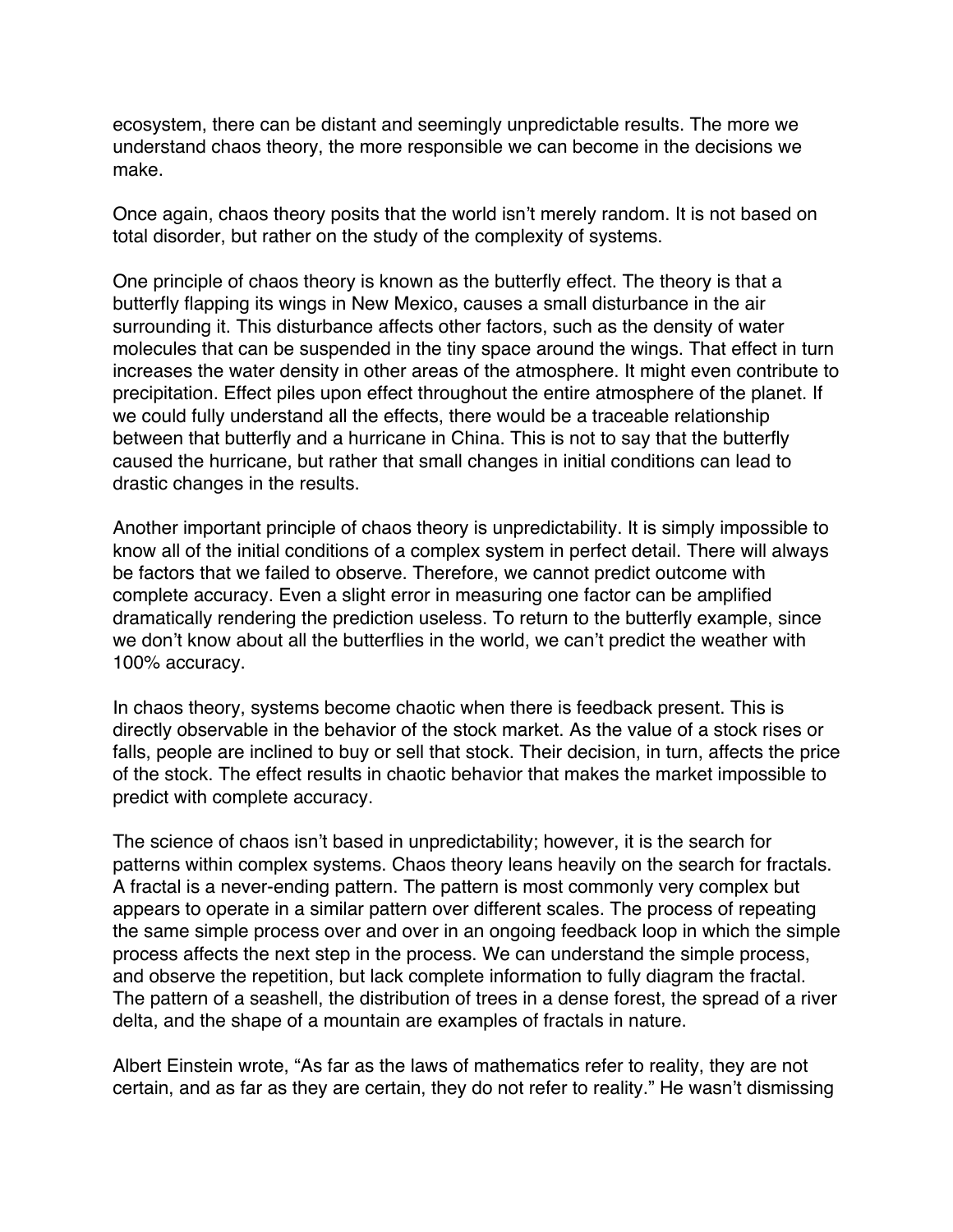<span id="page-15-0"></span>mathematics as a tool to study reality, but rather acknowledging the complexity of living systems.

People are more comfortable with chaos than you might expect.

A winning combination of Americans, not a majority, decided that they were so fed up with the status quo that they took a gamble on someone who had no government experience and had never held elected office. It was a metaphorical, "let's throw everything up in the air and see how it lands - it can't be worse than it is."

The result of the decision is an increase in the unpredictability of government. The dictionary defines "rogue state" as one "that conducts its policy in a dangerously unpredictable way." So far it appears that our country is heading in that direction under the new administration.

Chaos theory leads us to believe that there are patterns. They are complex and dynamic and very difficult to observe. A "tweet" could be the flapping of a butterfly wing that results in a diplomatic superstorm in another country.

The problem with the incoming administration is that its chaos doesn't seem to be signaling new policies as much as the improvisation of an ill-prepared and unqualified leader. So far, the unpredictability of the administration is not a theory. It's the absence of one.

I'm no more qualified to predict the future of politics than I am to predict the weather. I guess we have to take a "wait and see" attitude. Still, I think it would be prudent to be prepared for a storm.

Copyright (c) 2016 by Ted E. Huffman. I wrote this. If you would like to share it, please direct your friends to my web site. If you'd like permission to copy, please send me an email. Thanks!

## **I Don't Get Twitter – December 8, 2016**

Last night I signed up for a new social media platform. It was suggested by my daughter, who has moved to Japan for four years with her husband who is serving in the United States Air Force. The new platform will allow us to exchange text messages, engage in online chats, and even make video calls over the Internet using our mobile phones. I'm eager to keep up with the events of their lives and learning how to use a new application on my phone seems like a very small price to pay.

I wasn't very far into the signup process, however, before I began to wonder what I was getting myself into. The new application wanted to create a link to my Facebook account. Then it wanted to search my address book for people in my address book who are participating in the new platform. Right away it made the mistake of recommending that I include in my social network a person who had the same name as an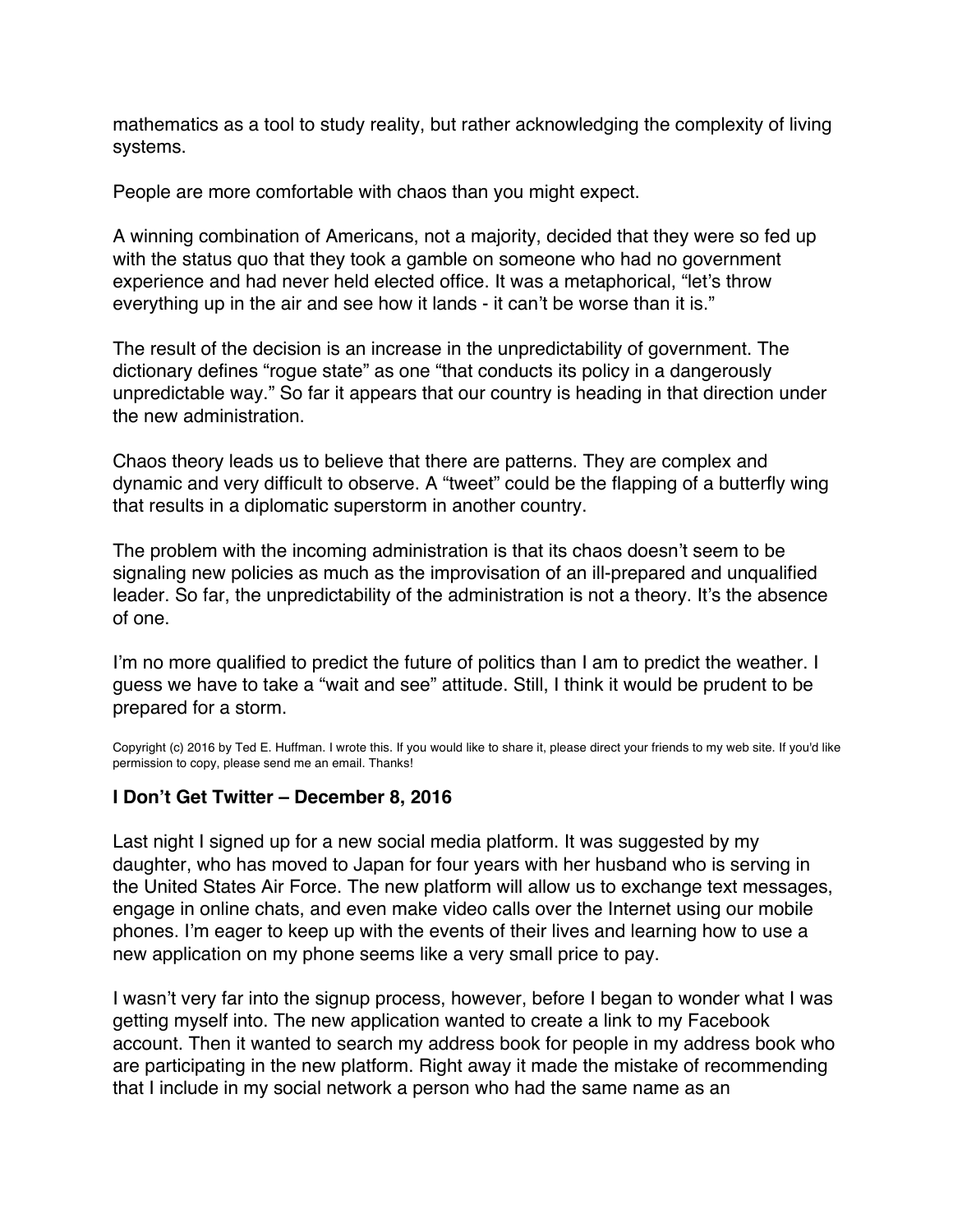acquaintance of mine, but whom I've never met and with whom I may have nothing in common.

I'm no master of social media. I might be described more accurately as a reluctant participant. I was slow to get caught up in Facebook, but when a nephew was traveling outside of the U.S. it was the only convenient way to keep up with his travels and see his pictures, so I signed up. Not long after I signed up it became obvious that Facebook was one of the places where we could communicate with people who were hard to reach through other media, so the church established a Facebook page. It has been a good way to communicate some messages. Interestingly, we must keep track of which media work best for which people. In our small youth group, for example, there are those who are best reached by text message, those who are best reached by voice phone, those who are best reached by Facebook, and on and on.

The days when the church would print a newsletter and send it through the mail and assume that most of its members would know what is going on are past. Our newsletter goes out in the mail, is placed on a table in the entryway for physical pick up, is sent out by email, is placed on our web site with links posted on Facebook and sent out through Twitter. And I'm confident that the number of people who actually read the newsletter has been in steady decline despite all of the different methods of disseminating the information.

I must admit that I simply don't get Twitter. I have an account, which is used only for sending out the church's newsletter. I don't "follow" anyone on twitter and only a few dozen of those who follow that monthly link to the newsletter are recognizable to me. Most of them don't live anywhere near Rapid City, South Dakota.

As you can tell by my blog, I'm an essayist. I rarely confine myself to 140 characters. The reason for the 140-character limit is that at the time Twitter was established, SMS messages (phone text messages) were limited to 160 characters. So, Twitter dropped the number by 20 to allow for the @ names to be added at the end. The format ballooned to 300 million customers and then stopped growing. The number sounds impressive, but the reality is much less impressive than the numbers indicate. A few other statistics about the format might reveal a bit of what is really going on. 87% of Americans know about Twitter, but only 7% use it. Fewer than 1 in 13 of the Americans who know about Twitter use the format. And of those 53% never post any updates.

For all the attention Twitter gets in other media, more people get information on what is going on in the format from other media than directly from the format itself. Twitter posts are known as "tweets" and are reposted on television, in print articles, in online websites and dozens of other formats. To the extent that Twitter was a factor in the recent presidential election, it was probably because news people followed the candidates and quoted their posts in other formats.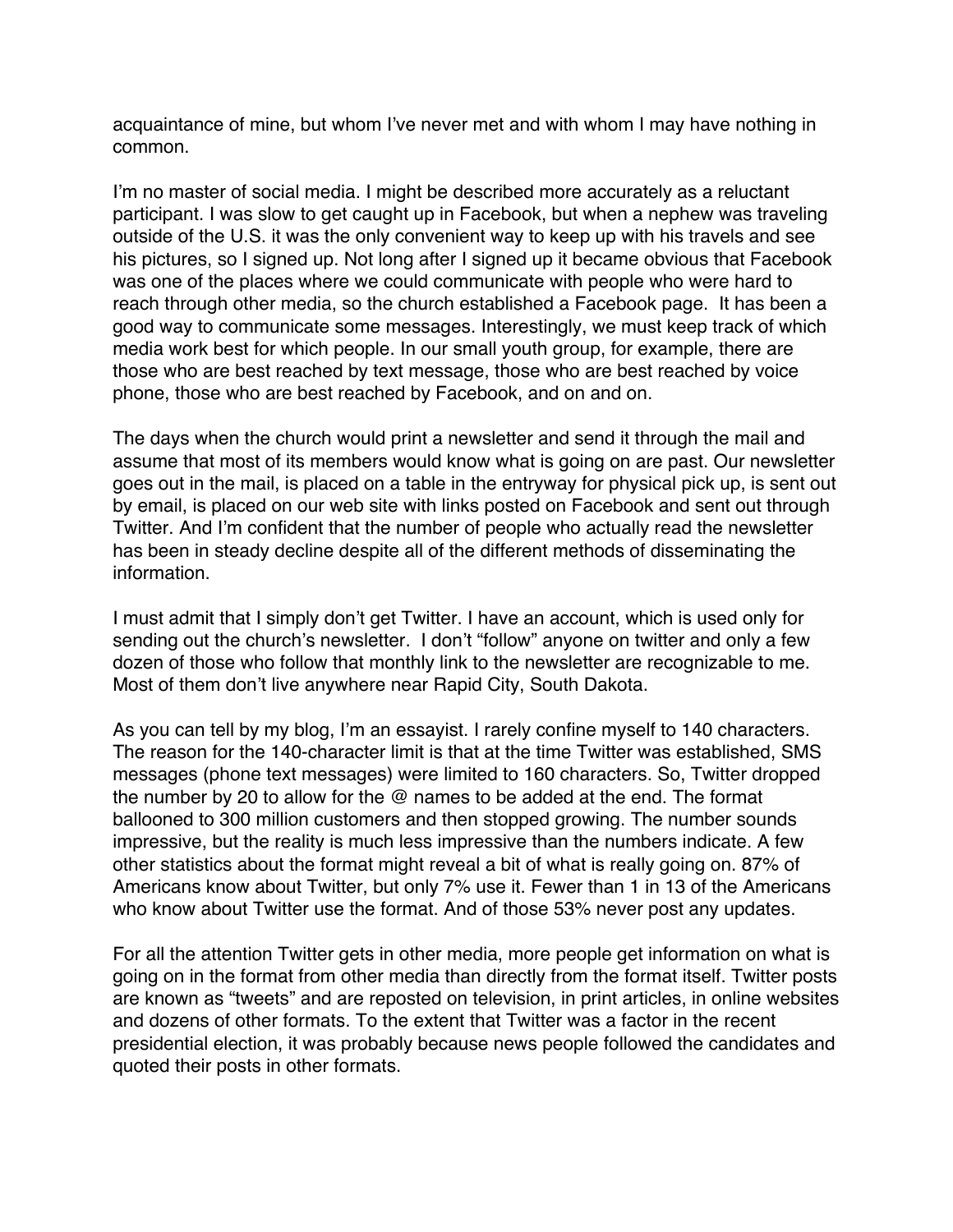What gets reposted are the most outrageous and inflammatory comments. When a presidential candidate reposts comments made by white supremacists, what had once been a fringe group suddenly has an audience of millions. Views previously relegated to the darkest corners of the Internet somehow become mainstream.

Since I don't like much of what is circulated on twitter, I thought I might at least try to circulate something more positive. Here are some great quotes. Each of them, posted as a separate paragraph below, is less than 140 characters:

Blessed are the poor in spirit, for theirs is the kingdom of heaven.

Blessed are they who mourn, for they shall be comforted.

Blessed are the meek, for they shall inherit the earth.

Blessed are they who hunger and thirst for righteousness, for they shall be satisfied.

Blessed are the merciful, for they shall obtain mercy.

Blessed are the pure of heart, for they shall see God.

Blessed are the peacemakers, for they shall be called children of God.

Blessed are they who are persecuted for the sake of righteousness, for theirs is the kingdom of heaven.

Here are a couple more posts worthy of re-tweeting:

They shall beat their swords into plowshares, and their spears into pruning hooks; nation shall not lift up sword against nation,

What does the Lord require of you but to do justice, to love kindness and to walk humbly with your God?

You will know the truth, and the truth will make you free.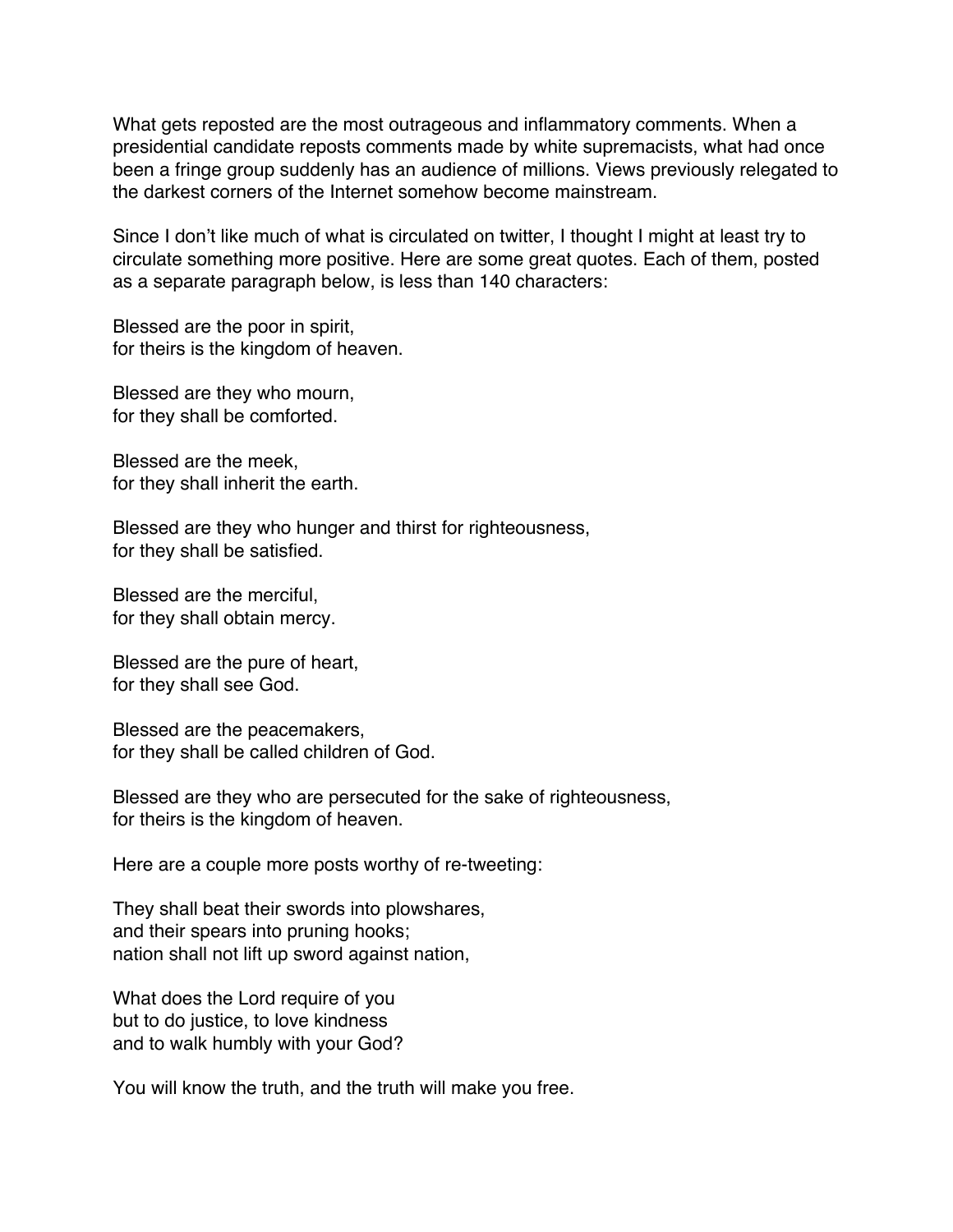<span id="page-18-0"></span>If we are going to play to a media form that encourages simply passing on information without considering its source, perhaps we should post a few items that come from a very solid source indeed.

Then, again, I'm no expert on Twitter. I suspect it might be better for me to stick to my usual: "The December issue of The Call newsletter is now available."

Copyright (c) 2016 by Ted E. Huffman. I wrote this. If you would like to share it, please direct your friends to my web site. If you'd like permission to copy, please send me an email. Thanks!

#### **Another Tribute – December 9, 2016**

Any tribute that I could write for John Glenn would pale in the avalanche of memorials, eulogies, and articles that are filling the media at the news of his death yesterday at the age of 95. The actual cause of death has not been released, but he did suffer a stroke after heart-valve replacement surgery in 2014. And he was 95. And he lived his life at a pace that was far faster than his contemporaries. The first US astronaut to orbit the earth, he was the last of the original 7 Mercury astronauts to die.

He was just six months younger than my father. They both served as Army Air Corps pilots during World War II. Although my father at one time aspired to be a test pilot, his career and life took a far different direction than that of John Glenn, but he kept a close eye on all of the early astronauts and paid close attention to their activities.

I can remember the day that Glenn circled the earth three times in just under five hours in "Friendship 7" and then splashed down and bobbed in the capsule in the Atlantic east of the Bahamas for 21 minutes before being picked up by a US destroyer. In those days our television stayed on and we watched the flights of the astronauts from before launch to after recovery. And the television was new in our house and not left on for long amounts of time for any other type of programming. The next time our television stayed on that long was for the coverage of the death of President Kennedy.

It has already been said and it will be said over and over in the weeks to come, but the death of John Glenn really feels like the end of an era in our nation's history. Perhaps it is just a reflection of my age, but I am intensely aware that the figures we had to look up to were vastly different from those who are in the public eye as my grandson nears the age I was when Glenn was given a visit by the President and a ticker tape parade in New York City.

Today's youth have plenty of fictional heroes - the product of computer aided animation and the fervent imaginations of teams of people who produce entertainment. Today's youth have plenty of idols - people who make the headlines for sports prowess, or entertainment success whose life paths cannot be replicated by any one else. Both fictional heroes and idols fail to show others what they can become. Instead they are an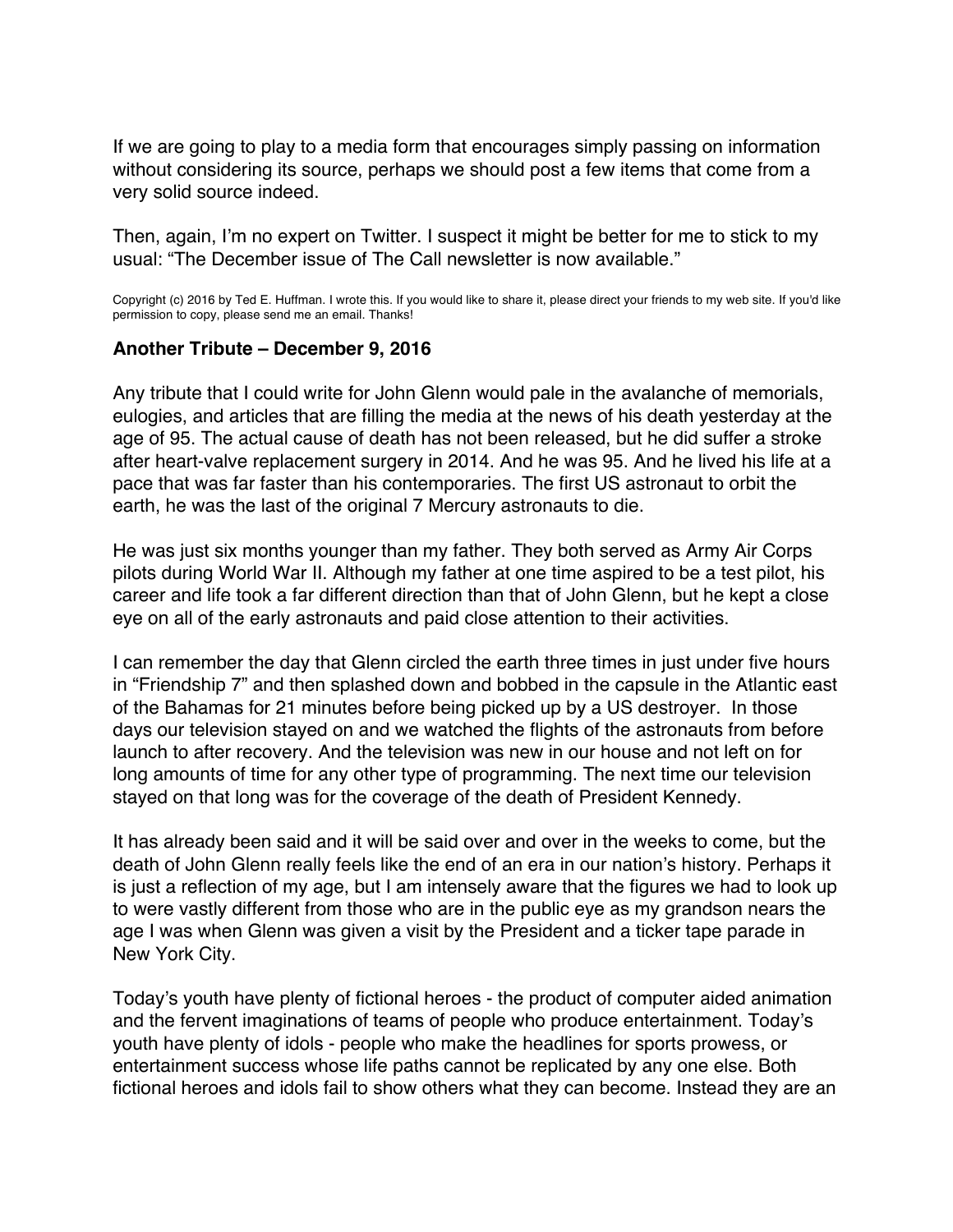illustration of what one can never become. In the end they disappoint by the huge differences they display.

Today's youth have plenty of anti-heroes - those who achieve success and fame and wealth by gaming the system - who cheat an lie and claw their way to the top by making personal attacks against others. They demonstrate a path that no parent would choose for their child.

John Glenn was different. He complied an amazing life story: 149 combat missions in two wars, Distinguished Flying Cross (six times!), Air Medal with eighteen award stars, first pilot to fly faster than the speed of sound, first American to orbit the earth, four consecutive terms in the US Senate, a return to space as a payload specialist aboard the Space Shuttle at the age of 77 . . . the list goes on and on.

The list, however, isn't solely the thing that made John Glenn a hero. Despite all of his accomplishments, he never lost the virtue of humility. He didn't count himself as above other people. He never tried to pretend that he was anything that he wasn't. And, after living a long a full life, he now has shown us that he was mortal - a flesh-and-blood human being.

Instead of showing us what we could never achieve, he showed us what we could become. Real heroes show us what we might become. They inspire us to live lives with meaning and purpose.

Dale Butland, in a New York Times op-ed piece yesterday, told a story that I had not previously heard. After he retired from the Marine Corps, Glenn took a position as president of a major American corporations' international division. "We were living in New York, and they were paying me \$100,000 a year, which at that time was real money," he told Butland. "For the first time in our lives, Annie and I didn't have to worry about putting our kids through college or helping our parents financially as they got older."

When John Kennedy decided to run for president, John Glenn, a friend of his brother Robert, agreed to campaign for him. John Glenn was summoned to an emergency meeting of the corporate board where a resolution barring any board member from "engaging in partisan politics in 1968" was proposed. John Glenn rose from his seat and said there was something his colleagues should know before taking their vote. "Bob Kennedy asked me to campaign for him and I told him I would. And I will because he is my friend. And if keeping my word means I can't be associated with this company any longer, I can live with that." No vote was called and the meeting was quickly adjourned.

Politics aren't the point of the story. What stands out is the fierce determination to keep a promise to a friend, even at the expense of sacrificing financial security. It is just one more story that reveals the integrity and courage of the man. And integrity and courage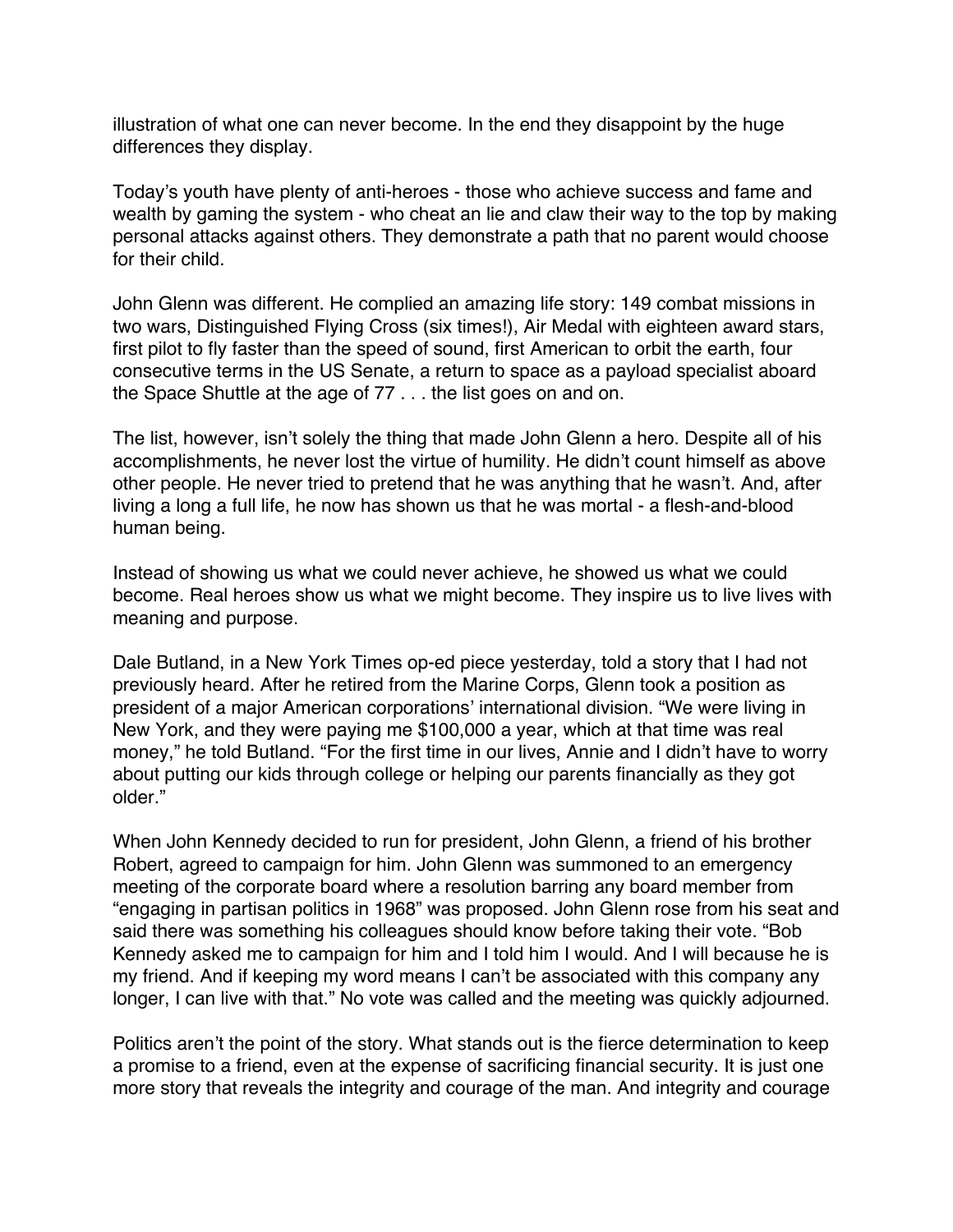<span id="page-20-0"></span>are in short supply in our country these days. Quite frankly, unpredictability, personal attack and fear mongering are poor substitutes for integrity and courage.

It leaves me wondering where the heroes for my grandchildren's generation will arise. While we search and wait for genuine heroes, we could do worse than to tell the stories of some of the real heroes we have known.

John Glenn was certainly a hero.

Copyright (c) 2016 by Ted E. Huffman. I wrote this. If you would like to share it, please direct your friends to my web site. If you'd like permission to copy, please send me an email. Thanks!

# **Polar Vortex – December 10, 2016**

Well, it is above zero this morning - at least on the Fahrenheit scale. The last couple of days I have awoken to temperatures on the minus side. And the short-term forecast calls for slightly warming temperatures. Today's high should be above 20 and tomorrow may even get above freezing. That's little consolation for the paddler in me. The lake is frozen and is likely to stay that way for some time. Next week is heading colder and it is going to stay that way for a while.

Meteorologists call the phenomena the polar vortex. There is a large area of low pressure and cold air that normally surrounds the poles. It is kept in place by the jet stream, an area of fast upper atmosphere winds that create a sort of barrier between warm and cold air masses. From time to time, a strong ridge of high-pressure forms in the jet stream and drives that cold arctic air south. The same thing happens in the southern hemisphere with the south pole's vortex. It can happen at any time of the year, but we are more aware of it during the winter because the Arctic air is colder due to the lack of sunlight and the jet stream makes a more extreme move to the south.

It pretty much feels like someone left the freezer door open when you step outside.

Most of the state of North Dakota is under a wind chill advisory with temperatures as low as -35 with the wind chill factored in. Having lived in North Dakota during the December polar vortex of 1983, I'm aware of how cold it can get. That year the cold outran the furnace in one of the small churches we served, and the interior temperature of the building plummeted below 50 degrees even with the furnace running full time. When the air temperature (not factoring in the wind chill) sinks below -40, everything, including metal, becomes brittle and breaks easily.

That particular polar vortex sort of settled in and kept things cold for quite a while. We even made the national news for the coldest temperature in the lower 48 on Christmas Day.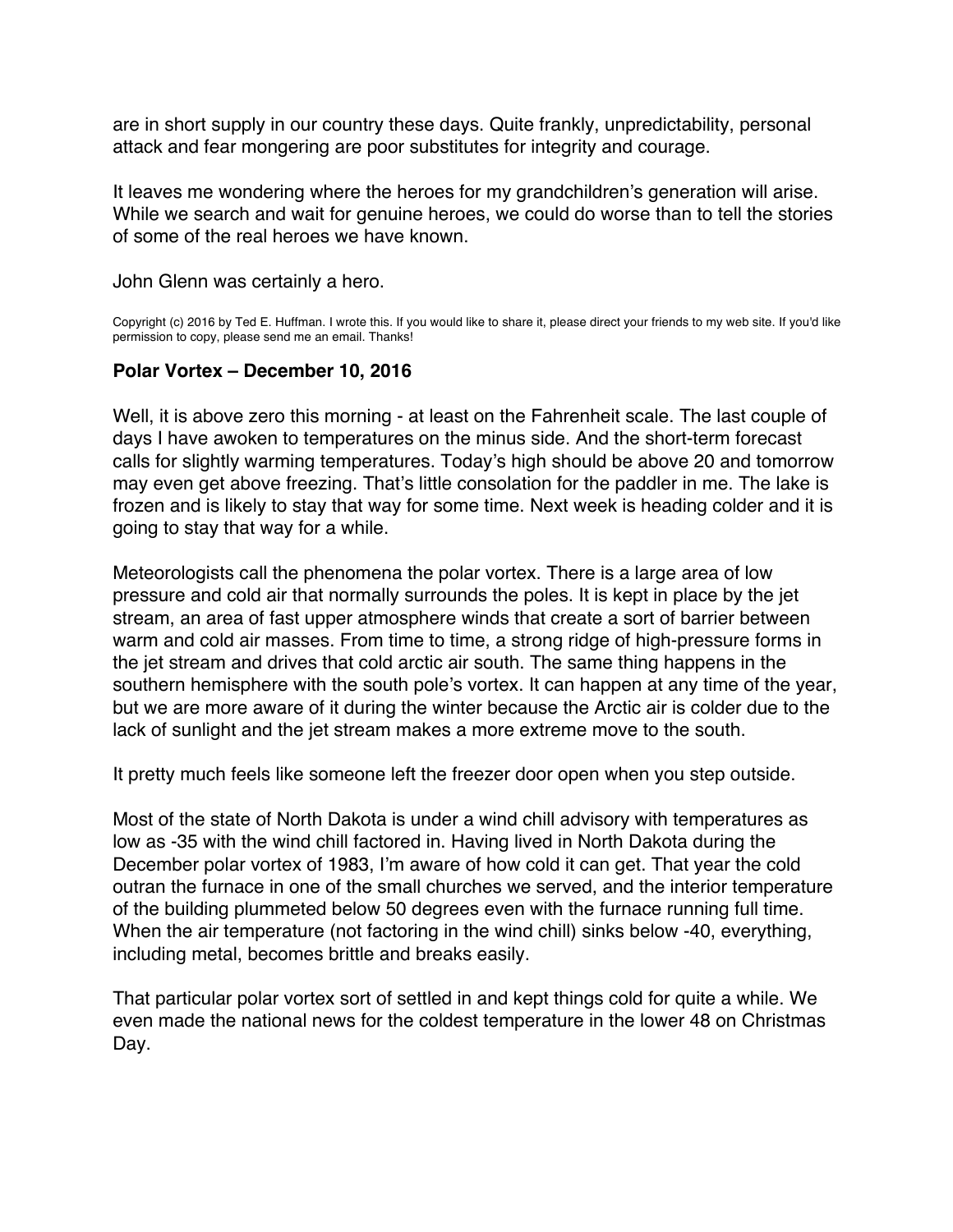From that experience, I also remember that there wasn't much press coverage during the days when the coldest weather was in North Dakota. Cold temperatures in North Dakota simply aren't news. However, when the jet stream pushes a bit to the east, people will start to notice. Below zero temperatures are mildly interesting in Minneapolis, news in Chicago and headlines in Boston and Washington, DC. This pattern should plunge much of the United States into temperatures that are way below normal for the next couple of weeks. It looks like it could be below freezing in Texas and other parts of the Deep South by the end of next week.

So, we're off to Bridger with a caravan of pickups and trailers filled with firewood this morning. It's the same destination to which some of us headed last week. We're stockpiling firewood there for distribution to private homes and to provide support for the annual Chief Big Foot memorial ride to Wounded Knee.

Last year's ride was one of the largest ever as it was both the 25th anniversary of the modern ride and the 125th anniversary of the massacre at Wounded Knee. That first ride, now 26 years ago, was made by just 19 riders, who retraced the 7-day journey made by Big Foot's people in 1890. The ride was repeated from 1986 to 1990, when the original riders were joined by walkers, runners, and hundreds more. The size of the ride meant that support people were needed to carry off the venture. The participants camp outdoors and survive the cold temperatures as their way of remembering and healing from the crimes and tragedies of the past.

This year, with temperatures even colder than recent years, support teams will be needed to ensure the safety of the animals and riders.

The group will arrive at our church in Bridger on December 21 and there will be a rest day in Bridger on the 22nd. Meals will be prepared and served from the fellowship hall of our church there and the horses will be cared for in the fenced area provided for the horses of the church's horse program. Those who are not prepared to camp outdoors will be housed at the Takini School. Bridger is the half-way point in the ride, which begins up on the Grand River just west of Little Eagle on the Standing Rock Reservation. The riders will leave Bridger on the morning of December 23, camping near Phillip and Scenic before riding through the canyons of the badlands on Christmas Day and arriving at Wounded Knee after the final night on the trail near Kyle.

The ride is interspersed with prayer services held at a variety of sacred sites including Chief Sitting Bull's camp, the place where he was slain on December 15, 1890. Covering nearly 200 miles of trail, the ride is intended to combine spirituality with education. It is geared especially for teens to develop a deeper appreciation for the history and culture of the Lakota people. It is about never forgetting, but it is also about healing.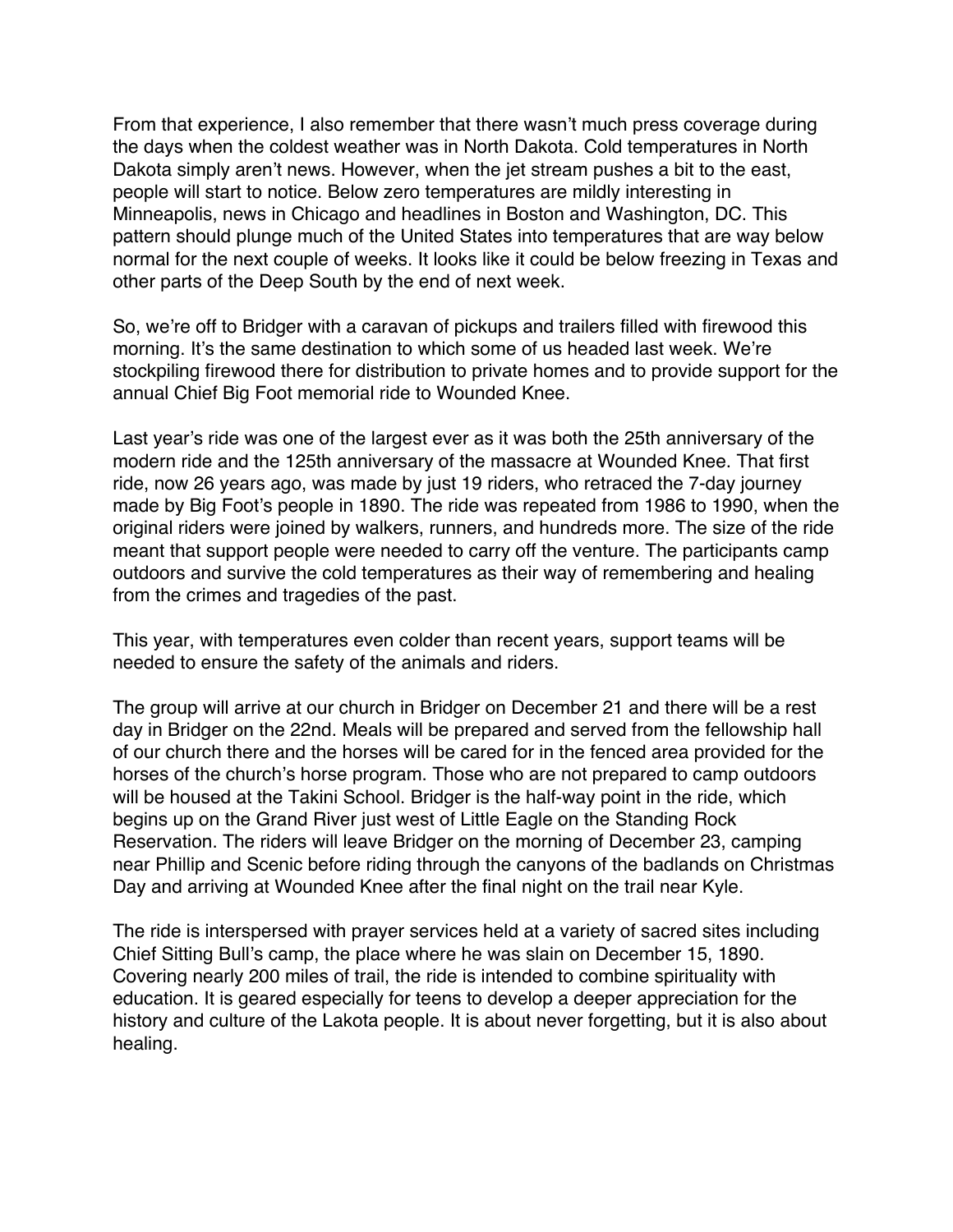<span id="page-22-0"></span>I have had the opportunity to listen to the stories of a couple of people whose lives were transformed by the experience of the ride. One person I know had been trapped in a cycle of alcoholism and chronic unemployment until the ride with its strict rules about sobriety and discipline provided an opportunity for him to make some fundamental changes in his life. He now serves as an instructor in a youth horse program, working to prevent some of the problems that plagued his young adult years.

We, of course, will be traveling in modern pickup trucks with reliable heaters in a caravan with others who could help should we experience any problems. This will likely be the last firewood delivery of 2016 for our crew unless an emergency call is received.

Still, it is cold out there, folks. Bundle up and be careful. If only we could remember what it felt like last summer when we were sweltering as we mowed the lawn . . .

Copyright (c) 2016 by Ted E. Huffman. I wrote this. If you would like to share it, please direct your friends to my web site. If you'd like permission to copy, please send me an email. Thanks!

#### **Highlights – December 11, 2016**

There are many people my age who associate the children's magazine Highlights with anxiety since the magazine was a staple in doctors' and dentists' offices. We, however, didn't read that magazine in those locations because we got it at home. It was a monthly staple in our home, and we turned to it for craft ideas and enjoyed its cartoons. I think we learned a few life lessons from the reading.

The magazine was less than subtle. The cartoon "Goofus and Gallant" wasn't funny in the way that many of our favorite cartoons were. It was a direct lesson in manners. "Goofus bosses his friends; Gallant asks, 'What do you want to do next?'" "Goofus takes the last apple; Gallant shares his orange." The lesson was obvious. Be kind even though there are folks in the world who are not kind. There are some problems with the cartoon, however. You always knew who was the good guy and who was the bad guy. Despite over 60 years of cartoons, Goofus continued to always be rude, selfish and annoying. He never met any punishment for his actions, and he never changed his ways. No one ever tried to understand why he was such a jerk. And no one ever tried to change him. Likewise, there never was a reward for Gallant's polite behavior. He just went on to the next issue. The lesson was clear: be nice despite the impulsive, mean people in the world.

My life is very different. When, on occasion, I am the victim of mean or impulsive behavior of another, I might react with an intense burst of emotion, but in most cases, I need to quickly remind myself that the other is a person who is capable of change. I try to look at the reasons for the rude behavior and in most cases, there is a person who needs to be given a bit of extra leeway. Perhaps that person has just suffered a loss or is experiencing challenges. Perhaps that person really wants to have positive relationships but lacks the skill to pull them off. You'd think that after 60 years of bad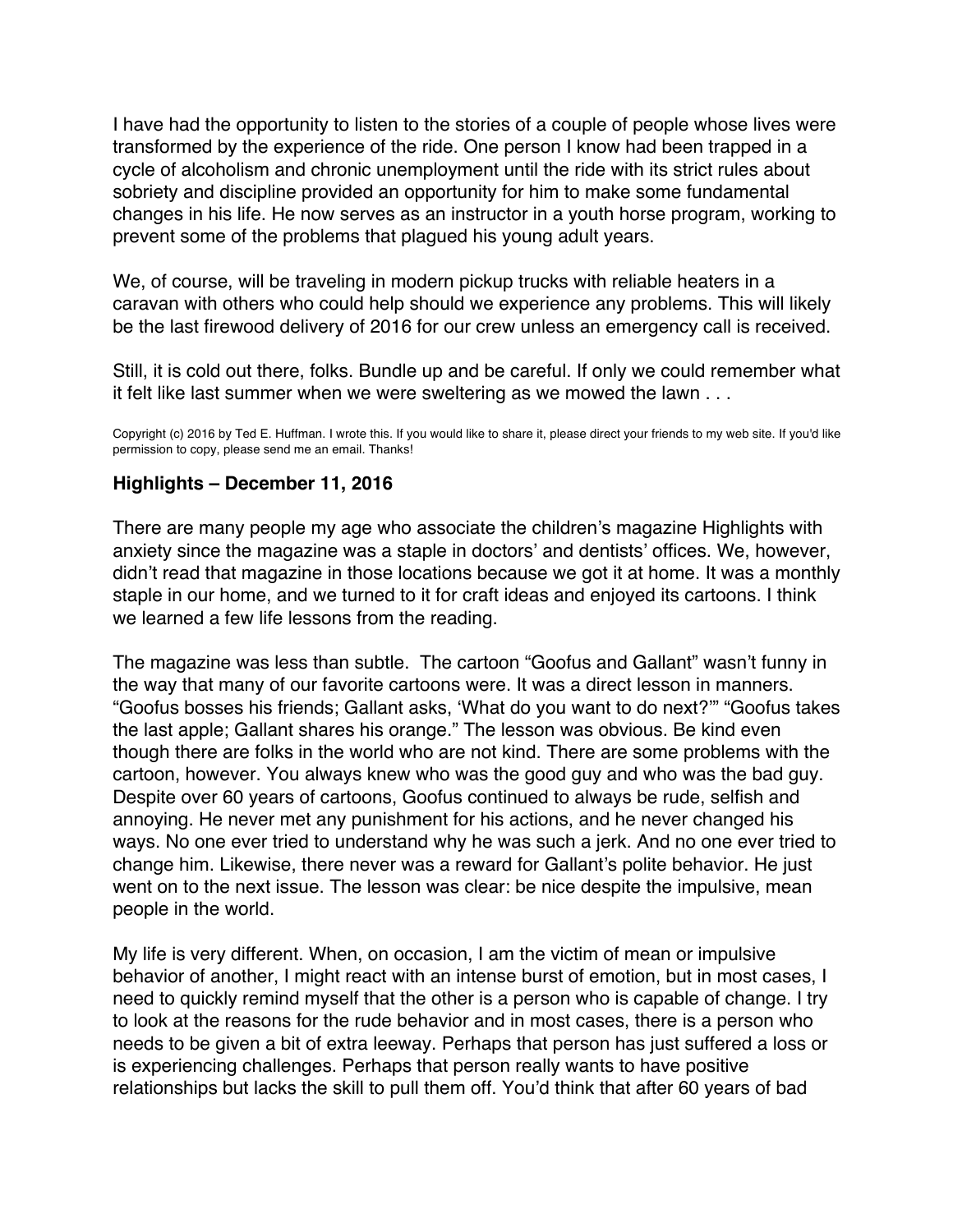behavior, Goofus would, at a bare minimum, be a very lonely person after having offended all of his friends.

One of my favorite features in the magazine was called "Spot the Differences." At first glance, the two pictures appeared to be the same. But if you studied the pictures, you would notice small differences. Perhaps the rabbit ears on the television set were turned in a different direction in one of the pictures. A common difference was a change in the number of clouds in the sky. The shading of a character's clothes might be different. A balloon might have a string in one picture and none in the other. A character might have a watch in one and none in the other. You get the picture. Most of the time I could spot some of the differences easily, but when I counted the number of differences, I would fall short of the number the magazine claimed. Usually, I was quickly down to hunting for one or two differences. When I gave the process enough time and focus, I could usually finally find all of the changes. It did, however, require discipline. Later, when our children were growing up, I found a similar call for focus when looking at their "Where's Waldo?" pictures. Maybe the feature taught some children about how our minds sift and sort images because we are so visually overloaded most of the time. What it taught me was the skill of focusing attention. It wasn't so much the practice of seeing. I've long worn glasses and others see better than I. However, if I could clear my mind of distractions and focus my attention, I could usually find the subtle differences. That ability to focus helps with many of my contemporary practices, including the practice of silence and prayer.

There was another feature in the magazine called "What's Wrong?" You were supposed to look at a cartoon picture to discover the things that were out of place. Some were easy, like a chandelier filled with water or the rain falling only under the umbrella. I didn't enjoy that feature as much simply because from my point of view, the entire scene would be wrong. The picture was an absurdity in its entirety as well as in the details. If the scene was a birthday party, for example, I'd think to myself, "No one has a living room that holds that many people!" The pictures themselves were so absurd that the penguin sitting on the sofa didn't seem any stranger than the fact that the artist drew all of the people walking straight legged with no bent knees. Is a snowman being indoors more absurd than a snowman with feet? And why isn't the snowman melting? Is it really that cold inside? I was continually coming up with things that I thought were wrong that were not the ones the artist intended to be discovered.

Highlights is still publishing a magazine for children. It costs about \$40 a year to subscribe. They also have magazines called "Hello" for children under 2 and "High Five" for children 2 to 6 years old. They also have online subscriptions and applications for mobile devices. But I haven't seen a physical issue of the magazine for many years. I don't think that they are present in my doctor's or dentist's offices. Then again, I don't frequent pediatricians these days, so there may be doctors' offices that still have the magazines. We didn't subscribe to the magazines for our children and I'm not sure why I remembered the magazine when I was thinking of topics for my blog.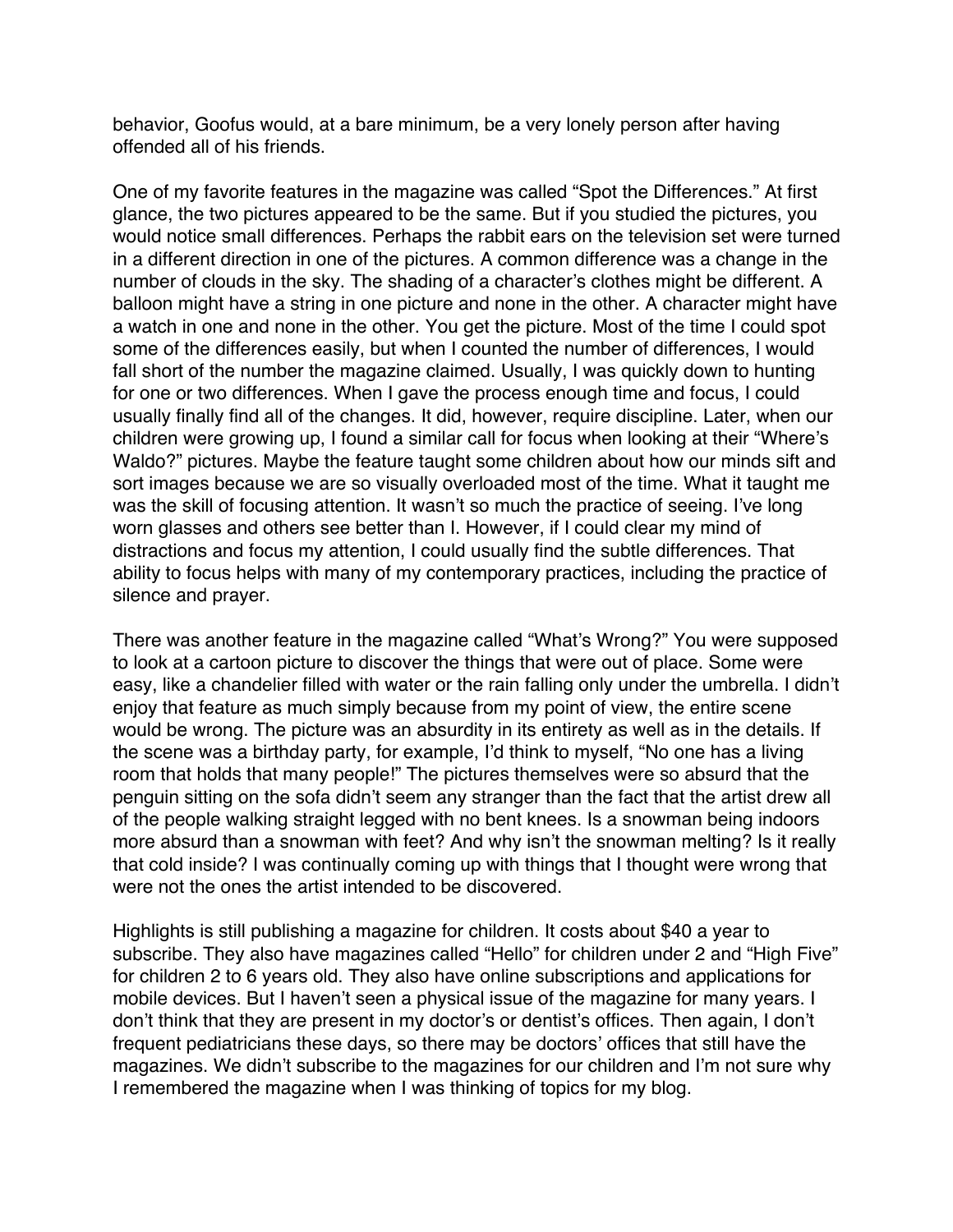<span id="page-24-0"></span>I suspect that what I like about the memory of the magazine is that it pointed to a time when we had agreement about right and wrong. Everyone knew who you should emulate: Gallant, not Goofus. These days politeness isn't a virtue celebrated by much of our media.

At any rate, the memory is pleasant and if I do see a copy lying around one of these days, I hope they still have "Spot the Differences." I already know how Goofus and Gallant will turn out.

Copyright (c) 2016 by Ted E. Huffman. I wrote this. If you would like to share it, please direct your friends to my web site. If you'd like permission to copy, please send me an email. Thanks!

#### **Thinking of Christmas – December 12, 2016**

Yesterday I listened as a couple with young children were discussing their Christmas plans with another family at the church. The family has two children, an infant about 6 months old and another just over 2 years old. They plan to travel to Eastern South Dakota to celebrate Christmas with family and were wondering what to do about Christmas presents for the 2-year-old. On the one hand it seems a bit silly to take presents that they have here in Rapid City on a 350-mile trip to be opened on Christmas Day and then load them back up and haul them back home. On the other hand, they thought that it might be confusing for the 2-year-old to open the presents before they go on the trip and then have a Christmas celebration without gifts or with fewer gifts when they arrive. The dilemma of Santa Claus also was a bit daunting. They like the spirit of holiday generosity, but don't want to get into the bind of intentionally lying to their children about the existence of a stranger who enters their home and deposits gifts once a year.

It wasn't an occasion for my comment, and I don't think I would have had any expertise to offer, but it was a moment to reflect on how we make choices what and when we tell our children about various aspects of life and faith. I am grateful that there are thoughtful parents who are giving such matters serious thought and who persist in intentional parenting.

As is true of other aspects of Christianity, the story of the celebration of Christmas is complex. For the first Centuries of the emerging Christian movement, there was no official holiday celebrating the birth of Jesus. The biggest festival in the early centuries of Christianity centered on Easter. Among other things, Easter was the annual time for the reception of new members into the Christian community. This ceremony was preceded by a six-week period of fasting and preparation. After Christianity received official status as a Roman religion in the time of Constantine, the stream of new members became so big that the church needed a second entry point in the year. At the same time, the church was trying to avoid becoming too secularized and was resisting the over celebration of the annual solstice events that were pagan. The result was a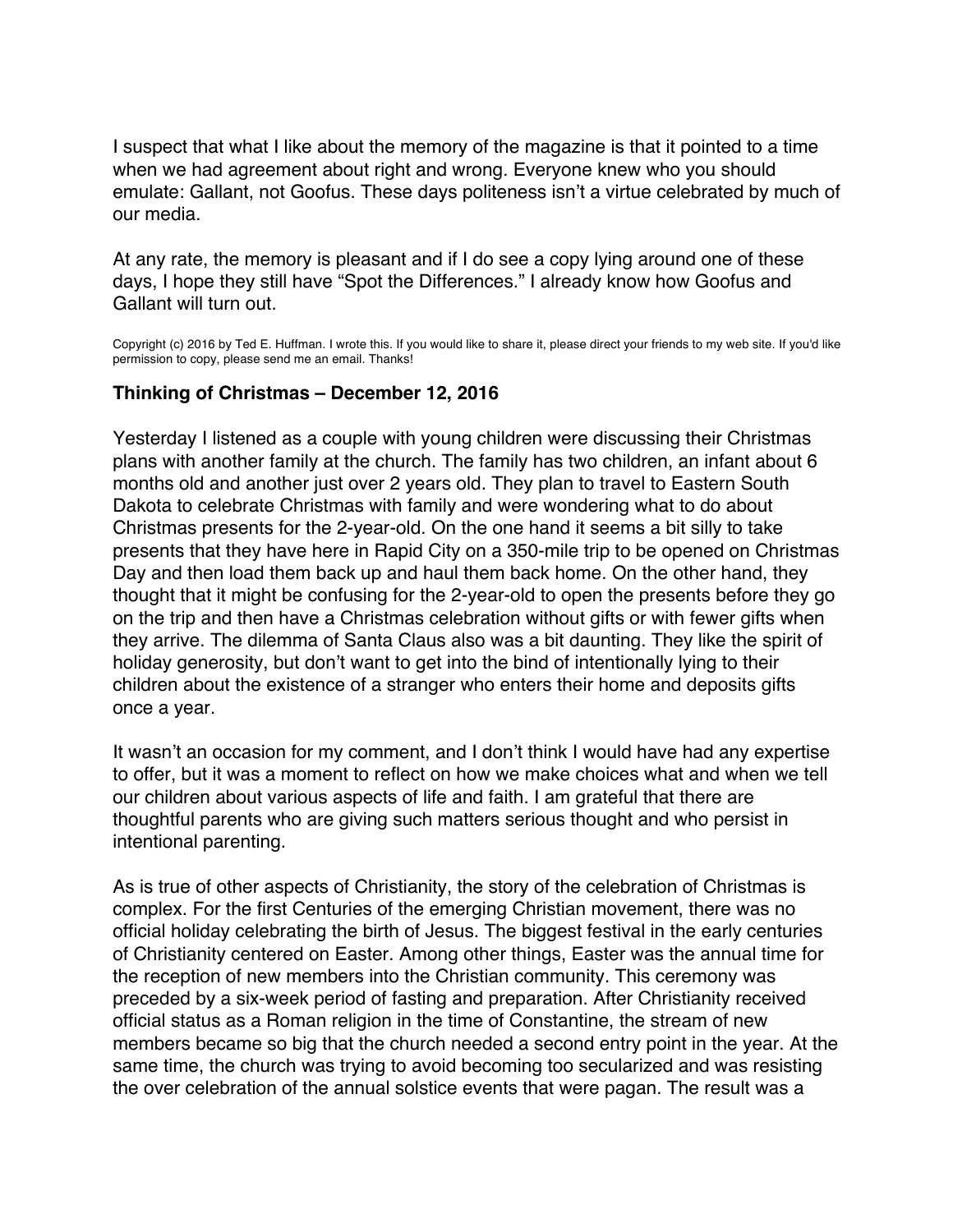second day of celebration preceded by a six-week time of preparation. Advent was the name given to the time of preparation and Christmas was set on December 25. The variation between the actual date of the holiday and the winter solstice is itself complex and has to do with differences between the Julian and Gregorian calendar and increases in accuracy in measuring the movements of the planets, but the celebration date ended up close to the solstice.

The emergence of gift-giving as part of the celebration of Christmas was much later in the history of Christianity. In many parts of the world, gift giving is focused on St. Nicholas Day, celebrated on December 6, with Christmas being reserved for religious observances. It is all very complex, with all kinds of cultural differences and variations. Suffice it to say that religious leaders of the first 500 years of the church would not recognize the contemporary secular celebrations as having any connection with their faith.

Christmas as a secular marketing phenomenon is evident in a quick drive around our neighborhood after dark when the lights are turned on. You'll see a 10-foot-tall Santa Claus, dressed in red and white, a cartoonish reindeer, several plastic snowmen, and a variety of other creatures. No one in our corner of the community has erected a nativity set or creche scene and the closest thing to a religious symbol that I have observed are several stars, mostly five-pointed ones. Don't look for religious references in the advertisements that clog the newspaper and pop up in annoying ways when you are trying to find something on the Internet. It seems as if the holiday is primarily an orgy of buying that exists to boost retail sales to make stores profitable before the end of the year.

Somewhere in the midst of all of the other things, however, is a beautiful and very important religious concept that is worthy of our exploration. Incarnation - God taking on human form - is not unique to Christianity. In fact, it existed in both Egypt and Rome in variant forms before its prevalence in Christian theology. In both of those variants there was a connection made between the leaders of the official government and religious authority. The pharaoh or emperor was depicted as the child of God acting under the authority of God. As such the emergence of the ruler was filled with all kinds of magic and ceremony and the ruler was to be treated with special deference and afforded unique luxury and power.

The Christian story stood in stark contrast to previous ideas. In our faith God take form as a humble, everyday human being, born to poverty and subject to the vulnerability shared by every newborn baby. He did not grow up in luxury despite early recognition by his family and the leaders of the temple. He wasn't given a life of power and recognition, but rather knew the struggles of the life of common people in an oppressive society. The details of his birth were not recorded in official record books, but rather preserved as family story, passed down from generation to generation in the manner of family tradition.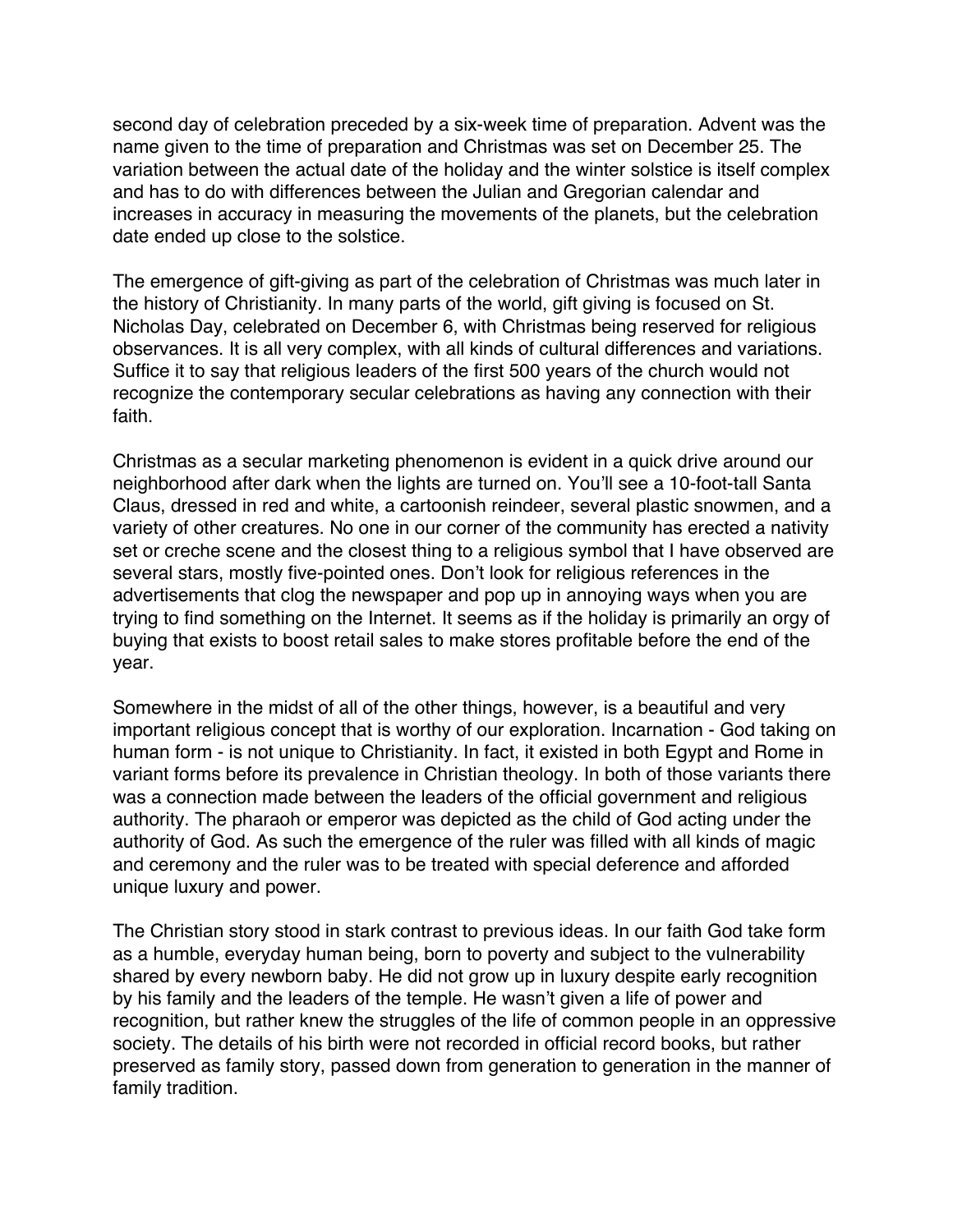<span id="page-26-0"></span>Only one of the four gospels gives any detail to the story of the birth. Luke's narrative leaves much to the imagination, and we have enhanced that story in our pageants and displays. Matthew tells of the visit of the Magi without any information on the actual birth. The melding of the two stories into a single event has become tradition, but is not presented as an accurate picture of the events.

As a result, there is no single "correct" way to observe Christmas. There is no single day, either. The church recognizes the twelve days between December 25 and January 6 as the season of Christmas.

Incarnation itself is messy. There is no reason for our celebrations to be overly neat and orderly.

Copyright (c) 2016 by Ted E. Huffman. I wrote this. If you would like to share it, please direct your friends to my web site. If you'd like permission to copy, please send me an email. Thanks!

## **Cleaning up Messes – December 13, 2016**

Being a grandfather has given me a greater awareness of those who will come after me. It isn't that I was unaware of future generations before I became a father, or if having children somehow focused my attention away from the future. It is just that being a grandfather affords me more reason to be concerned about the future and the messes that we leave for future generations. There is an often-used proverb, sometimes said to have a Native American source, but more likely from the pen of environmentalist David Brower, that goes like this: "We do not inherit the earth from our ancestors, we borrow it from our children." Dr. Jane Goodall has a different version of the proverb:

"Someone said that we do not inherit the earth from our ancestors, but borrow it from our children. Look at the world around us. The line is a lie! We aren't borrowing from our children. Borrowing means that we will pay it back, but we aren't paying back. We are STEALING from our children...."

I am struck by how often we leave messes for others to clean up. An entire blog and more could be devoted to big messes like the 176,000 gallons of oil that was spilled into Ash Coulee Creek, a tributary of the Little Missouri River near Belfield, N.D. The company that operates that pipeline has experienced at least three dozen oil spills, including dumping 30,000 gallons of crude oil into the Yellowstone River. The pipeline is equipped with electronic monitoring equipment that is supposed to detect leaks, but that equipment failed, and the leak went on without detection until someone saw the oil spewing from the ruptured pipe.

At least with an oil spill, there are people out there, working in the cold temperatures, trying to clean up the mess. About 37,000 gallons of oil have been recovered so far.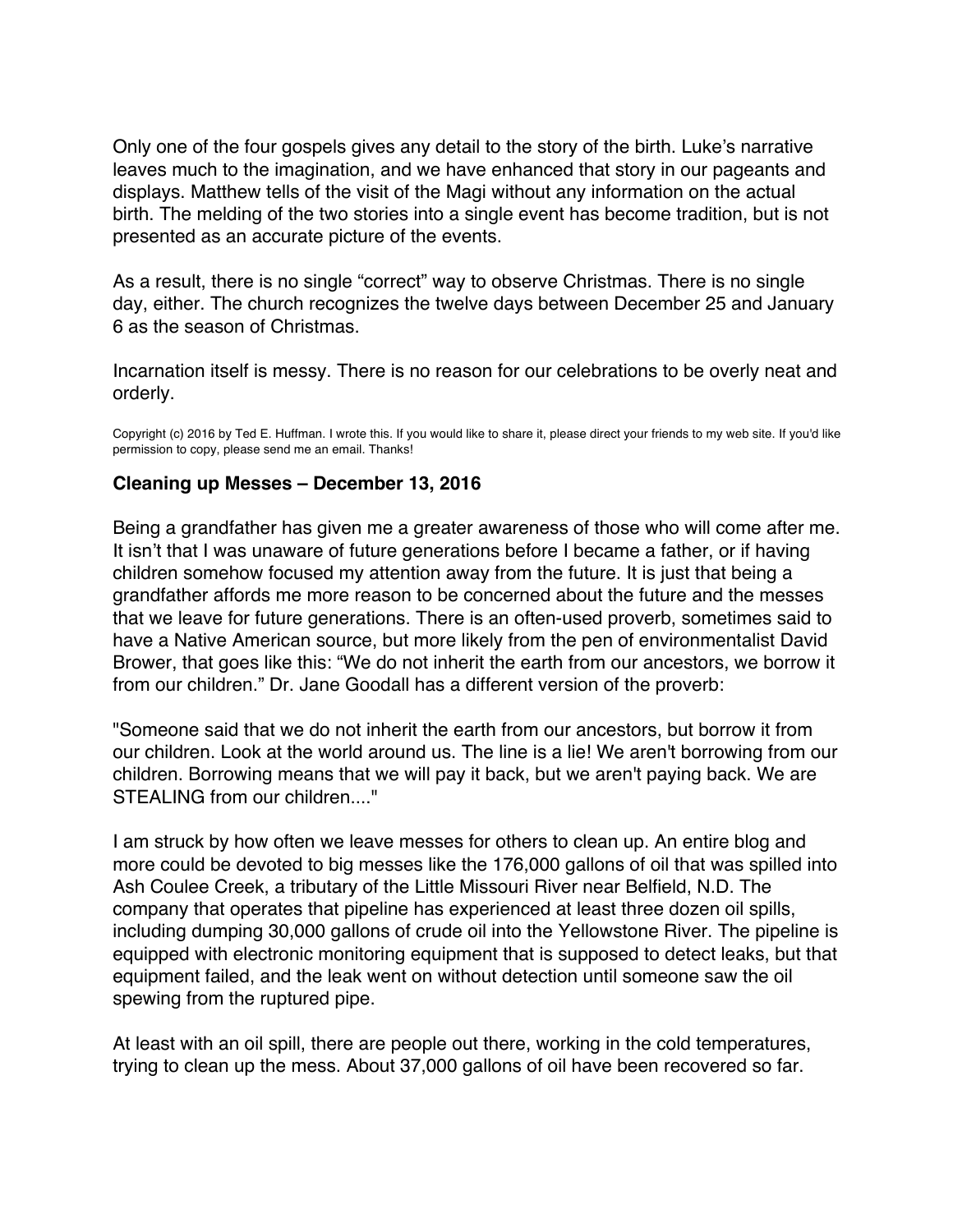We aren't very good at cleaning up after ourselves. Anyone who has visited a public restroom knows that. Last night I attended a Christmas party held at an upscale hotel in our community and, after wiping down the countertop that had been ignored by previous patrons, I picked up a half dozen paper towels that had been thrown on the floor instead of placed in the wastebasket, which was not overfilled. I know that the hotel has employees who regularly clean the restroom, but they can't clean it after every single use. It isn't just hotel restrooms. Our church has a janitorial service that cleans regularly, but I still find myself cleaning restrooms in our building when the messes left behind can't wait for the next visit of the janitor.

I pick up litter from the church parking lot almost every day. And, frankly, it isn't much better when I go inside. A quick trip through our sanctuary last week netted a large stack of paper for recycling. There had been a public concert in the room the previous week and some of the left-behind paper was programs from that concert. But there were also worship bulletins from our own services, used tissues on the floor and on the seats, pew cards with doodles and even one shopping list left behind.

Ours seems to be a careless generation that doesn't have much skill at picking up after ourselves. And we really chafe at someone who reminds us of this truth. I've heard the word "environmentalist" spit out as if it were a curse. I've been in groups of people who see regulations providing for clean water and clean air as unnecessary regulation of business.

It would seem, however, that we need the discipline of regulations in order to be forced to clean up after ourselves.

In our neighborhood we use wheeled toters, provided by the city for garbage collection. The toters for garbage are literally twice as large as the ones for recycling. We find the large garbage toter to be much too big for our needs and rarely fill it beyond halfway. On the other hand, I make weekly trips to the recycling center because the curbside recycling doesn't accept some items that are easy to recycle such as newspaper and cardboard. Office paper and magazines are a bit more challenging, but not impossible to recycle in our community. Still, on an average garbage pickup day, most of my neighbor's toters are filled to overflowing and it is common for the garbage crews to have to pick up loose trash bags that are left at curbside that won't fit into the toters. And some of those plastic bags will take 500 to 1,000 years to decompose in the landfill. Of course, that is just an estimate. We've only been using plastic bags for about 50 years so no one know for sure how long it will take. Just having the trash hauled away from the neighborhood isn't really getting rid of it. The mountains of garbage in our landfills pose a problem that will be around for generations to come.

I know that I am guilty of consuming way more than I need and that I have not been good at cleaning up after myself. I try to be responsible, but it is easy to be distracted by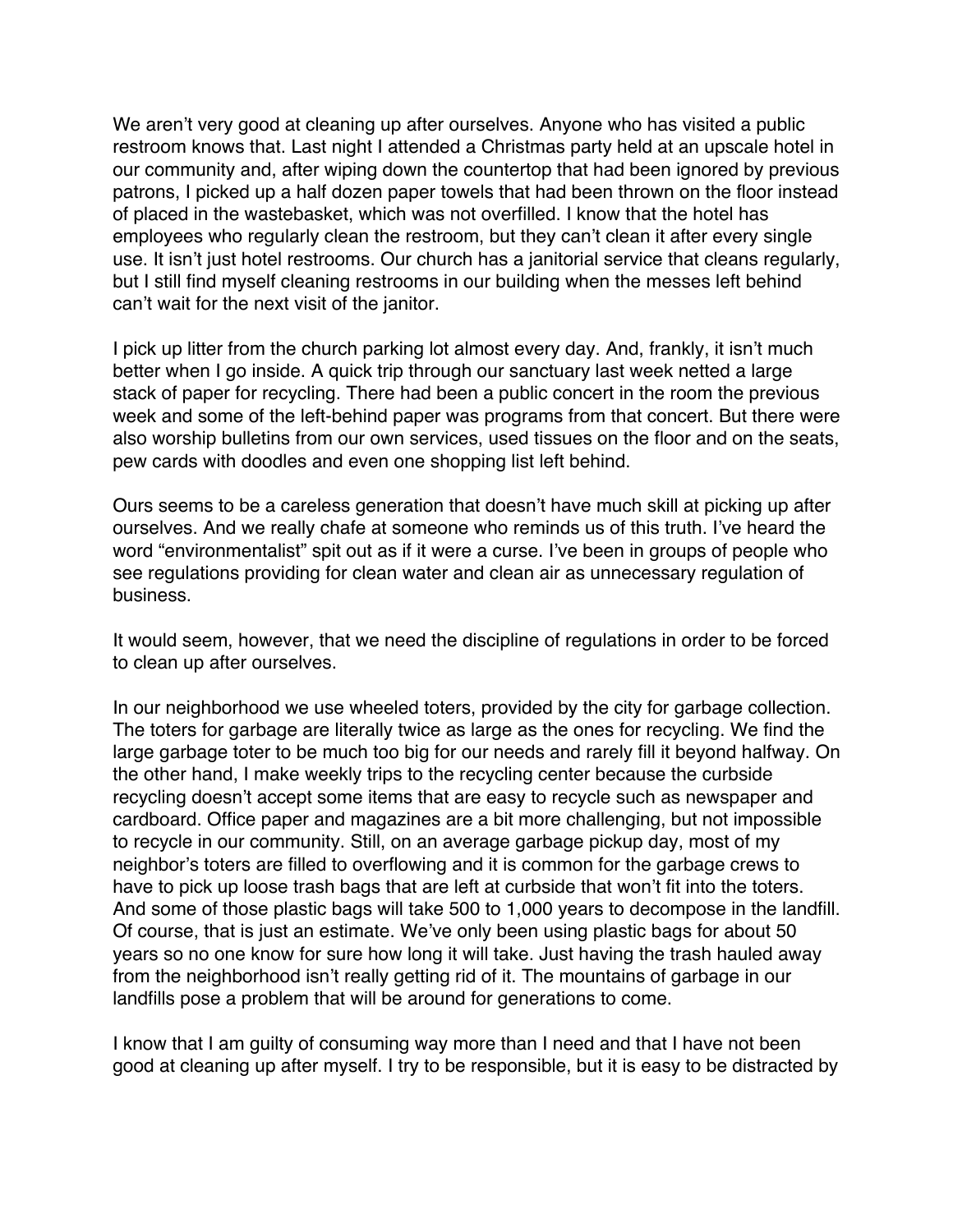<span id="page-28-0"></span>all kinds of other priorities. I could easily spend all day every day cleaning up messes, but I turn my attention to other projects.

So, I think of the messes that we are leaving for our grandchildren and the generations that will follow them. One of the gifts we receive from them is the awareness of those messes.

It isn't just the planet. It isn't just the rooms we visit. We certainly have messes to clean up in both of those arenas. More importantly, we have been careless and messy with the way we think. It isn't just the counter and the seats in the restroom that need to be wiped clean. We could use a bit of cleaning up our thoughts and wiping down our hearts. Sullied hearts and minds are no gift to our grandchildren, either.

Copyright (c) 2016 by Ted E. Huffman. I wrote this. If you would like to share it, please direct your friends to my web site. If you'd like permission to copy, please send me an email. Thanks!

## **Paternalism – December 14, 2016**

Paternalism is defined by the dictionary as "the policy or practice on the part of people in positions of authority of restricting the freedom and responsibilities of those subordinate to them in the subordinates' supposed best interest." The word comes from the Latin "Pater" meaning "father." It is a term whose use is not restricted to the relationship between a father and his children, however. Most of the time paternalism is seen as a negative behavior that restricts the freedom of those upon whom it is imposed.

I don't aspire to be paternalistic to other people. But that is easier said than done.

"Pastor, is there any way you could help with a tank of gas?" "Pastor, can you help with Christmas. My kids don't even have a tree?"

I field requests from people who come to me as strangers in need of help. Somehow, they have identified the church as a place where they can get help. We don't run a social service agency and we don't have budget for buying tanks of gasoline or providing cash assistance to those who are in need. But for some, often those who do not participate in any form of church activities, the church is seen as a place of last resort when they cannot meet their needs. Once, years ago, I helped a family who needed gas to get home from a funeral of a relative. The next morning there were six vehicles in the church parking lot because the recipient of the tank of gas reported at a local shelter that I gave away "free gas." For the record, there is no such thing as "free" gas. It all must be paid for. And yes, there are weeks, including the one just passed where I pumped more gas into the cars of others than I did into my own. I paid for it all out of my own pocket.

But that isn't the point.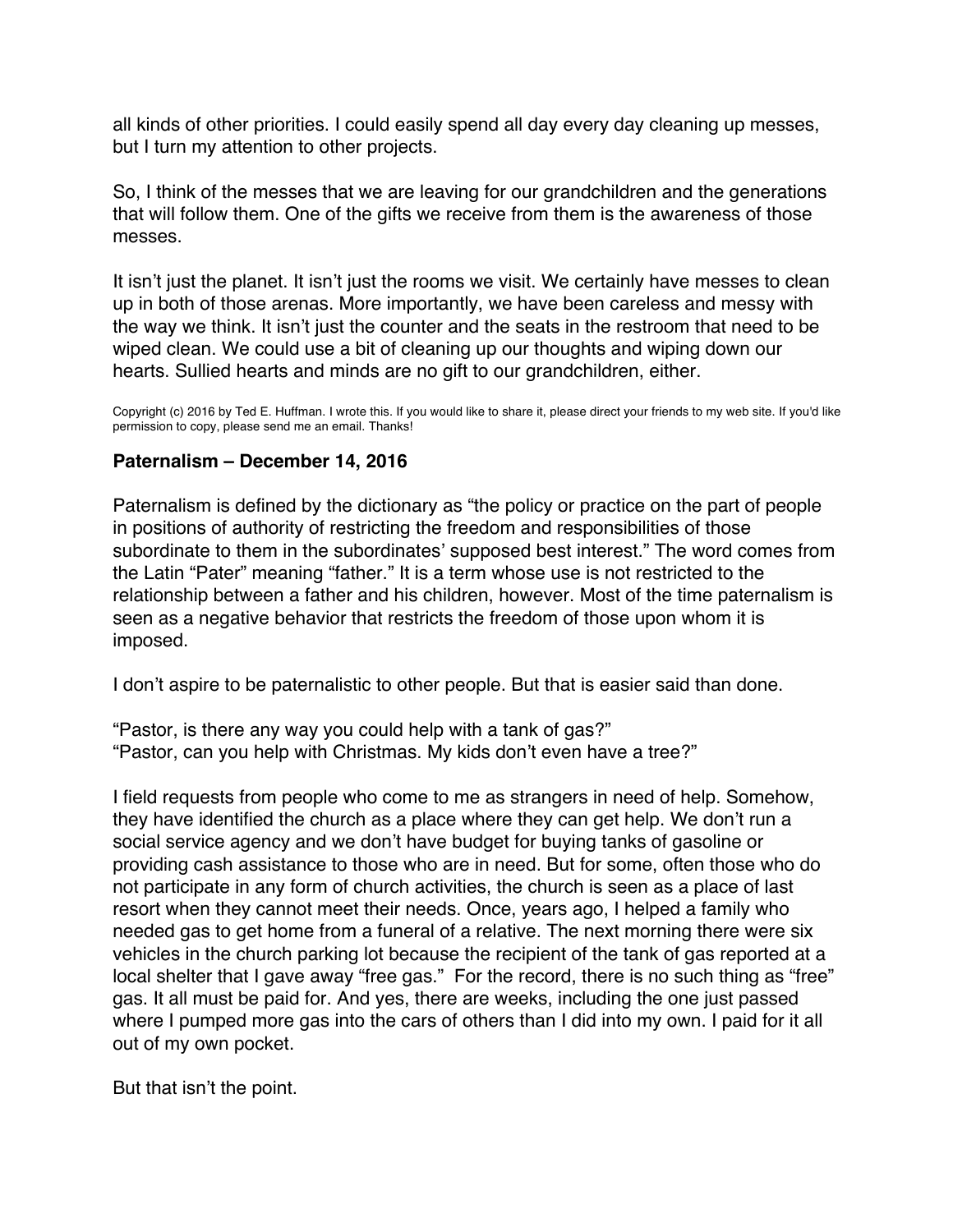The point is the nagging question in the back of my mind about whether or not I am doing what is best for others. Making someone dependent upon my generosity, or even my presence, doesn't solve their problem and it may be restricting their freedom. It quickly becomes paternalism.

"Pastor, our committee needs more money to do our work."

I also field a lot of requests from members of the church who are dedicated and involved and who are trying to do what is best for our institution. So, I invite the individual to meet with the people who serve on the stewardship and budget department of our church. There is a big difference, however, between arriving at a meeting with a wish list of projects that one would like to see funded and arriving with a serious budget proposal. In the former case, the list probably contains necessary items and expenses that the entire church would want to approve. But by presenting it as a wish list instead of a serious budget proposal, the one asking loses the ability to prioritize the list. Since no church can afford everything that is wished, someone must sift and sort and decide what is most important. Taking the wish list to the Department of Stewardship and Budget results in turning over that process to the department. It also means that the one with the list can blame someone else if an item isn't funded.

The result is nearly as paternalistic as handing out a limited amount of financial assistance to strangers.

In its best sense, paternalism is behavior that can motivate growth. A father seeks a relationship with his children that helps them to grow up. If support is granted with careful attention to increasing freedom and responsibility and fostering independence rather than dependencies, it can be a vital part of a child's growth to maturity.

There are times when support is appropriate. There are also times when the most loving action is saying, "No." And there are times when I am tired and overwhelmed and I respond to a plea for help by thinking of the easiest short-term solution to the immediate problem.

I know I have been guilty of paternalism in my relationships to others.

I know that there are many times when I simply perform a task that someone else should be doing because it becomes the easiest way to get the job done. I have been guilty of contributing to dependencies.

God, on the other hand, continues to act for the freedom of the people of God. That is, of course, evident in the dramatic moments of history. God provided a ram to Abraham to free all future generations from the practice of human sacrifice. God led the people of Israel out of slavery in Egypt into a life of freedom. God became incarnate in Jesus to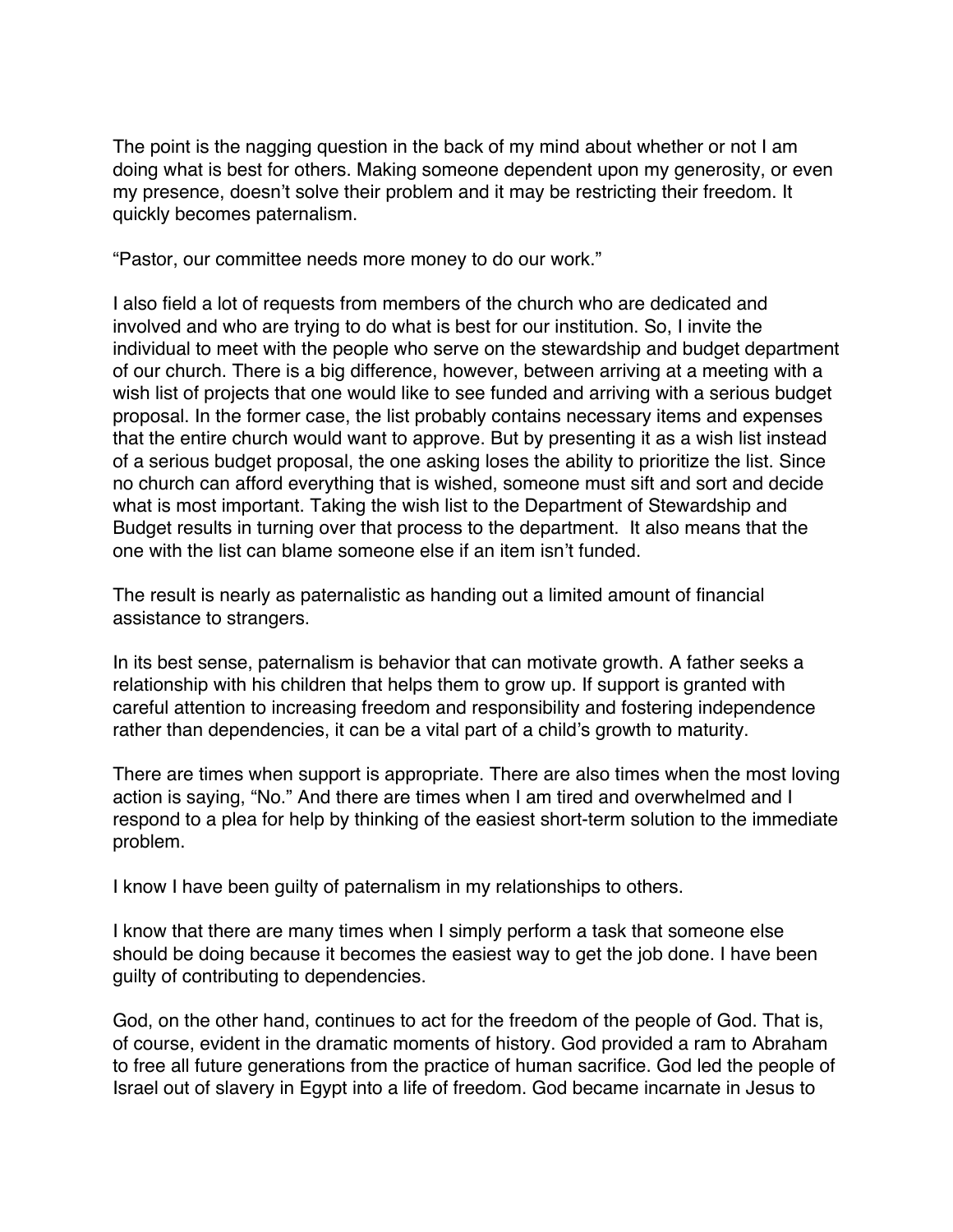<span id="page-30-0"></span>offer freedom from the fear of death. It is equally true, however, that God works for human freedom in smaller and more subtle ways. God provided manna in the wilderness, and not seven course meals. When the people complained about the food they had to eat, God didn't change the menu. God gave the freedom for the people to worship other gods, but God did not liberate them from the responsibility for their behavior.

God has provided us with a wonderful and compassionate community where people reach out with generosity to others. And our church isn't just some kind of mutual aid society. We genuinely want to help others and are continually reaching out to those who live their lives beyond the walls of our congregation. There have been times when we thought that we were helping, and our actions weren't the best thing for those in need.

I'm pretty sure that some of the helping actions of this generation aren't really enabling people to solve their problems. We do our best, but we do make mistakes.

So, I try. I try to listen carefully for the real needs as well as to the words. I try to help when I can do so. I try not to give gifts with strings attached. I try to offer help that honors the dignity and agency of the recipient. But I worry that I am being paternalistic.

Perhaps the reason I have the freedom to hurt as well as the freedom to help is that God is working on my maturity. There is much that I have yet to learn. Maybe I should be thinking beyond my wish list when I take my prayers to God.

Copyright (c) 2016 by Ted E. Huffman. I wrote this. If you would like to share it, please direct your friends to my web site. If you'd like permission to copy, please send me an email. Thanks!

## **Time to Get Up and Get Going – December 15, 2016**

Each year, as winter gets its grip on the northern hemisphere, Rapid Media puts out the annual Paddling Buyer's Guide. What seed catalogues are to gardeners, the paddling buyer's guide is to those who enjoy human-powered boats. The five magazines of the American Canoe Association all join in a single edition. Paddle Boarder, Kayak Angler, Canoeroots, Rapid, and Adventure Kayak all team up to produce a magazine with over 300 pages of gorgeous photographs, boats and boating equipment for sale, reviews and articles. You have to be a boat geek to really want to read articles like, "Why your whitewater kayak is all wrong," or "What your canoe seat really says about you" or "How innovation is killing sea kayaking." I bet, however, that even those who have never sat in a canoe or felt the resistance of a paddle in the water could be inspired by the truly gorgeous photographs in the magazine. With two days of snow in the forecast and the temperature at 11 degrees heading towards nearly -20 by the weekend, the next few days look to be a good time to curl up with the magazine to wait out the weather.

Already I've found an inspirational quote on one of the pages of this year's issue. No author is cited, so one might assume the source is one of the staff writers of the various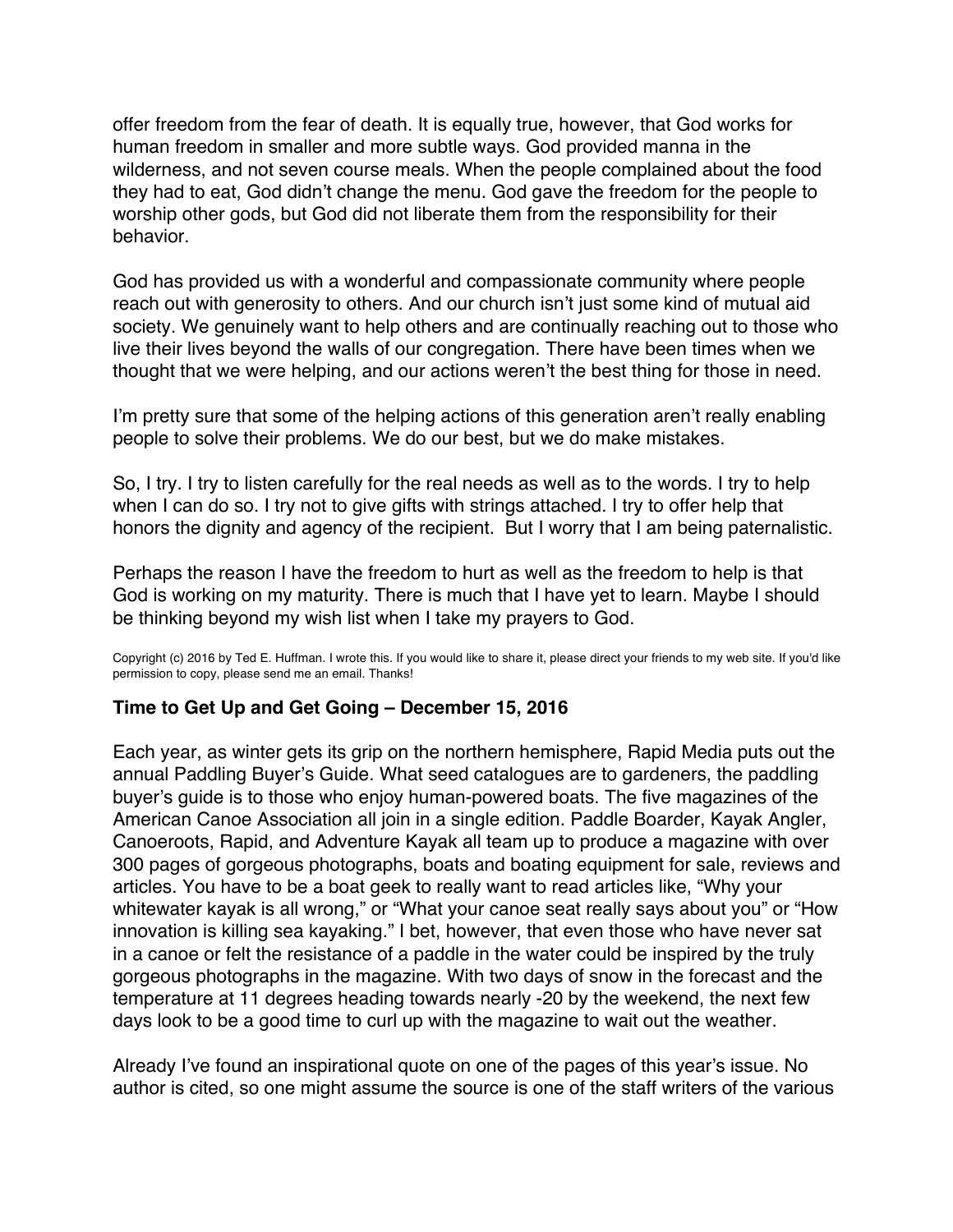magazines whose work is combined in the issue. Under a photo of a solo canoeist paddling into the sunrise on a calm lake is written, "Every morning you have two choices: continue to sleep with your dreams or wake up and chase them."

It isn't a difficult choice for me.

I've never been very good at remembering the dreams that come with sleep. I had a college professor who was disciplined to keep a daily journal of his dreams and after years of practice could remember four or five dreams every morning. I thought it was a kind of quirky and interesting discipline, so I set off to imitate him. After a week of not being able to remember a single dream, I abandoned the project and have not since put any effort at all into trying to remember my dreams. Then, if you add to that inability the fact that I'm generally not very good at sleeping, I'm not a very good candidate for choosing to continue to seep with my dreams. On those nights when I'm up twice or three times to read in the middle of the night, I make up for it with an afternoon nap. I'm really good at falling asleep and the first 20 minutes or so of sleeping. It's the stretch after that that challenges my abilities. When morning comes, I'm ready to wake up and chase my dreams.

However, the lake is frozen solid. It's not a good day for paddling. And the temperatures are sinking to the point where it is just too cold to work on my boats in the garage. Even with my kerosene heater going full blast, the uninsulated garage gets a bit frosty when the mercury dips below zero. Of course, that is just a cute saying. We don't have a mercury thermometer and our digital one is probably placed in the wrong spot for accurate readings.

So, instead of heading to the lake for a sunrise paddle, something that I enjoy in the spring, summer, and fall, I'll get in a short session on the rowing machine before my morning shower. Even though the room where I have my rowing machine is the only area of our house that has an eastern-facing window, it isn't as inspiring as paddling on a real lake in the predawn hours. Moreover, this time of year it is still dark when I finish.

There is something wonderful about getting in an early morning paddle before heading in to work. Even when I have a meeting as the first event of my day, there is a sense of accomplishment that I carry with me into the room when I have had time to paddle before coming to the office. That sense of being someone who can accomplish something remains with me all day long and really is a boost for a job where most of the problems that come up are not ones that can be quickly solved and where I leave the office with undone work on my desk nearly every day.

I have a plan of work and I maintain a list of items to be accomplished, but the crux of my work seems to lie in the interruptions. I had planned to finish the first draft of the Christmas Day worship bulletin yesterday and draft a letter to go out with an end-of-theyear pledge follow-up letter. A text message informing me that there was someone at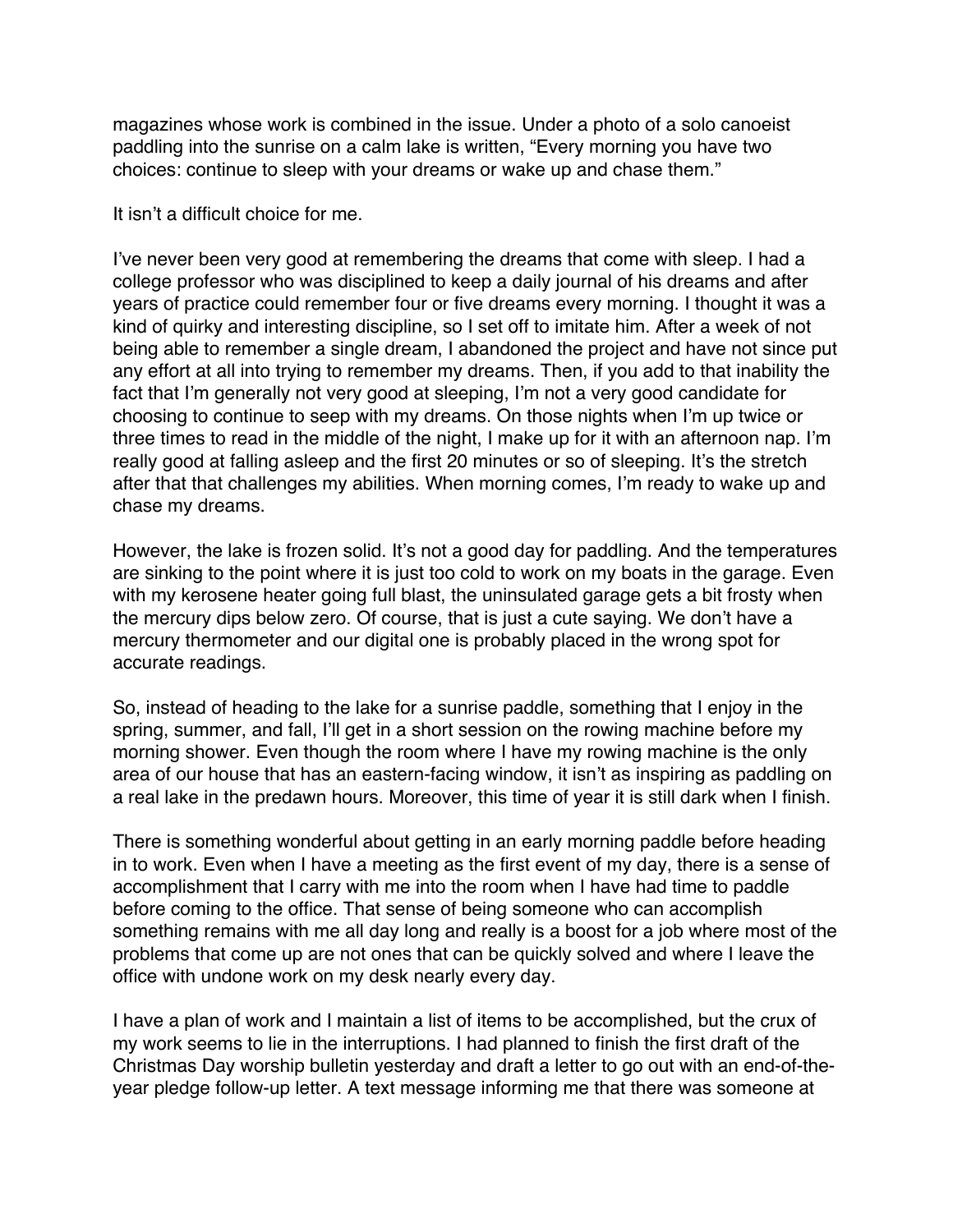<span id="page-32-0"></span>the hospital who needed a visit as soon as possible and a call for assistance from another person trying to get home before the storm hit combined with a couple of other interruptions to shift my priorities. I'm not complaining. I love the changes in focus that are a part of my job. But I often arrive home at the end of the day feeling like I haven't finished much - like I haven't accomplished much. Starting my day with a trip to the lake changes my entire attitude. Having accomplished a pre-dawn paddle and made it back in time to begin my workday makes me feel like I am capable of accomplishing other things.

A study by PHIT America (Personal Health Investment Today) measuring performance by students in Illinois saw a 93-percent improvement in math scores and a 56-percent increase in reading scores after exercise. John Ratey of Harvard University wrote, "Exercise is Miracle Grow for the Brain." I confess that I'm not as disciplined as I would like when it comes to exercise, but I have discovered that I'm better at exercising in the morning than I am in the evening. By the end of my workday, I often convince myself that I'm just too tired to work out.

I guess I'm just a member of the dawn patrol. It's time to get a jumpstart on the day.

Copyright (c) 2016 by Ted E. Huffman. I wrote this. If you would like to share it, please direct your friends to my web site. If you'd like permission to copy, please send me an email. Thanks!

## **Christmas in the Dark Streets – December 16, 2016**

I know that I have been a critic of popular culture when it comes to the celebration of Christmas. I don't really have a 'Bah Humbug" spirit when it comes to Christmas and I' enough of a fan of Dickens to understand that the church does itself no favors when it tries to ban the celebrations of people. I fully intend to celebrate Christmas this year, as I do every year. I don't want to rush through Advent, and go straight to Christmas without preparation, and my observances of Advent this year have been a bit more muted than usual. I've needed a bit more time to sit with silence and listen to the world. But Christmas is coming.

On the other hand, I do want to be open in my discomfort with what I see as a lot of celebrations that miss the point of Christmas. It amazes me how much money and effort is spent in trying to create fantasy. Bright lights and expensive decorations surround us in the season. Visions of Santa Claus on a magical sleigh that defies gravity and denies other basic principles of science are common. Fairy-tale castles of endless supplies of toys and gifts that break the budgets of the givers are the norm of advertisements. Larger than life displays of cartoon characters have appeared in our neighborhood where the everyday is wonderful. I prefer the real deer in my yard year-round to the fake reindeer that spend a few weeks in a neighbor's yard and the rest of the year in a rented storage unit. We live in a place with sparking snow and wild turkeys and frost-painted trees. It is truly beautiful and seems to be even more so in the months of the year when it is not decorated with light projectors and garland.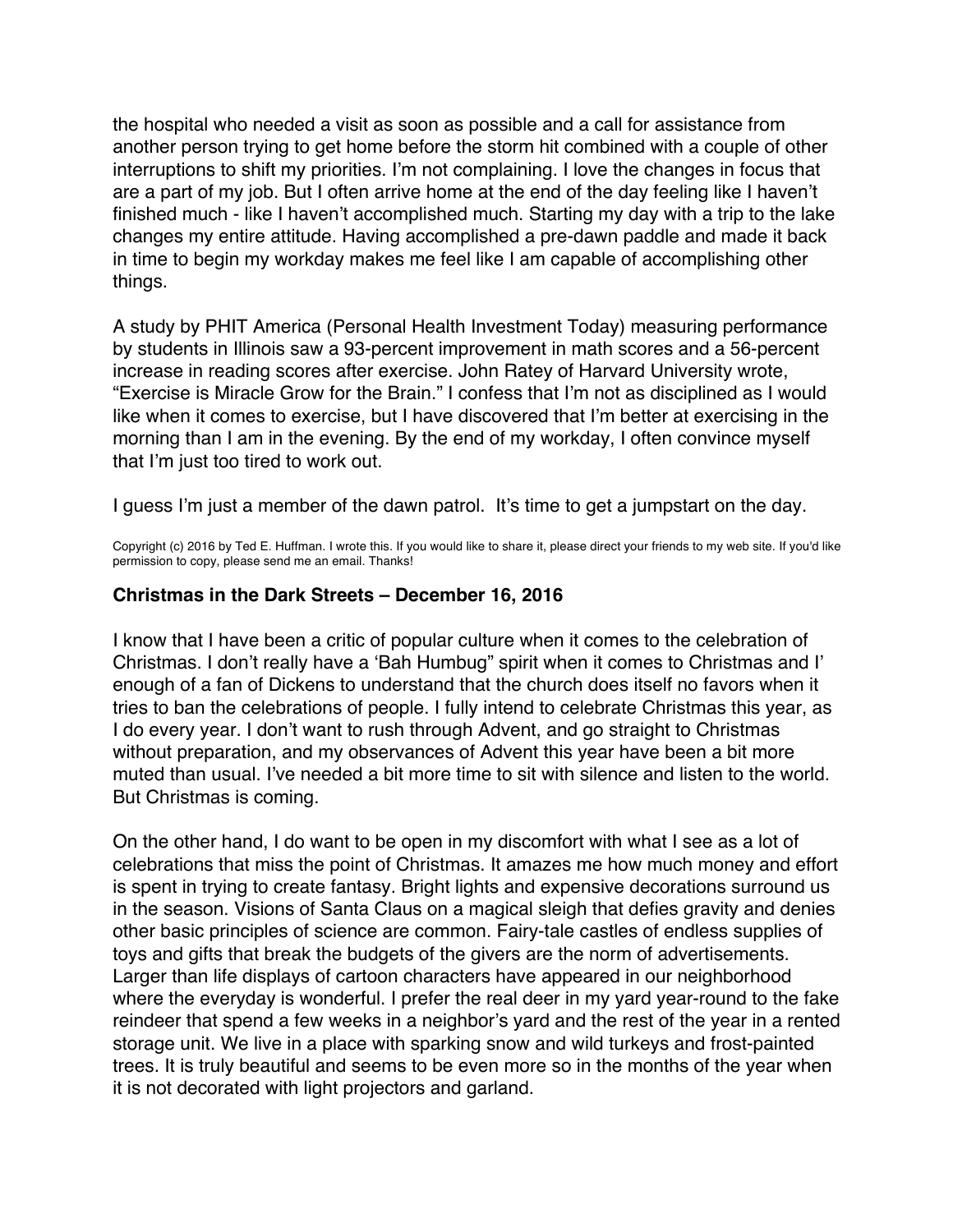I don't believe the Christmas is about fantasy.

I think many of our celebrations have got the holiday completely backwards and upsidedown.

Ours is a faith of light appearing in the darkest hour and of love being born in a hatefilled world. The birth of the Christ Child went unnoticed by those who were looking for parades and conquered governments and gold-encrusted temples. Instead, a young woman gave birth to her firstborn in the common room of the house and placed him in a manger because the guest room was full. It was a very ordinary moment. A few shepherds came to see. The story of wise men from the east isn't reported in Luke's gospel. Its appearance in Matthew's gospel takes a different form and the specific age of the child is not noted.

Times were dark that first Christmas. The autocrat King Herod the Great was in charge and the oppression of the people was severe. Shortly after the birth of the Christ child he ordered the massacre of the innocents, which, according to legend, Jesus narrowly escaped by his family's fleeing, as refugees to Egypt. This child grew up to be someone very different than usually pictured. In truth he would have been profiled in our country: a brown-skinned, Middle Eastern, who hung out with "disreputable types," and had a name common in Mexico these days. He was not especially well-accepted in his country - criticized by Pharisees and other leaders of the community. He likely would not be well-accepted in our country today, either.

What he did, however, was to change the world. He taught us that love prevails, even agains great odds. He reminded us in the virtue of truth and the capacity of truth to bring freedom, despite those who claim that the lie is "no big deal," and persist in spreading untruth.

Part of celebrating Christmas for me is singing the old carol, "O Little Town of Bethlehem."

O little town of BethlehemHow still we see thee lieAbove thy deep and dreamless sleepThe silent stars go byYet in thy dark streets shinethThe everlasting LightThe hopes and fears of all the yearsAre met in thee tonight

It invites reflection on what to me is a very important concept. "Yet in they dark streets shineth the everlasting light. He hopes and fears of all the years are met in thee tonight.

God's Christmas is not some kind of magical escape from a world filled with fears. It is not a denial that darkness is real and that it is pervasive. It is, rather a reminder that God meets fear with hope and even in the darkest night the light of love still shines.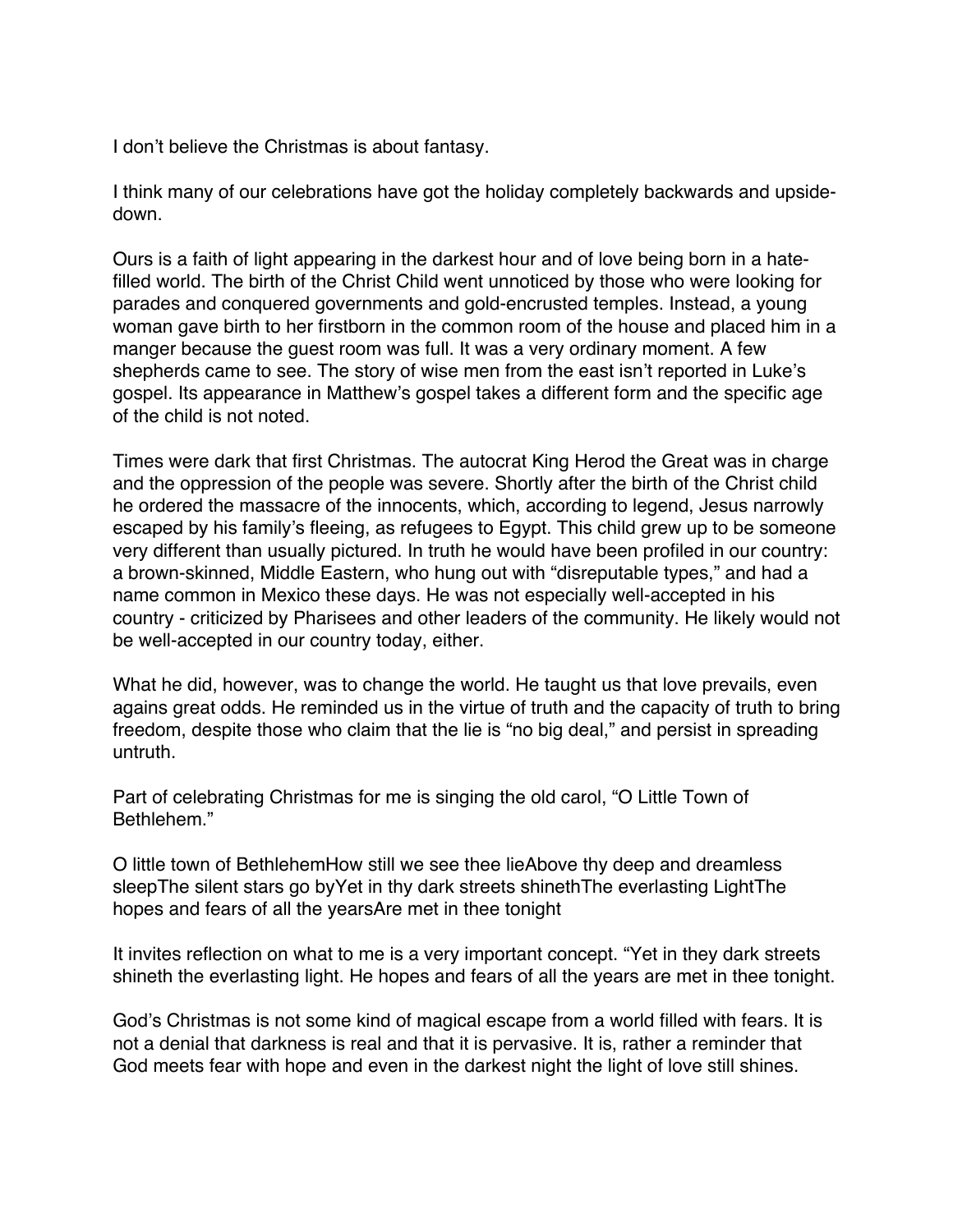<span id="page-34-0"></span>In a very real sense, we still are in those dark streets. A quick look at the headlines gives genuine reasons to fear. It is not clear what the outcome of the meeting of hopes and fears will be. It seems very possible that our fears will overcome our hopes - that the worst we have feared might indeed come to pass.

This is the real place of Christmas.

Into this real world Jesus comes with a simple message: "be not afraid."

Christmas for me is an invitation to stand with those who have been marginalized and brutalized by the forces of this world. It is an invitation to go boldly to the refugees who have suffered so much in the disaster of the collapse of Syria and to stand without fear next to those that our society seeks to push away. And it is that "without fear" part that is most difficult.

The everlasting light still shines in the dark streets. Denying that the streets are dark can prevent us from discovering the truth meaning and gift of Christmas.

This year I resolve to be realistic in my celebrations. Weather permitting, I've planned another trip to spend time with my sisters and brothers in the most impoverished counties of our nation between now and Christmas day. I plan to spend some time with those whom others have ignored. I'll probably forgo some of the decorations.

Rest assured, however, despite the lack of outward signs, the celebration of Christmas is more real than ever this year.

Copyright (c) 2016 by Ted E. Huffman. I wrote this. If you would like to share it, please direct your friends to my web site. If you'd like permission to copy, please send me an email. Thanks!

## **Tools – December 17, 2016**

There are some areas in my life where the pace of change can be maddening. Less than 20 years ago, we installed new digital controls for the heating and air handling systems in our church. At the time, having those systems directed by a computer was innovative and new. The equipment we installed was state of the art. We were replacing controls that were 40 years old. This week, a technician working on those controls informed us that we are well beyond the service life of those components and that it is time to replace them. The original controls lasted 40 years, the next generation lasted less than 20. It is likely that a replacement with the current state of the art will put us in a service life of only about 5 years. One more generation and controls will be like computer software - a subscription based on nearly continuous replacement.

I am often involved in conversations with people who are frustrated by the amount of their work time that must b invested in learning to use new tools. Each software update comes with a learning curve. Each year brings a larger percentage of work time that is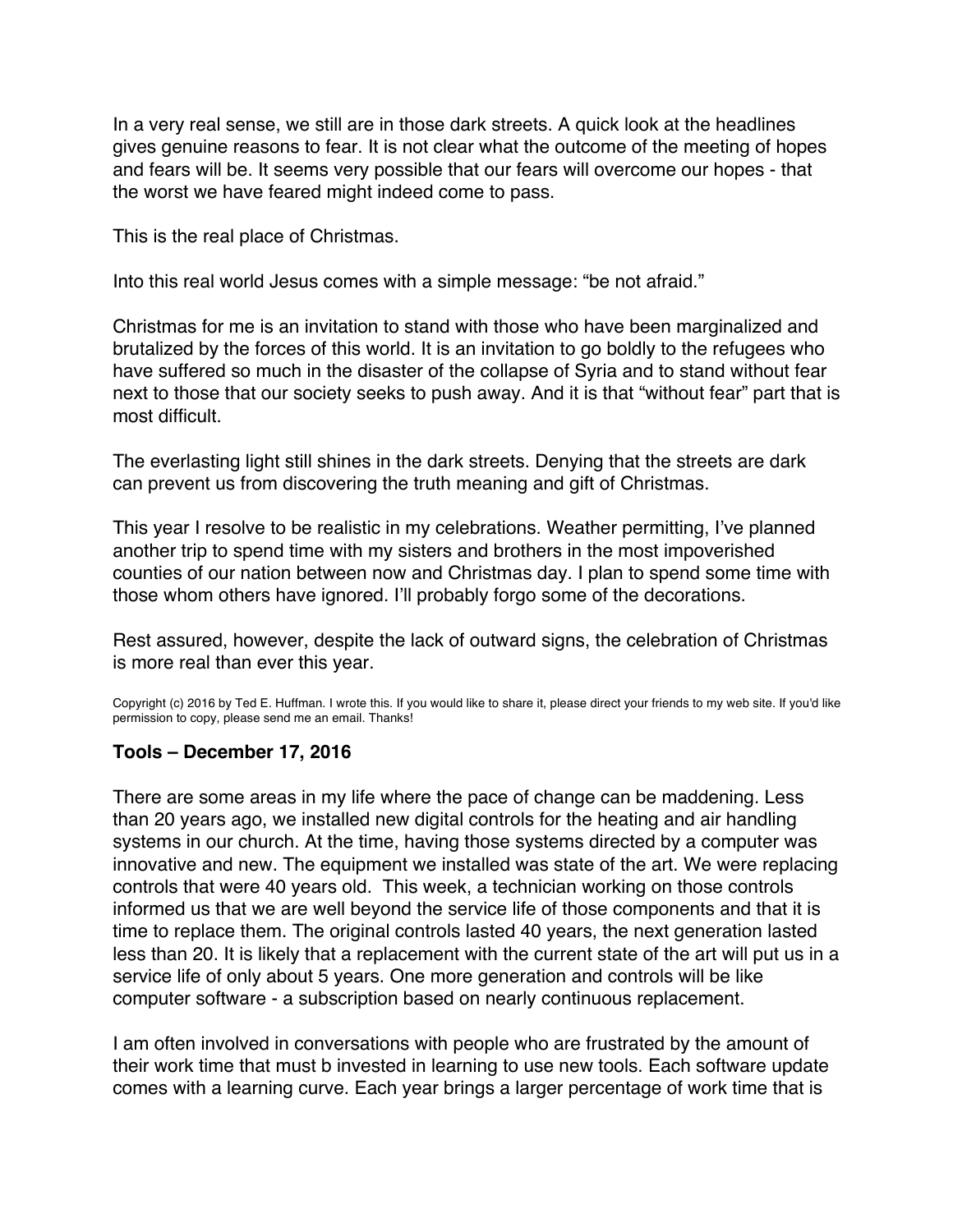invested in learning to use new tools to do the job with a subsequent decrease in the amount of time to actually do the job. Automation does decrease the number of hours required to do a job, but in some cases the gain in efficiency is offset by the demands of training.

On the other hand, I have a few tools whose purpose, function and use have a much longer service life. When I am working on a kayak in my shop, the block planes that I use are the same ones my father and grandfather used. They are sharpened in the same fashion, adjusted, and used in the same way. They work as well as was the case when they were brand new. And there is no way that my use will wear them out. I have one plane that is at least a full generation older - perhaps more. A hardwood block with a rectangular mortise cut across the center of the body holding an iron blade is a design that dates to Roman times.

I have a skin-on-frame kayak that is built to a Greenland design that dates back many thousands of years. Although my kayak is relatively new - I built it in 2007, the shape is essentially the same shape that people have been paddling with a simple straight, double-bladed paddle for thousands of years.

In this fast-paced world, it is comforting to have a few tools that aren't constantly being replaced with new ones. There are some areas in life where a very slow pace of change is a blessing.

Paddling is one of those places in my life. The tools I use to paddle are ancient. Well, that isn't completely true. I do have a modern, state-of-the-art life vest and I don't wear sealskin clothing when I paddle. The essential tools such as the shape of the boat and the paddle, however, haven't changed in my lifetime.

It is more than comfort, however, to use tools that do not change. When the tools are constantly changing, their change is what is tracked and labeled as improvement. When the tools don't change, one is freed to concentrate on human improvement. When I grab a well-balanced canoe paddle, I don't have to think about how to hold it or what its function is. I already know what it will feel like in the water and I don't have to concentrate on the tool at all. I can think about my posture and my breathing and other factors that result in my becoming a more efficient paddler. I can grow and change and improve because I'm not concentrating on the tools that I am using.

The opposite serves to illustrate. I do own one super high-tech, carbon fiber paddle that I bought for river paddling. Each time I use it, I am struck by how lightweight it feels in my hands. I have trouble with my grip because I can't tell initially how much leverage is required to move the paddle. The light weight is partially offset by the increased blade size and an increased sensitivity of the blade to its angle in the water. I find myself thinking about the paddle more than I am thinking about my posture, balance and the power of my stroke.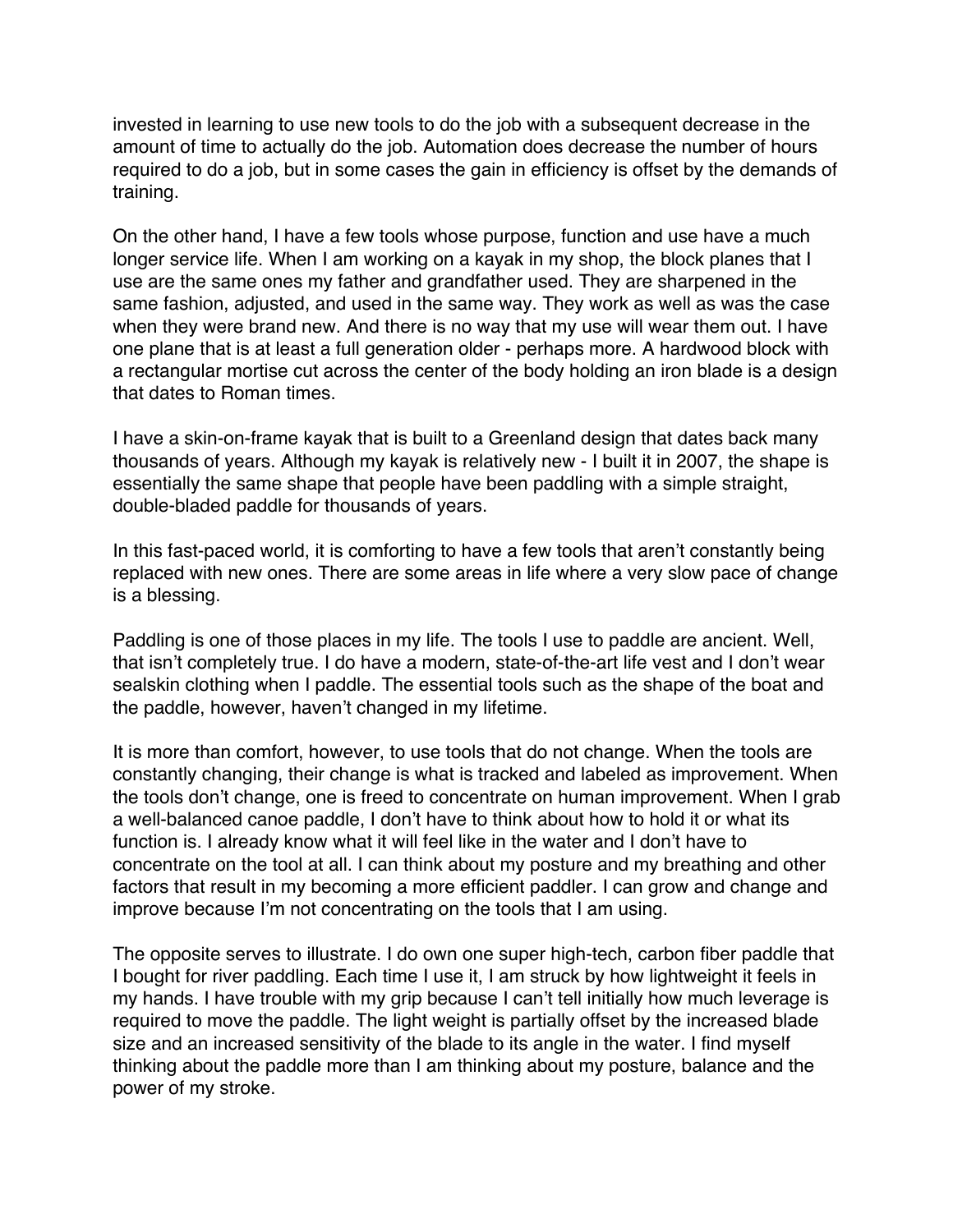<span id="page-36-0"></span>When I paddle a traditional boat with a traditional paddle the only way to make it across the lake in less time or with more reserve energy is to increase my human performance. When the boat and paddle remain the same, the human can't help but get better.

I recently listened to a TED talk by Amy Hazel about fishing. "When your tools don't change, you have time to learn the soft stuff," she said. "In fly fishing it's the study of insects and the habitat of the fish. You son't worry, 'I can't cast on this rod because it's so different from the rod last year.'"

I am a better paddler each year in part because I don't have to spend a good portion of my time and energy re-learning how to use the tools. The tools remain constant, freeing me to focus on other things. That's a good thing because I paddle in a constantly changing environment. The infinite varieties of water, current, swell and wind mean that I have plenty to keep my mind occupied and focused. I don't need to think about boat shape and paddle. Instead, I slip into my boat with the paddle fitting quite naturally in my hands and think about the beauty of the nature that surrounds me, the quality of solitude afforded by my setting and other important things. I don't have to think about how to get my boat to go in the direction I want. That happens naturally.

I guess I am grateful for innovation in tools. But I am even more grateful for the tools in my life that don't change. Yesterday, I held the hand of a woman as a ventilator was withdrawn. I placed my hand on her forehead and recited the 23rd Psalm as she drew her last breath. I anointed her head with oil from a bottle that I've been using for decades. I didn't have to think about my tools. I was freed to concentrate on what was important - the quality of her care and the grief of her family. In the critical situations of life, tools that are familiar and well-tested are essential.

Copyright (c) 2016 by Ted E. Huffman. I wrote this. If you would like to share it, please direct your friends to my web site. If you'd like permission to copy, please send me an email. Thanks!

## **Blue Christmas – December 18, 2016**

I don't know off the top of my head how many funerals I have participated in that have fallen in the week before or after Christmas, but there are quite a few that I can remember. Deaths occur during all of the weeks of the year, and it isn't uncommon for there to be deaths during the holiday season. A death doesn't have to occur during the holidays for the family to feel sad at this time of the year, however. Holidays can be filled with happy memories, but when one is grieving, those memories also remind people of the loss that has occurred.

The long nights of winter in the northern hemisphere provide extra time for reflection and grief and a tradition has developed of holding services of remembrance for those who have died and honoring those who are going through grief. The tradition has not been completely consistent in Christian history. Some have felt that it provides a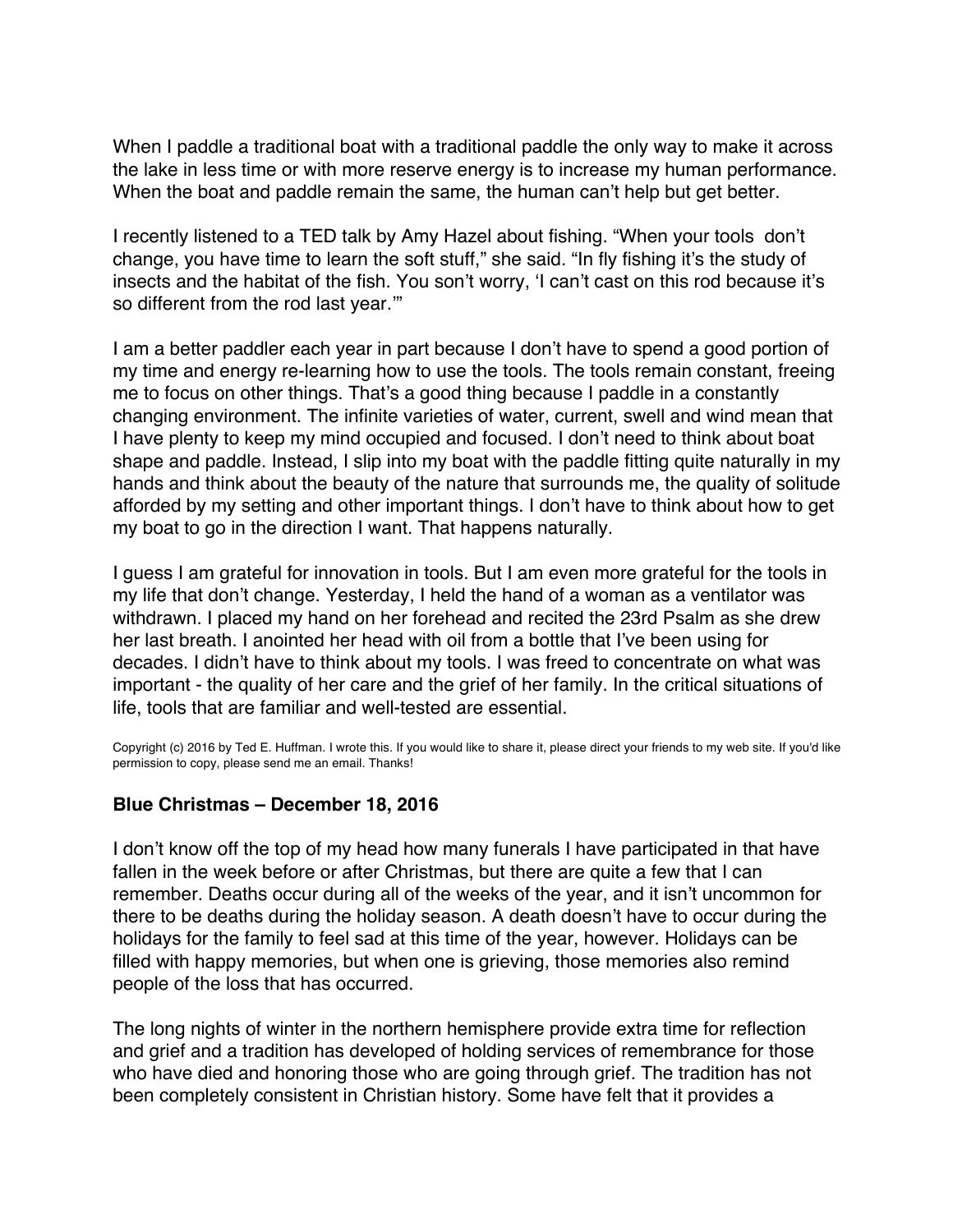distraction from other Christmas celebrations. Others have felt that its association with the winter solstice links it to celebrations and observances that are not directly related to Christian traditions and history.

The reality of grief, however, is undeniable. The church's role in walking with people in their journey of grief is important. And it is important to share worship with those who are mourning. I have written many times about the journey of grief and how grief can be one of life's experiences that draws individuals closer to God. Just as some theologians speak about "think spaces" in reference to places where God's presence is very evident, there are also "thin times" when the veil between the eternal and the temporal is not as thick as usual. Grief is one of those thin times. When we honestly face grief, the result can be a deepening of our our awareness of the presence of God.

And God is love. The journey of grief can be a journey of deepening love.

Yesterday I sat with a family planning the funeral of the family matriarch. One of her granddaughters said to me, "You probably do this all the time, but we've never done this before." I responded that while it is true that I have officiated at a lot of funerals, I've never been a part of her grandmother's funeral before. Each experience of loss is unique and there is no formula that makes it easy. Our conversations, complete with all of the questions and ideas and seemingly random thoughts and memories are essential to the process of grief. Planning a funeral never becomes routine. And that is a very good thing.

Prior to the moment of our own death, each encounter with God is one of an everdeepening relationship. We never fully know God in this life. There is always more to learn - more to experience - more to grow.

Part of our conversation also involved the widower's desire that the funeral service itself take place as early in the week as possible. He wanted to allow as much separation between the funeral and Christmas day as could be provided. Part of his reason was practical. He wanted people who were traveling to the funeral to be able to get home to celebrate Christmas with their families. Part of his reason was emotional. He wanted separation between the funeral and the holiday. What I couldn't tell him is that from this time forward, there will always be an element of memory in the holiday. The memory of the funeral will become intertwined with memories of holiday events and celebrations. Our lives are like that. The tears of joy and the tears of sadness often mingle on our cheeks.

I always pay a bit of attention to the phases of the moon and the movement of the planets. I notice when events such as the solstice occur. My life isn't dictated by these events, and I place no credence in astrology or other attempts at developing belief systems around celestial events. Still, in the cold of winter it is only natural to think of longer days and the changing of seasons. Most years in this part of the world our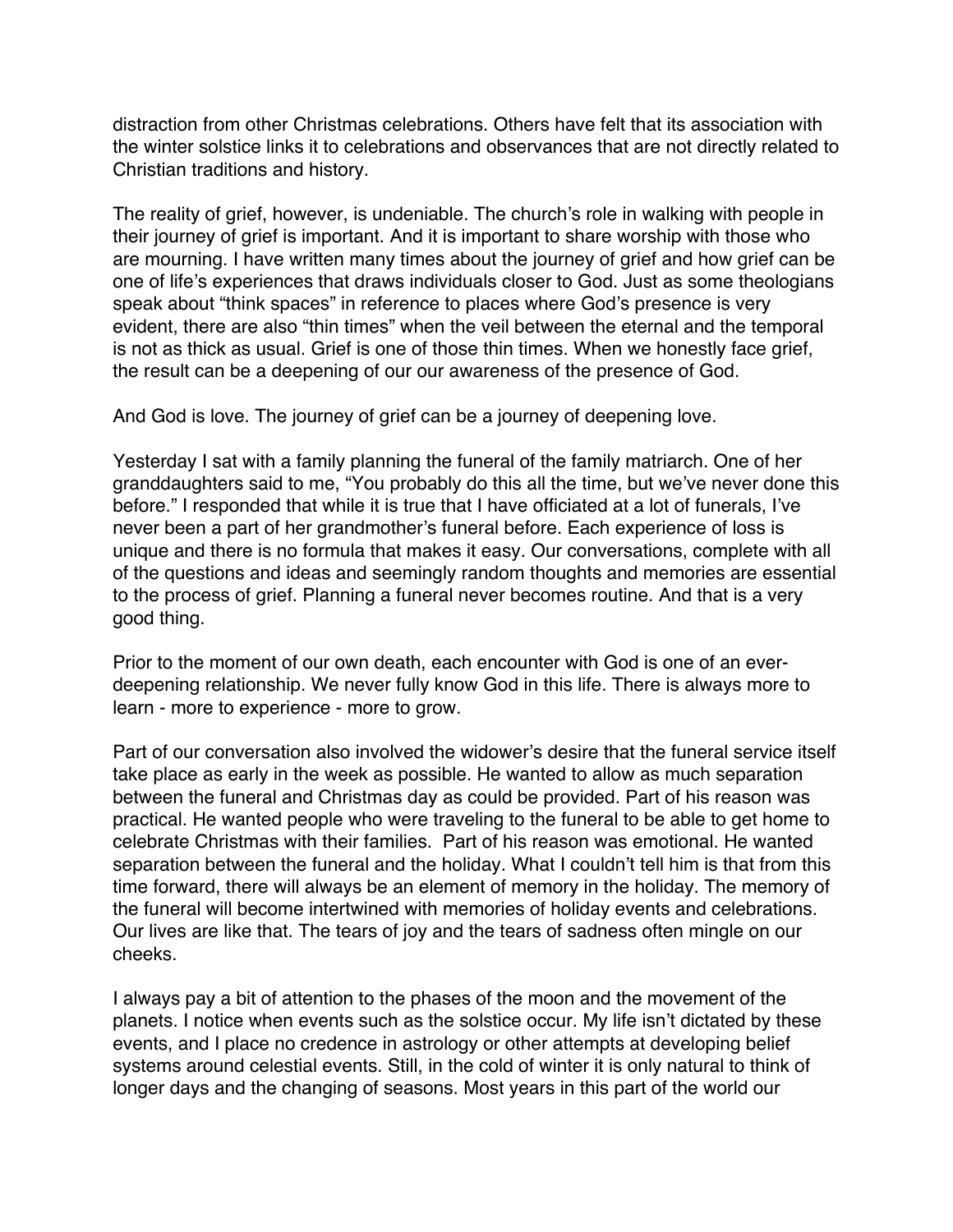coldest weather doesn't come right at the solstice. The months of January and February are often colder than December. But it is cold out this morning. -8f is cold enough to get your attention. It seems even worse in Celsius: -22.

But this is South Dakota. The temperature is forecast to warm to above 20 degrees today and be above freezing by tomorrow. We live in an area where the weather changes quickly. Some of the snow that is on the ground will melt before Christmas, though we may have snow showers on Christmas day just to maintain the mood of the season.

Our moods can change as quickly as the weather. Just because we are feeling sad now doesn't mean that the next memory won't trigger laughter. Sometimes the happy and sad memories become so intertwined that we don't know exactly how we should feel.

All of this is to say that working with people who are experiencing grief is important work. This afternoon's Blue Christmas service is important even if the attendance is low. I enjoy the times when the church is filled and I will put a lot of energy into the first service on Christmas Eve, which is often one of best attended services of the year. But I also find deep meaning in the more intimate times when we gather in smaller groups to worship. I suspect that the Blue Christmas service will be one of those times. Whether we are 2 or 10 or 30 or 50 isn't the important part of the service. What is important is that we are there for the ones who need a service that acknowledges that there are sad feelings and deep grief that exist alongside the tinsel and glitter of Christmas celebrations.

There is room for all our emotions in the holiday season and I am grateful to be a part of a church that offers different moods of worship to serve people who are at different points of their spiritual journeys.

Copyright (c) 2016 by Ted E. Huffman. I wrote this. If you would like to share it, please direct your friends to my web site. If you'd like permission to copy, please send me an email. Thanks!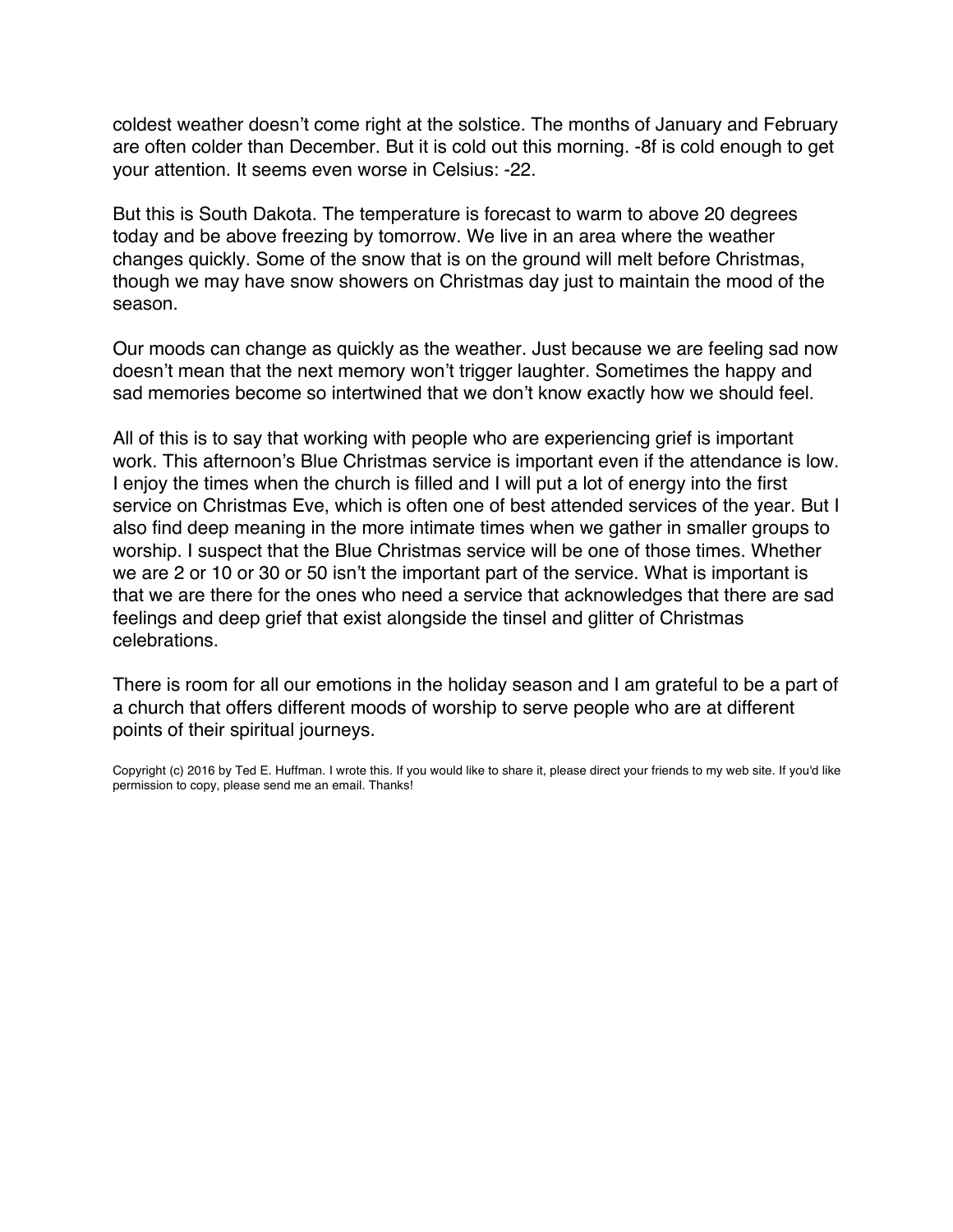## <span id="page-39-0"></span>**The Span of a Life – December 19, 2016**

One of the joys of our time in history is that we have a lot of adaptive technologies that did not exist in previous times. Not long ago I watched a video of an amazing product. Liftware makes stabilizing and leveling handles and attachments that are designed to help people with hand tremor or limited hand and arm mobility regain dignity, confidence, and independence by stabilizing a spoon or fork so that the food doesn't fall from the implement on its way to the user's mouth. Watching the video reminded me of a friend who died in the last year who experienced many frustrations with hand tremors. How I wished I had known about that product during his life!

One of the adaptive devices that we did enjoy very much was a reclining chair that was powered by an electric motor. The chair not only put out its footrest, and reclined under its own power, it also would lift and provide a gentle boost to make it much easier for a person with limited strength to get from the sitting to standing position. We obtained such a chair from the estate of a woman who had barely used it. The almost new chair was a real blessing during the final year or so of my mother's life. It gave her a great deal of independence to be able to sit and even nap in the chair, but also to get up on her own. We'd park her walker right in front of the char and as it boosted her up, it placed her in just the right position to use the walker to get around our home.

That chair is currently serving a person who has a degenerative hip disease and who experiences significant pain and frustration at times.

A similar chair was donated to our church a while back and we decided to keep it to be available when someone had a need for such a chair. Yesterday one of our volunteers delivered it to the home of a member of our church. Talking about the delivery brought to mind the fact that within the last year I attended the 100th birthday party of the person who will be using the chair. A century is a significant amount of time for a human life, especially when the person living that long retains their ability to tell stories and reminisce about the past. Later in the same day I paid a visit to a man who lives in a care center that is specialized in caring for people with significant memory problems. I walked into a room full of people who could not recall that I had previously visited that place. Many of them couldn't recognize their own family members due to the dementia they have experienced.

Our life journeys are varied and unique. Here in the United States, average life expectancy is estimated to be around 79 years. More precisely life expectancy for a U.S. male is 76.3 years and a U.S. female 81.2 years. That is a slight decrease from 2015, when it was 76.5 for males and 81.3 for females. That's not far from Psalm 90's "threescore and ten, or if by reason of strength fourscore." Our country ranks 53 among the nations of the world for life expectancy. Number one is Monaco with an average expectancy of 89.47. Number 100 is Syria with 75.8. The estimate may be high for Syria with the dramatic effects of the battle for Aleppo that is currently being waged.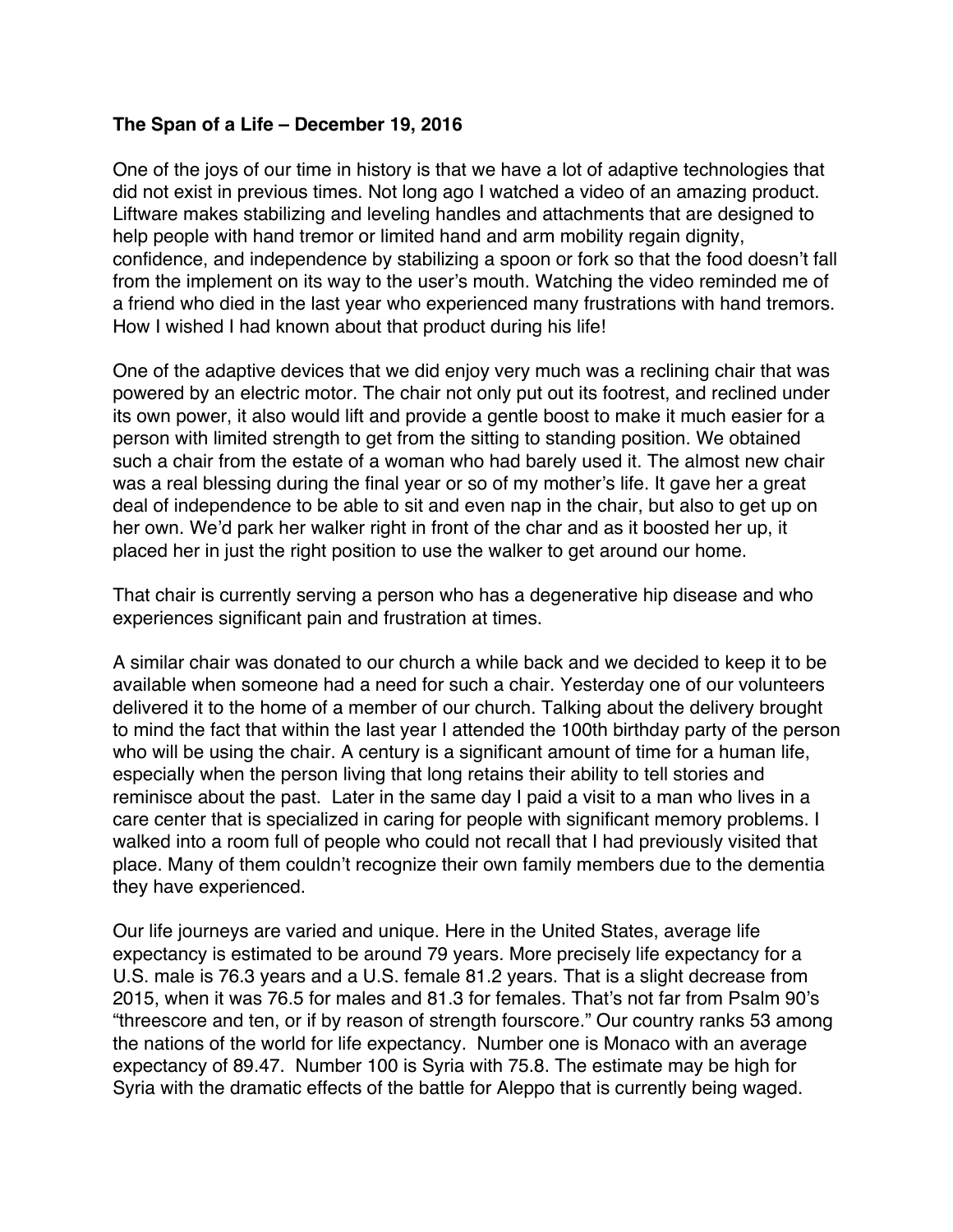Averages, however, say nothing about an individual's experience. In my time as a pastor i've attended the deaths of infants whose lifespan wasn't measured in years or even in days, but rather in minutes and hours. I've responded to the homes where teenagers have died from suicide and from tragic accidents. I've been at the beside of someone who was struck down by illness in the prime of life. And I've spent time with folks who have lived long and productive lives.

Last I visited with a family whose father is no longer able to swallow and the myriad of other health problems he faces means that there is no effective treatment short of a feeding tub to provide reliable nutrition for him. After we had our prayers and I read a few passages of scripture, we were visiting informally. One of the sons said to me, "I suppose you've seen this before." I replied that while I had been with other families as a loved one neared death, I had never been with their family or their father. Each situation and each circumstance is very different from each other one. There is no "usual" when it comes to individuals.

As a pastor with 38 years of ordained ministerial experience, I have attended a lot of funerals. My 30-year-old book of worship has probably attended more funerals that the average member of my congregation. But there is nothing routine about the transition from life to life beyond death. There is no magic formula - no absolutely right words - no common description. I've read a lot of books on death and dying and a fair number of books with descriptions of near-death experiences. They talk about similarities of experience, which I am sure exist. Those books don't seem to be very good at talking about the absolute uniqueness of each individual experience.

On average, women in the U.S. live longer than men. Of what value is that statistic to the widowers in my congregation whose wives died unexpectedly before they did? Averages become meaningless in the face of an individual reality.

Length is only one way of measuring a human life. While we find it remarkable to know those who have passed the century mark, it is equally impressive to know those whose lives are much shorter. There are lots of other ways to measure value.

I'm not holding out for any records. I'm happy to take my place amongst the averages. But I am grateful to live in a time when there are a few technologies that will ease my aging years and assist me to have a meaningful life when disability becomes a constant companion. For now it is good to be alive and to have the abilities that I do. Now that I've passed the threescore mark, threescore and ten doesn't seem all that far away. Maybe I can develop the strength to go for fourscore. My prayer, however, comes from later in that same psalm, "Establish the work of our hands upon us; yes, establish the work of our hands!"

Copyright (c) 2016 by Ted E. Huffman. I wrote this. If you would like to share it, please direct your friends to my web site. If you'd like permission to copy, please send me an email. Thanks!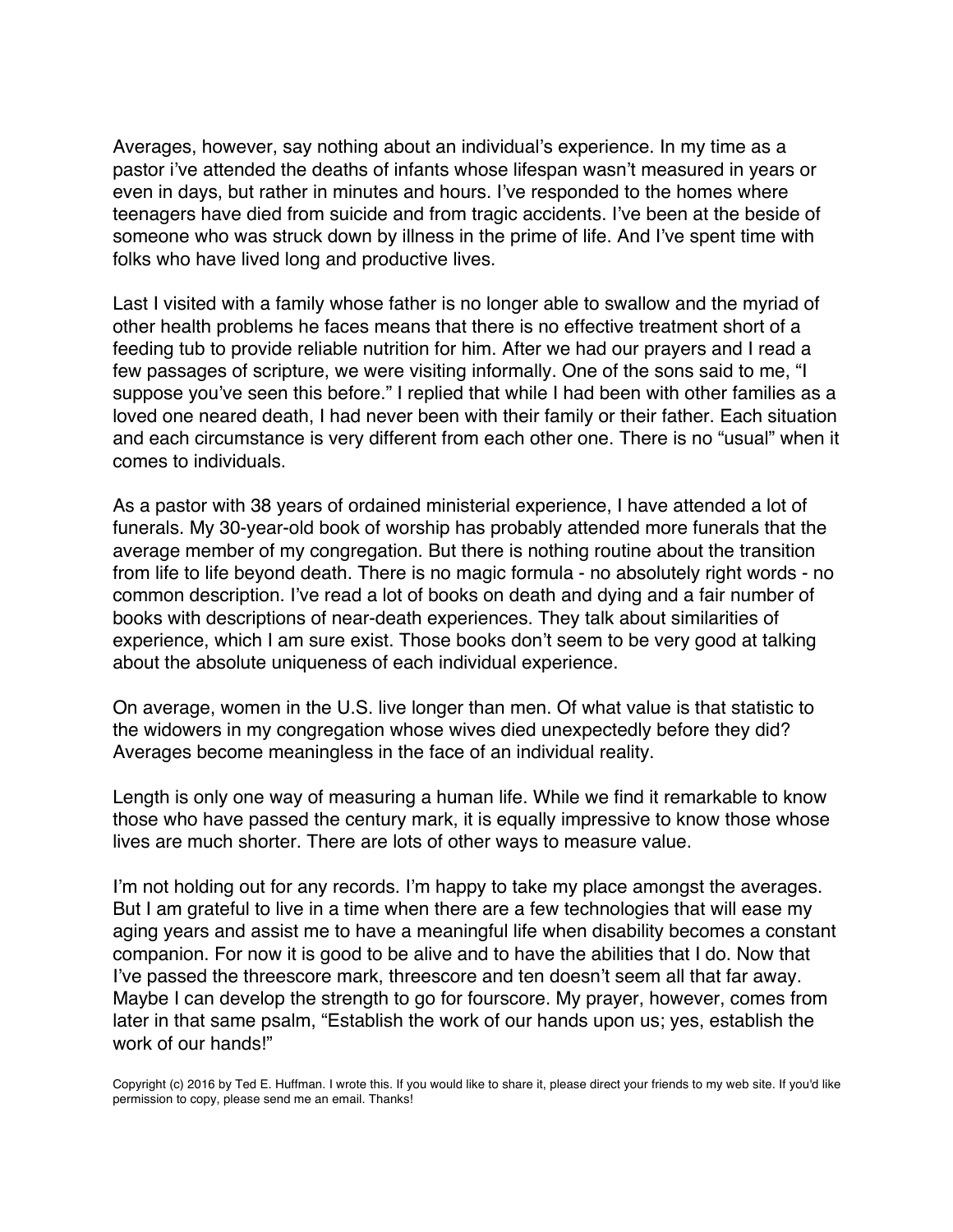# <span id="page-41-0"></span>**A Brief Rant – December 20, 2016**

From 1978 to 2011, the CBS news program 60 Minutes ended with a segment called "A Few Minutes with Andy Rooney." I'm not a big fan of television, and I didn't watch the program many times, but I saw enough of those segments to have occasionally resonated with the rant that was the topic of the evening's conversation. There are a few memorable quotes that came from the program:

"If you smile when no one else is around, you really mean it."

"The average dog is a nicer person than the average person."

"Computers make it easier to do a lot of things, but most of the things they make it easier to do don't need to be done."

Still, the segment carried the quality of an older man complaining about the ways of the world. I don't want to be such a person. I don't want to sound like Andy Rooney. However, increasingly I find myself going on and on about something that really isn't that important.

I felt a rant coming on last night as we wrapped some gifts to send to our grandchildren. We tend to be a bit late in our Christmas preparations, but with the efficiency of the US postal service the packages should arrive in time for Christmas. If not, our grandchildren will get some nice presents after the actual day of Christmas, which will help to spread the season of celebration.

One of the challenges is getting the packages to fit into the boxes in which we are shipping them. It seems that the boxes in which toys are packaged are never the same size as the boxes we can find that are suitable for shipping. As a result, I've become adept at adjusting the size of the boxes. Most cardboard boxes can be cut down by an inch or more without affecting their structural integrity. I use a steel ruler and can make a nice, straight crimp in the corrugated cardboard. The pictures on the outside of the box aren't the same with the corners having been moved, but in most cases even those aren't affected that much.

The reason that this works, however, is the subject of this morning's rant. It works because virtually every box in which toys are packaged is 30% larger than needed. Most children's toys are packaged in boxes that are significantly bigger than the toy. The pictures of the toy on the outside of the boxes are bigger than the real toy inside. It's an old marketing trick - make the customer believe that they are getting more than they are. Most of the time, the toy boxes simply have air in the empty spaces and the contents rattle around inside. Other times, cardboard packaging and a few wire ties keep the toy in place and the box is filled with extra corrugated cardboard. One of the boxes I cut down last night had elaborately folded cardboard on two sides of the toy to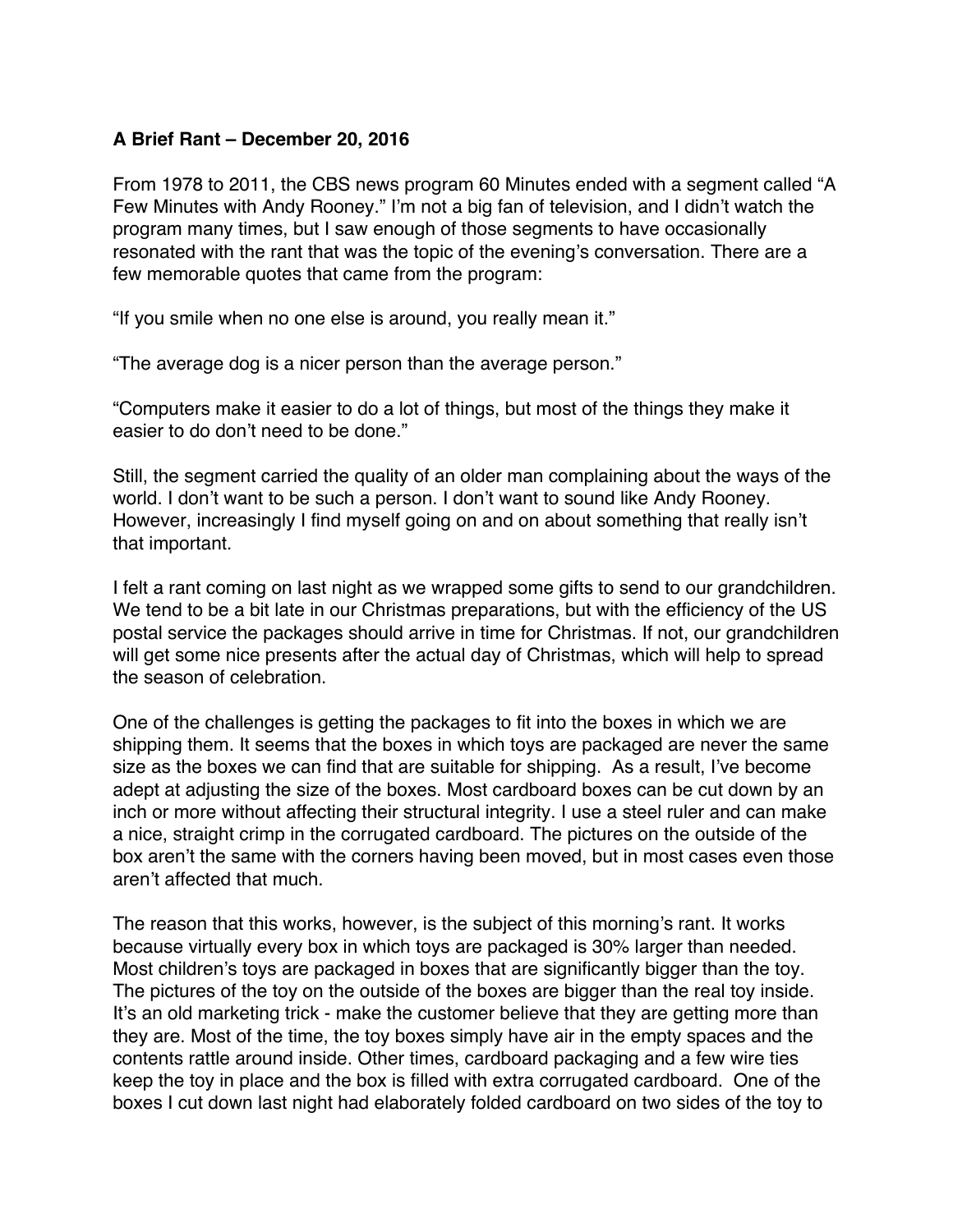keep it in place. There was a full six inches of space filled with a cardboard fixture at the bottom of the box and about four inches on one side of the box. Since the box needed to be reduced by only about an inch to fit, making the modification was pretty simple. We will still be shipping a significant amount of volume that is filled with air and cardboard. I suppose you could argue that this cushions the toy from possible impacts in shipping, but such protection is hardly necessary for a cardboard box, wrapped in Christmas paper inside of another cardboard box with other toys and a few packages of clothing. Most children's toys are relatively unbreakable anyway.

And while I'm on the topic, I wish that boxes containing children's toys would limit the pictures on the outside of the box to the toys that are in the box. One toy that we purchased has pictures of other toys and accessories on the outside of the box that makes it look, at first glance, that the box contains many more toys than are inside. The "accessories" that are pictured on the outside of the box would all fit inside of the box if they packaged the toys sensibly, but, they would require the purchase of more boxes and spending more than twice the amount of money as the toy that we did purchase.

That, too, is marketing. The toy company is trying to create a desire for the purchase of additional toys. And grandparents are probably more easily seduced into making such purchases than parents.

There, if I inserted a few "Did you ever wonder why . . .?'s into the text above, there is almost enough for a script for "A Few Minutes with Andy Rooney."

The truth is that while I am not generally filed with complaints, there are a few things about life in today's world that seem troubling to me. Not every change constitutes progress. Not every innovation is an improvement. Still, I don't want my children and grandchildren, or anyone else for that matter, to hear only complaints from me. I'd rather avoid the label of being a grumpy old man.

There were things about yesterday that were wonderful. The weather really warmed up. It went from temperatures in the single digits to above freezing. By midafternoon, I was working outside, and the snow was melting. In the morning we went into the hills to select our Christmas tree. We won't be entertaining many guests this year, so a small tree was just right for us. As we walked around the hills in comfortable weather, there were plenty of clumps of small trees from which one could be harvested and still leave plenty of trees to thrive. Looking for a six-foot tree instead of an eight-foot tree gives one lots of options that were passed by when others were choosing their trees. Cutting a Christmas tree on a sunny day with plenty of snow on the ground is a treat. And the smaller tree was easy to erect and will be simple to decorate over the next couple of days.

In general, life is good. Still, if they let me do the designing, there are a few changes I'd make in the packaging of children's toys.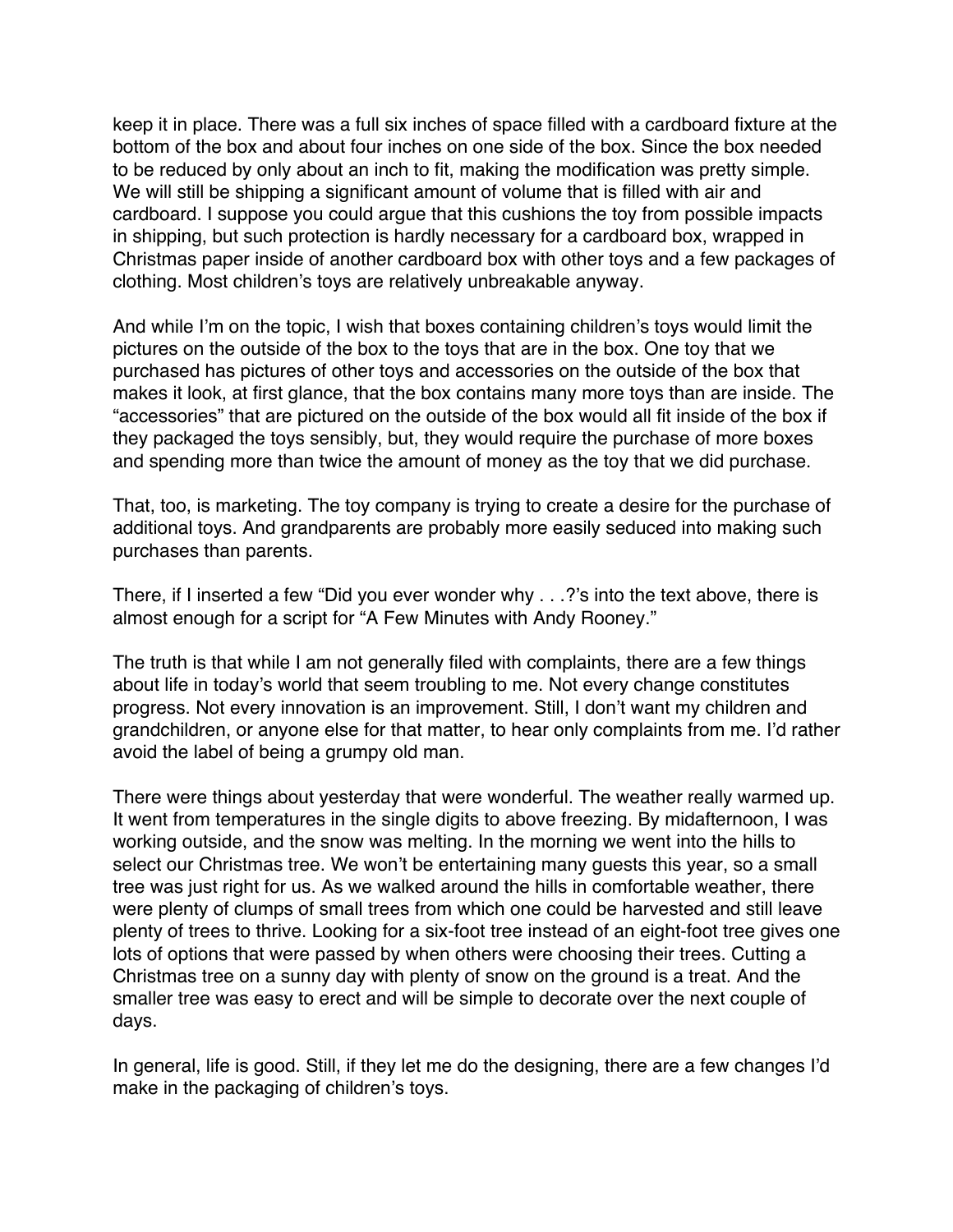<span id="page-43-0"></span>Copyright (c) 2016 by Ted E. Huffman. I wrote this. If you would like to share it, please direct your friends to my web site. If you'd like permission to copy, please send me an email. Thanks!

## **Big Problems – December 21, 2016**

Yesterday I spent some time with a man who was waiting for his wife to complete dialysis at the Regional Health outpatient dialysis center, which is on the top floor of the Aspen Center here in Rapid City. I've been in that waiting room before, as I know a couple of people who routinely receive dialysis treatment there. It was late afternoon, nearly 5 pm, which is the time that the center closes for the evening. Of course, the posted time doesn't match the time when the employees are allowed to go home, as they will complete all procedures in progress before they clean up and head for home.

What struck me once again was the number of people who go through the place for their procedures. Because kidney disease hasn't affected any of the immediate members of my family, I think of it as rare, but that is hardly the case. The Regional Outpatient Dialysis Center is fully booked and handles as many patients as is possible with the equipment that they have. Those traveling or temporarily in town who need dialysis might occasionally find treatment there, but often are directed to the center in Spearfish or the Porcupine Center, which is at Sharps Corner on the Pine Ridge Reservation.

Kidney failure, also called end stage renal disease, affects more than 660 million Americans. Of those 468,000 are currently receiving dialysis. Dialysis is required at stage 5 of chronic kidney disease. The patient usually has been suffering from kidney disease for many years before coming to the point where dialysis is required to sustain life. The treatment involves filtering wastes and water from the blood. The artificial filtration must be performed several times a week. For those whose disease has progressed to this point, dialysis is required for them to survive. The only other known treatment option is total kidney transplant. There are more than 193,000 Americans who are living with a functioning kidney transplant. The waiting list for kidney transplant is long. With nearly a half million Americans waiting for transplant.

At the time I was in the center's waiting room yesterday I was struck, once again, by the number of Lakota people who suffer from the disease. End Stage Renal Disease (ESRD) is 1.4 times greater in Native Americans than in Caucasians. The variation by race is even more dramatic in African Americans who suffer a rate 3.7 times greater than Caucasians.

To put the disease in perspective, more than 47,000 Americans die from kidney disease each year. That's more people than die from breast cancer or prostate cancer. Furthermore, most people with kidney disease suffer from other circulatory diseases including diabetes and heart disease.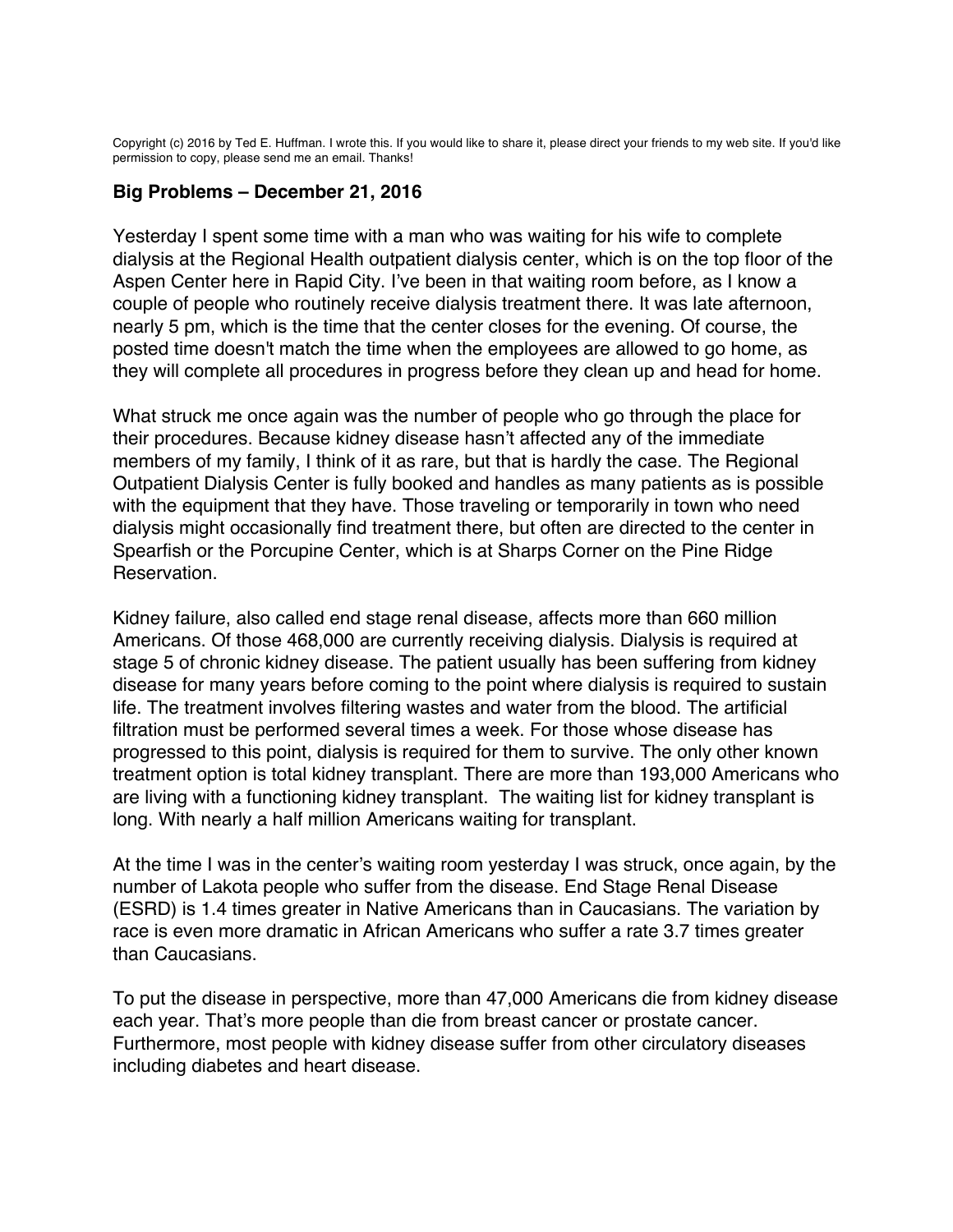In our town, there is a connection between poverty and kidney disease, though it is not a direct cause-and-effect relationship. People living in chronic poverty tend to have less well-balanced diets and tend to have a lower rate of access to health care which may contribute to the development of kidney disease. And the costs of treatment are high, leaving less money for other necessities. The wife of the man with whom I was visiting yesterday was receiving emergency treatment but is not yet eligible to receive her regular treatment in Rapid City. The nearest option for her is Spearfish, which is 45 miles one way or Sharps Corner, which si 72 miles the other way. The cost of gas and the amount of time required for treatment would be beyond the means for this family were they to stay in Rapid City. The plan, for now, is for the couple to be split up with the husband staying in Rapid City and the wife staying with relatives in a home 15 miles from Sharps Corner. There will still be challenges for her, as she has no car and will need to be dependent upon friends and relatives to give her rides to her 6 a.m. appointments and the return 4 hours later to give her a ride back to the house.

It is a less-than-perfect solution, but the best option that the couple can find now. They have agreed to regular phone calls, including a visit at 4:30 a.m. on dialysis days, though changes in the husband's circumstances may prevent those phone calls soon. Still, the treatments are required for the wife to remain healthy. To discontinue treatment would result in death relatively quickly.

The challenges of dialysis are huge. And, like other families, this is just one of the problems they face. There are issues with increasing expenses and falling income. There have been problems with children and grandchildren. Winters are harsh and transportation is expensive. I have a few problems and challenges in my life. I have never faced anything remotely close to the problems that are stacking up in this family.

What struck me so dramatically yesterday as we visited for a few minutes was how many other families are facing such significant challenges. We tend to go through our lives somewhat unaware of the problems of our neighbors until something like this puts us in a place where it is impossible to ignore what is going on. Yesterday it seemed to me that there would be full time employment for a social worker in that dialysis center, would the budget support such a service.

We complain about the high cost of health care but cutting funding for health care support to the poorest of the poor in our communities doesn't seem to be an acceptable answer. Without federally funded health care programs, the majority of the people I saw yesterday would simply die. We don't like to think of poverty as a death sentence, but in some cases that is not putting it too strongly.

Education and disease prevention are required alongside effective treatment. If you project the problem into the generation of the grandchildren of the people I was visiting yesterday, the numbers become overwhelming.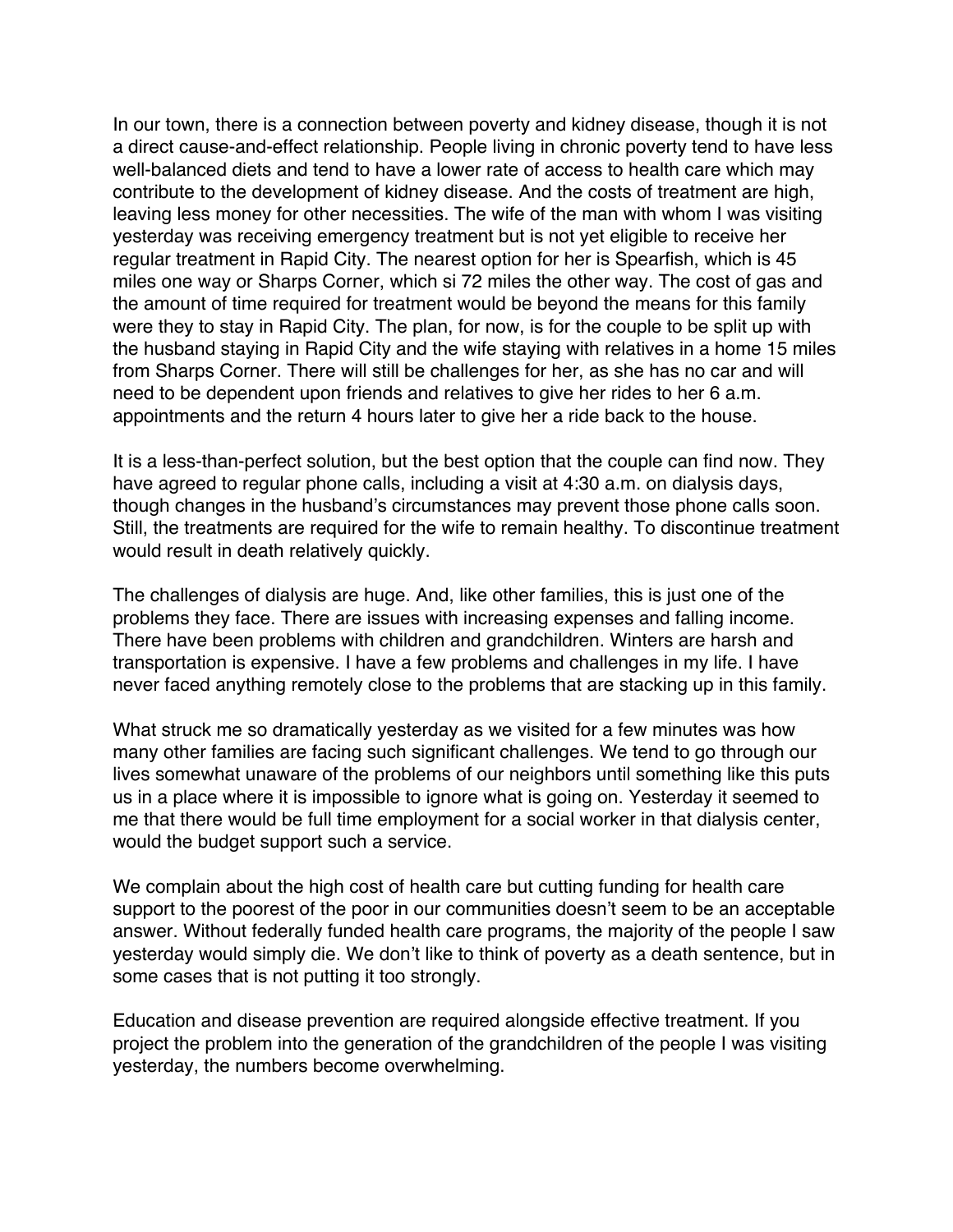<span id="page-45-0"></span>I became a minister in part because of a desire to help people. Some days I become deeply aware of how small my contributions are in the face of overwhelming problems.

Copyright (c) 2016 by Ted E. Huffman. I wrote this. If you would like to share it, please direct your friends to my web site. If you'd like permission to copy, please send me an email. Thanks!

#### **Memorable Meals – December 22, 2016**

Can you remember the best meal you have ever eaten? If you were given the opportunity to plan the "perfect" meal, what would you select for the menu? Recently I was listening to a science podcast from the United Kingdom and one of the persons being interviewed was speaking about how much of what we describe as taste is really smell. Our tastebuds can detect bitter, salty, sweet, sour, and umami (savory). Our noses, however, have the capacity for a much larger universe: colognes, roses, other flowers, perfumes, woody, resinous, fruity, citrus, chemical, pungent, minty, sweet, sickening, lemon, and a whole host of other odors.

Be honest, is the flavor of popcorn a particular taste, or is our attraction to popcorn based completely on how it smells? It is true that much of our perception of taste comes from the odors we smell.

That simple conversation got me to thinking about the emotional qualities that surround a good meal. When I think back over a lifetime of good eating, what I remember most about my favorite meals are things other than the menu. I remember the setting, the people I was with, and the occasion far more readily than I do the actual food.

I remember that I absolutely loved to eat at my grandparents' home when I was a kid. Sometimes, my dad and I would get up early in the morning and fly the fire patrol over Yellowstone National Park and then land at Red Lodge and walk down the hill from the airport to his parents' house for breakfast. I loved doing that.

But I also remember that my grandmother would ask us each how we liked our eggs cooked. We'd all place our orders: "over easy," "over hard," "sunny side up," etc. Then she would fry the eggs and serve them. Every egg on the platter was cooked the same way: basted medium. She wasn't one for fancy recipes. She cooked good basic meals: meats and vegetables and desserts. She served potatoes with nearly every meal. Desserts were basic: cookies and cakes.

I loved eating at my grandparent's home because of the people and the adventure with my father far more than loving it because of the food itself.

If I ate the way my grandmother cooked every day, my cholesterol would be totally out of control and my blood sugars would probably be out of whack, too. I much prefer the menus in the home where I live. But I have great memories of eating at my grandparents' home.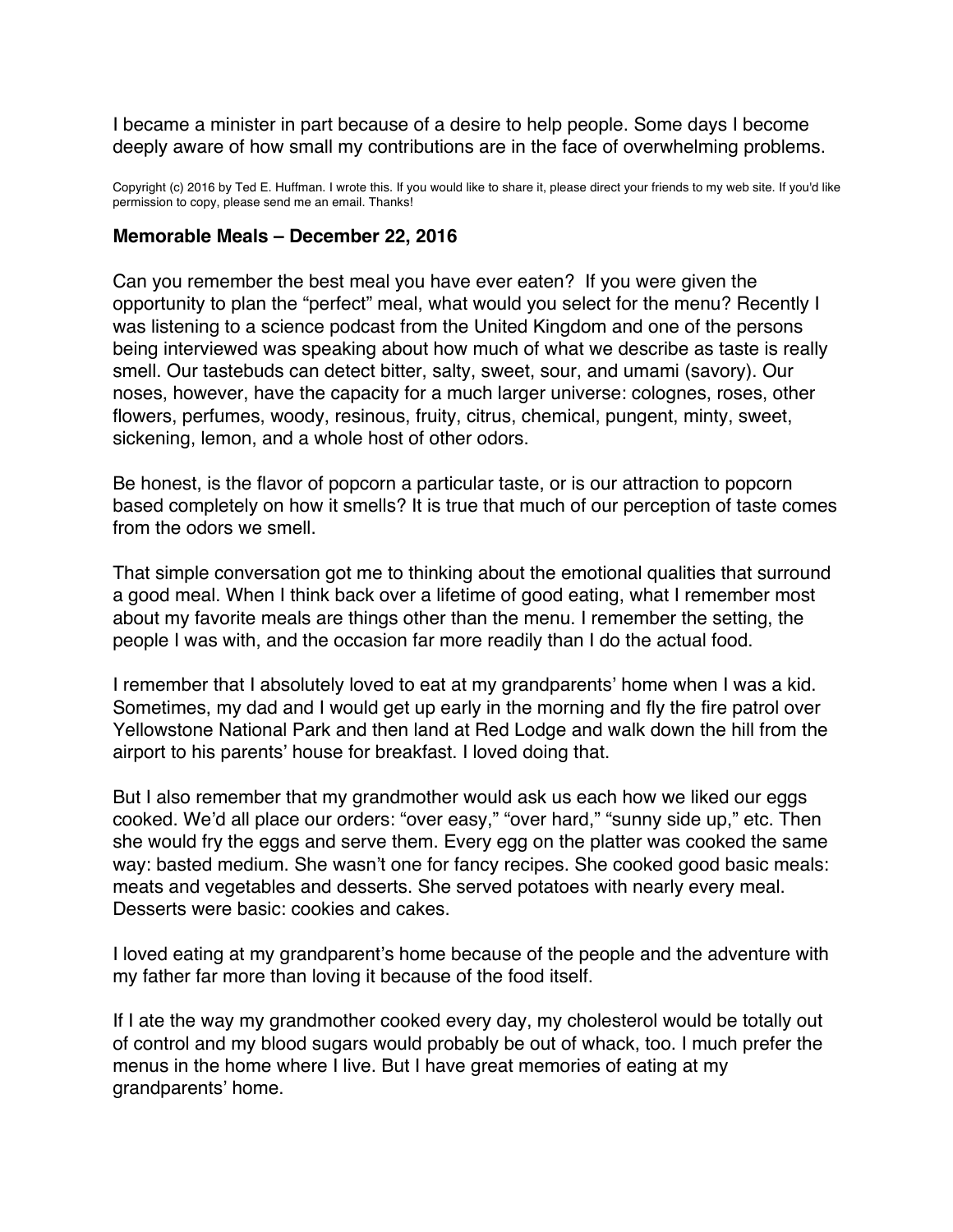One time when I was working at the Radio Station, our station had traded advertising for credit at a ski resort. The resort was quite a way from our town and none of the other employees of the radio station had been able to use any of the credit. The station manager encouraged us not only to have a few days of skiing, but also to order "anything you want" in the restaurant to use up some of the credit. I am not used to going into a restaurant with the ability to order anything without paying attention to price. We planned to have a special dinner while we were there.

I can't remember what I ordered. Perhaps it was a steak. Maybe I ordered Salmon. I just don't remember. I do remember that our son, who was a baby at the time, enjoyed sucking on the lemons and I got several wedges from the salad bar to give to him. I remember enjoying the meal. I remember that the skiing was great. I don't remember the menu.

For me a great meal is mostly about the people with whom I am sharing the meal, the setting, and the occasion. Give me the right setting and you could probably pass off cheap wine and I'd think it was the best vintage ever. The food might be overcooked, and I'd still say I enjoyed it.

That may be one of the reasons that you don't turn to my blog for restaurant reviews.

My favorite place for a good cup of coffee is my own home. Actually, I make pretty good coffee. You should come over some time. I'll make you some.

We had a brief conversation yesterday about the menu for our Christmas dinner. We aren't having guests for Christmas this year. We've found that we enjoy just being home, visiting with our children over Skype, and spending time with each other. It turns out that the menu isn't the biggest thing for us. We'll have a nice dinner, probably for our evening meal as we have 2 services on Christmas Eve and another on Christmas morning. We'll likely be tired after the service. We'll have some traditional foods. We both love sweet potatoes, and we'll make a nice salad. We might have salmon and save the turkey for a day when we have a bit more time. We haven't made up our minds yet.

For his last Supper, Jesus shared a traditional Seder meal with his disciples. We don't serve the lamb or bitter herbs, but rather only the unleavened bread and wind in our remembrances.

My father-in-law died unexpectedly. We knew that his health was failing but had no way of knowing exactly when he would die. As it turned out, he died on Ash Wednesday in the morning. We had been with him at dinner time the night before, which would have been Shrove Tuesday. Traditionally, Shrove Tuesday is a day of pancakes and rich foods. The tradition is to consume all of the remaining fat in the house in preparation for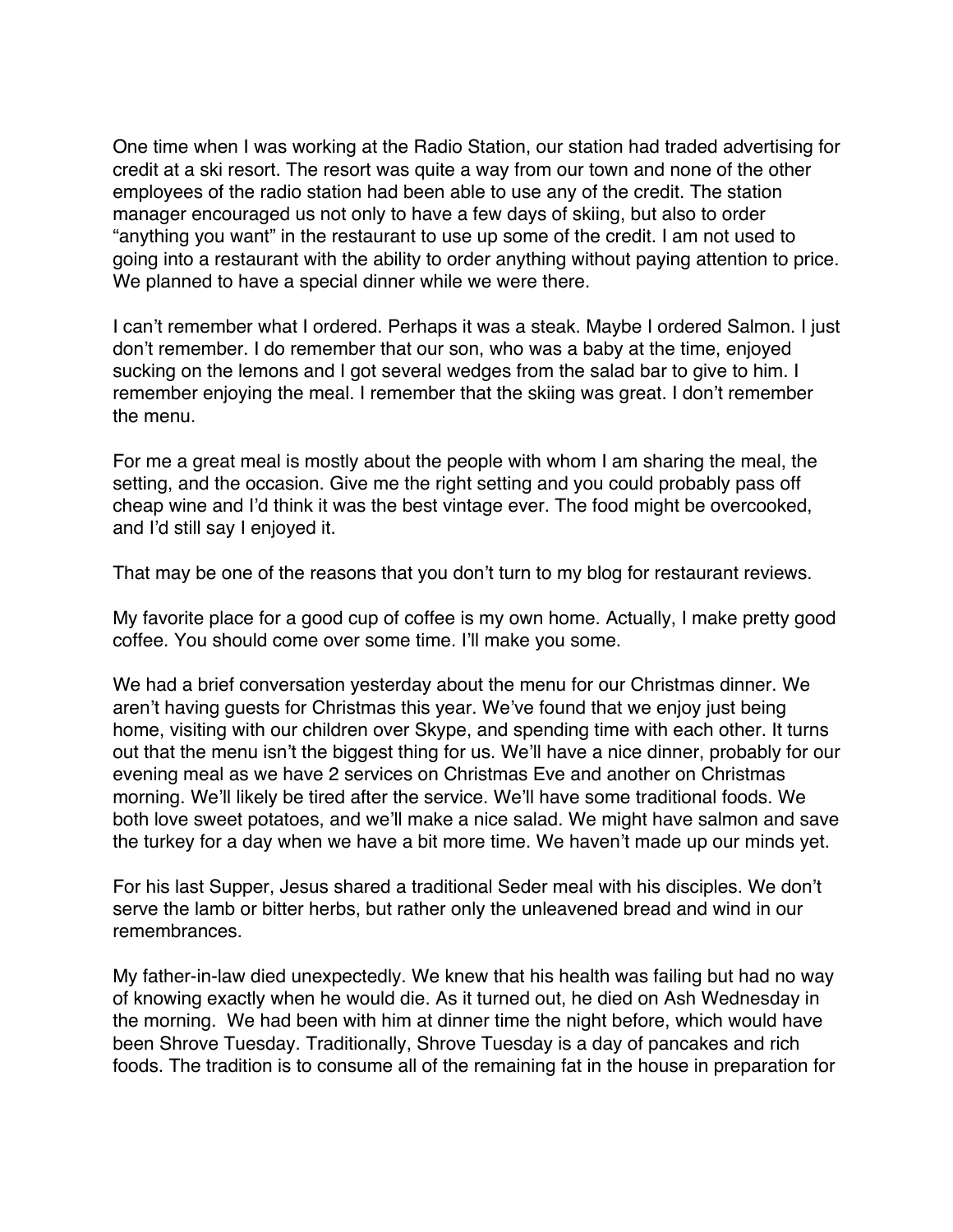<span id="page-47-0"></span>the fasting of Lent. Anyway, he wasn't very hungry at dinner time. What seemed to be good to him was the small dish of chocolate ice cream that was served for dessert.

I remember the menu of what turned out to be his last supper: chocolate ice cream. In retrospect, it turns out that it was a pretty good choice. I hope I can do as well when my time comes.

Copyright (c) 2016 by Ted E. Huffman. I wrote this. If you would like to share it, please direct your friends to my web site. If you'd like permission to copy, please send me an email. Thanks!

# **I'm Still Learning to Listen – December 23, 2016**

For all my professional life, I have been honing the skill of listening. When we were in seminary, we practiced active listening by carefully feeding back to one another the essence of what we had heard, checking for accuracy until we could consistently satisfy the one speaking that we have heard what they were saying. As a minister, one of the places where I check my listening skills is in the art of preparing a funeral meditation. When a death occurs, I conduct an interview with surviving family members that mostly is a process of provoking stories about the person who had died. I take a few notes as I listen carefully. After the funeral, I listen carefully to the family and friends. When I have been successful, I will hear them say that I got it just right, that they are amazed at how much I captured the essence of their loved one.

Over the last couple of years, however, I have been very careful to hone those skills in a different way. There is a small, emerging church group that meets in our building. I meet weekly with the group and participate by listening very carefully. Unlike much of the rest of my job, I have very little program responsibility with this group of people. I don't have a sermon to deliver, and I lead prayers infrequently. Most of the time, my role is to actively listen to the sharing of the other participants and receive their thoughts, feelings and intentions into my own. What I have discovered in this process is that it can make a big difference if I discipline myself to a half hour or so of complete silence before the group meets. As often as my schedule will allow, I simply sit quietly for a period of time. I begin with a breath prayer to center my thoughts and then go through my list of prayer concerns to offer others to God's care. After ten minutes or so, I am able to clear my mind and center myself to the place where I'm not pouring content into the silence, but simply sitting with it and allowing it to wash over me. Then, when the group gathers, I am ready to listen intently.

Still, I am aware that even with decades of careful practice and a relatively new discipline of listening even more intently, there are times when instead of just listening, my mind wanders to trying to provide information to the person who is speaking. Sometimes, I am even gripped by an urge to argue and change the person's mind. People rarely want you to convert them into a new way of thinking or believing, but I find myself tempted to make the attempt.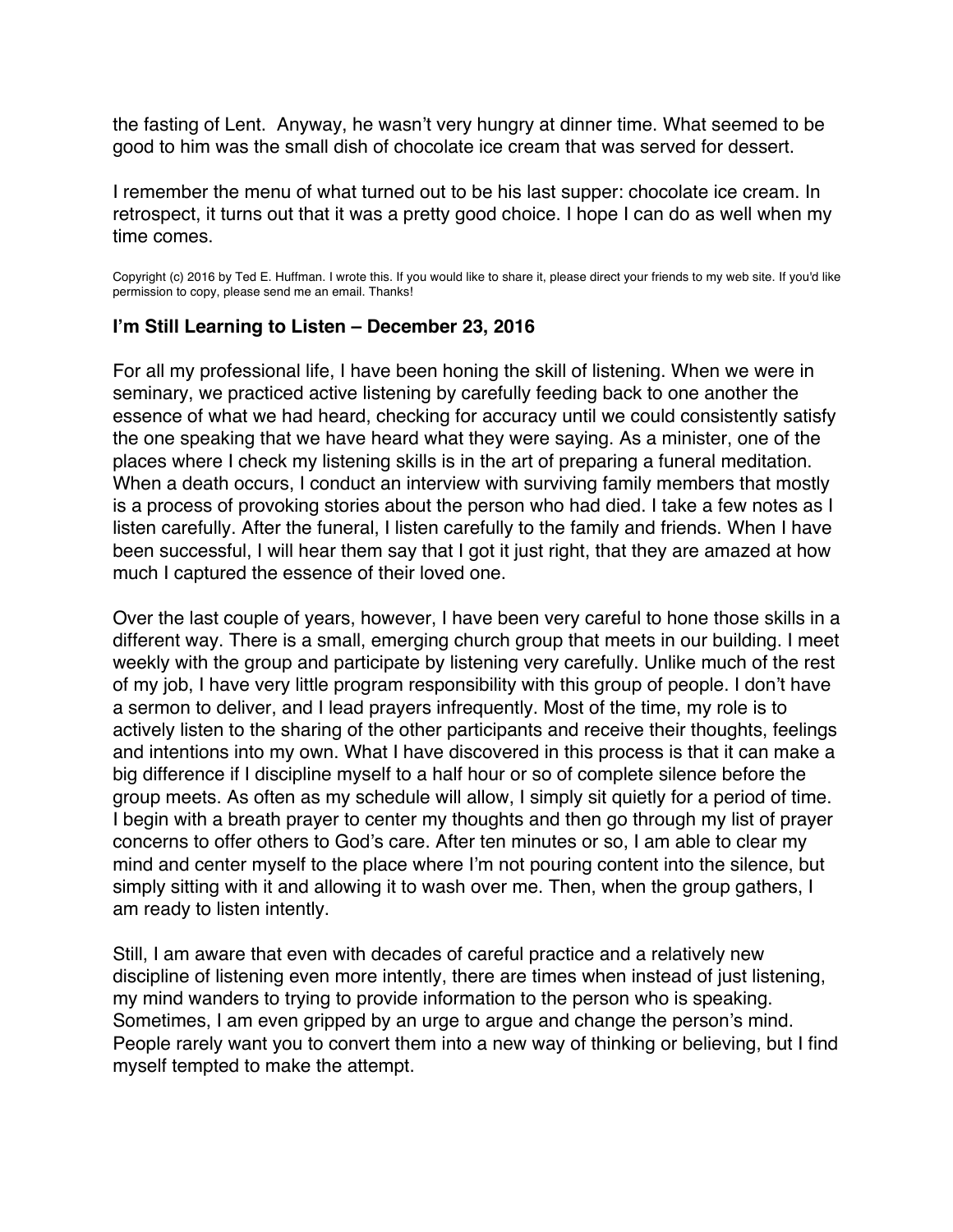Not long ago I was trying to listen to a person who, like many others, is feeling very vulnerable in the structure of our economy and society. This person has modest means and small savings. It is a person who has worked hard for a lifetime and fears not being able to make it in retirement. A relatively fixed income, with some cost-of-living adjustments, leaves little for luxuries. During our conversation, the person was expressing a feeling of being victimized, specifically that the reason there was so little extra for small luxuries was caused by other people - primarily politicians who had extracted too much tax and were using too much of that tax money to support those who were unwilling to work.

I was genuinely trying to listen to the speaker, but I found myself disagreeing with the conclusions. It seems important to me that we have some social safety nets for those who are at the bottom of the ladder, so to speak. I know individuals who have collected more in Social Security than they paid into the system. They are the victims of circumstances beyond their control. In one case, the person was injured early in his life and has collected disability payments that are required to survive. He lives more modestly than the person I was speaking with. He is no less of a hard worker. I don't see him as a burden on society, but rather as the victim of an unfortunate accident.

I know that the speaker, to whose words I was listening, but whose conclusions were confusing to me, has not spent as much time as I have with those who are caught up in the cycle of entrenched poverty. I know that the speaker never experienced an extended period of unemployment and doesn't really understand that things like an owned home, a paid mortgage and no debt are merely fantasies for some people things to which they aspire but will never know.

Still, I had to fight back the urge to try to provide a corrective to what seemed to me to be a clear case of someone whose politics clearly are not producing the results that person desires. Clearly in my mind the continuation of the widening of the gap between the ultra-rich and the rest of our population puts the person with whom I was speaking in a similar category as those who are impoverished. Helping those at the bottom would help that person. I wanted to point out that it seems to me that the person has acted against the very things that are in the best interests of people just like that person.

I bit my tongue. I listened carefully. I didn't provide a corrective to what seemed to me to be mistaken thinking. Tragically, however, I didn't succeed in truly listening. Instead of receiving the thoughts, feelings and intentions of the other, my mind kept wanting to change those thoughts, feelings and intentions.

Clearly our deeply divided society needs us to listen more carefully than ever if we are to overcome the divides in our communities. Clearly, I need even more practice at listening. I pray for the day when we will discover common ground and renew our sense of being in this together.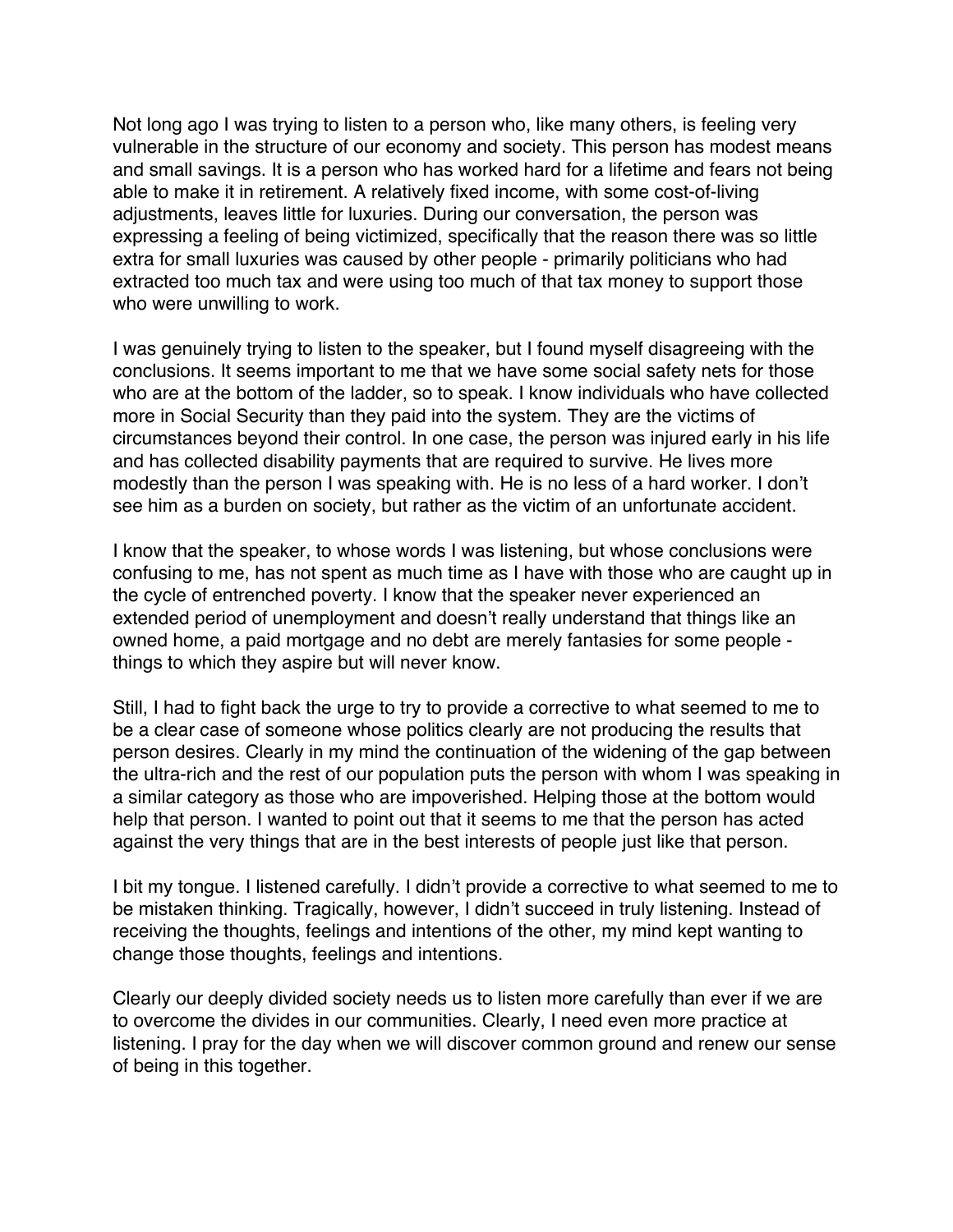<span id="page-49-0"></span>for the moment, however, I walked away from the conversation simply more aware of the differences in how we think and perceive the world.

I pray that even that was a modest first step.

Copyright (c) 2016 by Ted E. Huffman. I wrote this. If you would like to share it, please direct your friends to my web site. If you'd like permission to copy, please send me an email. Thanks!

#### **Christmas Eve – December 24, 2016**

Yesterday we were talking with our grandson, who is a couple months shy of his sixth birthday. Among other things, he explained to us that today was the day before Christmas and tonight is the night before Christmas. He has a pretty good sense of anticipation. Of course, part of that anticipation is his knowledge that on Christmas Day he will receive presents. With somewhat over-indulgent grandparents, there will be plenty of presents. He is enjoying the anticipation of new toys. We try to adhere to the formula of something to read, something to wear, something to play with, and something that is an experience. Already a year ago he would open the packages containing clothing, quickly set those aside and move on to the ones that contained toys. His sister, who is 2 1/2, on the other hand, really enjoys clothes and sees each new outfit as an experience that is worthy of pausing and trying on the new outfit. Their grandparents, of course, are delighted with the excitement and joy that surrounds the holiday for the children.

Even though they understand a bit of the sense of anticipation and excitement, our grandchildren probably don't have enough life experiences to really understand that there will be days in life that cannot be anticipated - times when life takes a turn that you don't see coming. Being with people as they walk through those changes is a part of my professional life. In the past week, I officiated at a funeral for a woman who entered the hospital for what might have been a life-enhancing surgery. Things didn't go as anticipated and she slipped into a coma and died. Later in the week I spent time with the adult children of a man who died suddenly and unexpectedly. He was not a young man, but no one had any way of knowing that he would lie down for a nap and die in his sleep.

When delivering the news of a recent death in the congregation, some people responded, "Are you kidding?" They know that this is not something about which their pastor would make a joke. They knew that I could not possibly be kidding, but the shock of the news was great enough that they couldn't help but respond with some kind of statement that allowed room for a change of perspective.

Sudden and unanticipated deaths are not the only life-changing surprises that cannot be fully anticipated. Christmas always makes me remember the evening when my wife went into labor with the birth of our first child. It was a long labor. We knew that the baby was coming. We had anticipated his birth. Even though we had been warned by many,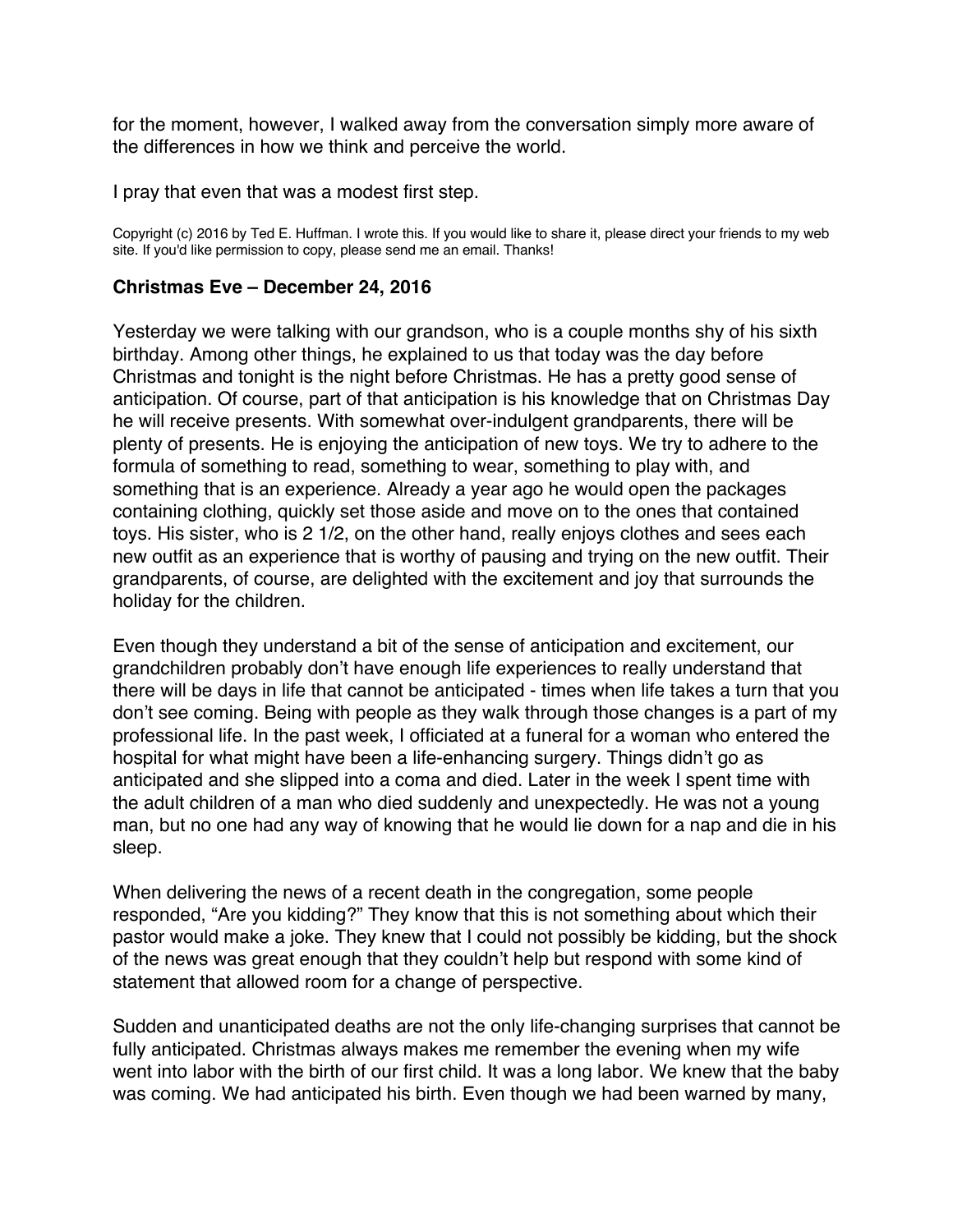however, we couldn't fully anticipate how life-changing becoming parents would be. It was a wonderful experience, but one whose depth of meaning and emotion could not be anticipated even by careful listening to the reports of others.

Some days you wake in the morning and the entire day turns out differently than what you expected.

I think it must have been that way for Mary and Joseph on that first Christmas. Times were tough. The future looked dark. The oppression of the Roman authorities upon the people of Israel was severe. Now the emperor had issued a decree for a full census of the people. Registration required a trip to the ancestral home. In the case of Joseph and his betrothed, it would be a walk of 90 miles or so - a multiple-day journey. And the time for the baby to be born was drawing perilously close. If the baby were to be born on the trip, it would not be the first time such an experience occurred, but certainly more uncomfortable for the mother and enough to cause a delay in the traveling.

Imagine for a moment that you lived in the city of your ancestors and all of their decedents were ordered to return to that city. Your guest room would quickly fill up. That's what happened to Mary and Joseph's relatives. The guest room was full. Mary's baby was born in the common room, where the animals were kept. Fortunately for them, the weather was good, and the sheep were out with the shepherds that night. A manger became a makeshift crib. It was only the beginning of the surprises and changes that were to come.

According to the stories of our people, the angels didn't wait for good political news. They didn't bother with appearances to the rich and famous. They sang to shepherds, who had never before heard angel singing and were terrified by an event, they had no way of anticipating. Even after the angels had departed from them, they were left quaking in their boots and decided to go right away, in the middle of the night, to see the thing that the angels reported.

The entire story is told in a single chapter of the Gospel of Luke. And our people have been telling that story every year in the millennia that have followed.

We've merged our Christmas traditions with pre-existing celebrations, we've modified the date and adjusted the hour as we learned more about the progression of time and the movement of our planet. We've gone through major calendar revisions and refined our ability to tell time. We've commercialized the holiday to a point that it would not be recognized by the parents of the child or any of his followers in the first two or three centuries after his birth.

Still, there is something wonderful about this day. There is an air of expectation. There is the possibility of meaningful change. Surprise seems to surround us. This is a day that is different from all the others. We just don't yet fully understand the impact of the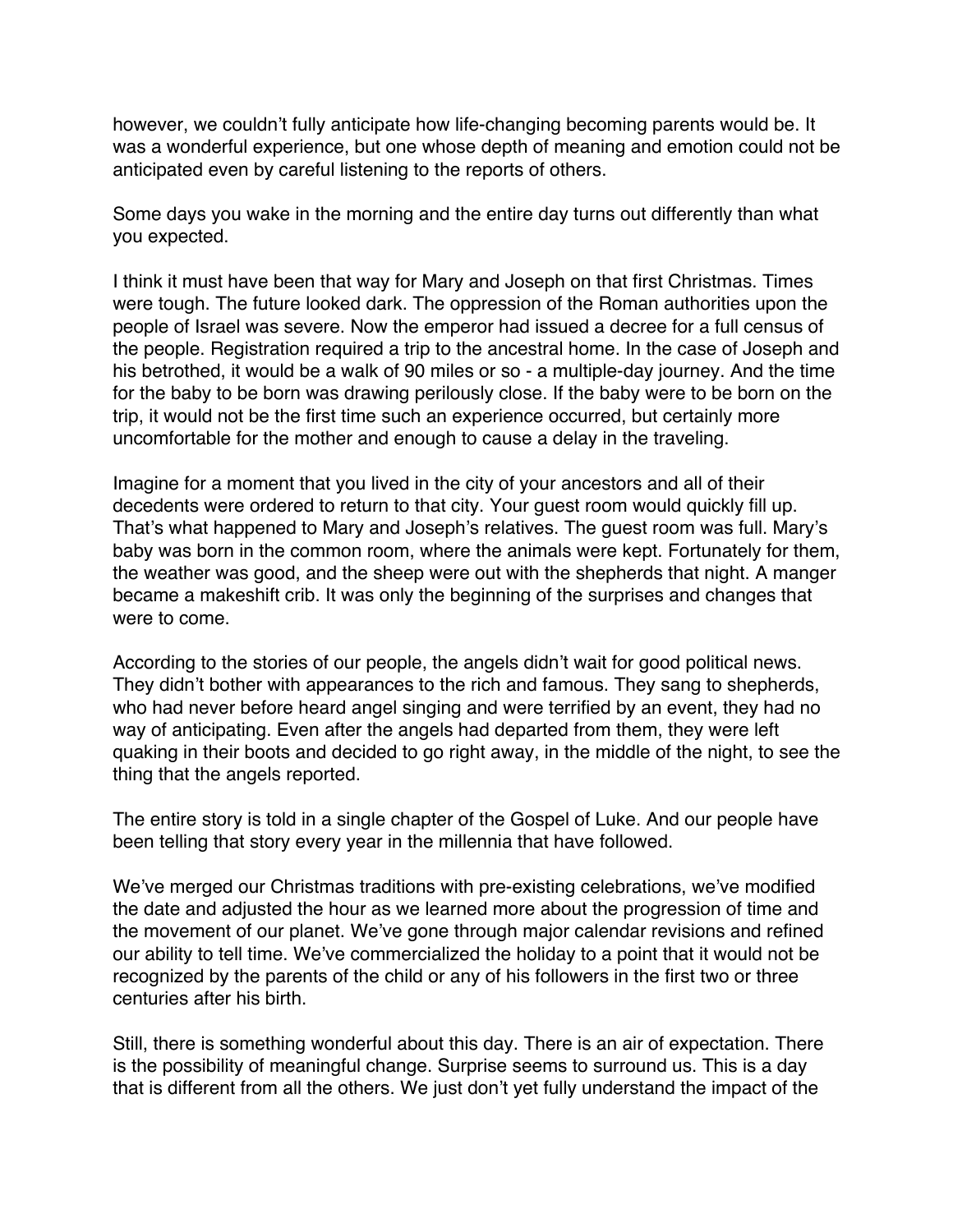<span id="page-51-0"></span>day that lies ahead. It is a good day to watch the sunrise and greet the dawn with expectation and savor the anticipation that occurs on "the day before."

Copyright (c) 2016 by Ted E. Huffman. I wrote this. If you would like to share it, please direct your friends to my web site. If you'd like permission to copy, please send me an email. Thanks!

#### **Merry Christmas – December 25, 2016**

The primary source of the story we tell at Christmas is the Gospel of Luke. It is our tradition to read the second chapter of that Gospel, which begins, "In those days a decree went out from Caesar Augustus that all the world should be enrolled. This was the first enrollment, when Quirin′i-us was governor of Syria."

329 miles - or less than the distance from Rapid City to any city with a population larger than ours - north of Bethlehem, where Jesus was born, was the great trading center of the Syrian empire: Aleppo. Quirin′i-us' trade capitol, like the tiny hamlet where the Christ Child was born, was, at the time, part of the Roman Empire. It was a thriving city that was vital to the operation of that empire - so much so that it is used as a way of noting the timing of the birth of Jesus.

Today that city, is mostly in ruins, thousands of its inhabitants have been maimed and murdered. Thousands more of them have been dispersed to any place that will take them and some have ended up in places where they are not welcome. It is a tragedy of global proportions - a part of a global crisis of refugees that is unprecedented.

The child whose birth we celebrate in this season was a Jew, born to a Jewish mother. He, like the other children in his family, was the product of centuries of Jewish thought and debate over the deepest questions of life. He was dedicated in the temple and raised according to the ways of his people and their religion. Later, after he became an adult and a teacher and was cruelly executed by the Roman authorities who were quick to hand out the death penalty. After he was raised from death by the glorious hand of God, another new religion came from the fertile minds of the scholars of that region. That religion became known as Islam and its followers call themselves Muslim. In that religion Jesus is revered as a prophet. Those who follow that religion are taught to respect and honor the teachings of Jesus. They revere the Bible of the Christians as sacred scripture.

To others, and that includes me and the members of the congregation that I serve, Jesus is known to be fully divine - the messiah - the savior of the world. We honor his words as critical lessons for the living of our lives. We understand his life as the turning point of all of history. We fully believe that Jesus spoke the truth when he said, "Blessed are the meek, for they shall inherit the earth, . . . . Blessed are the merciful . . . the pure of heart . . . the peacemakers."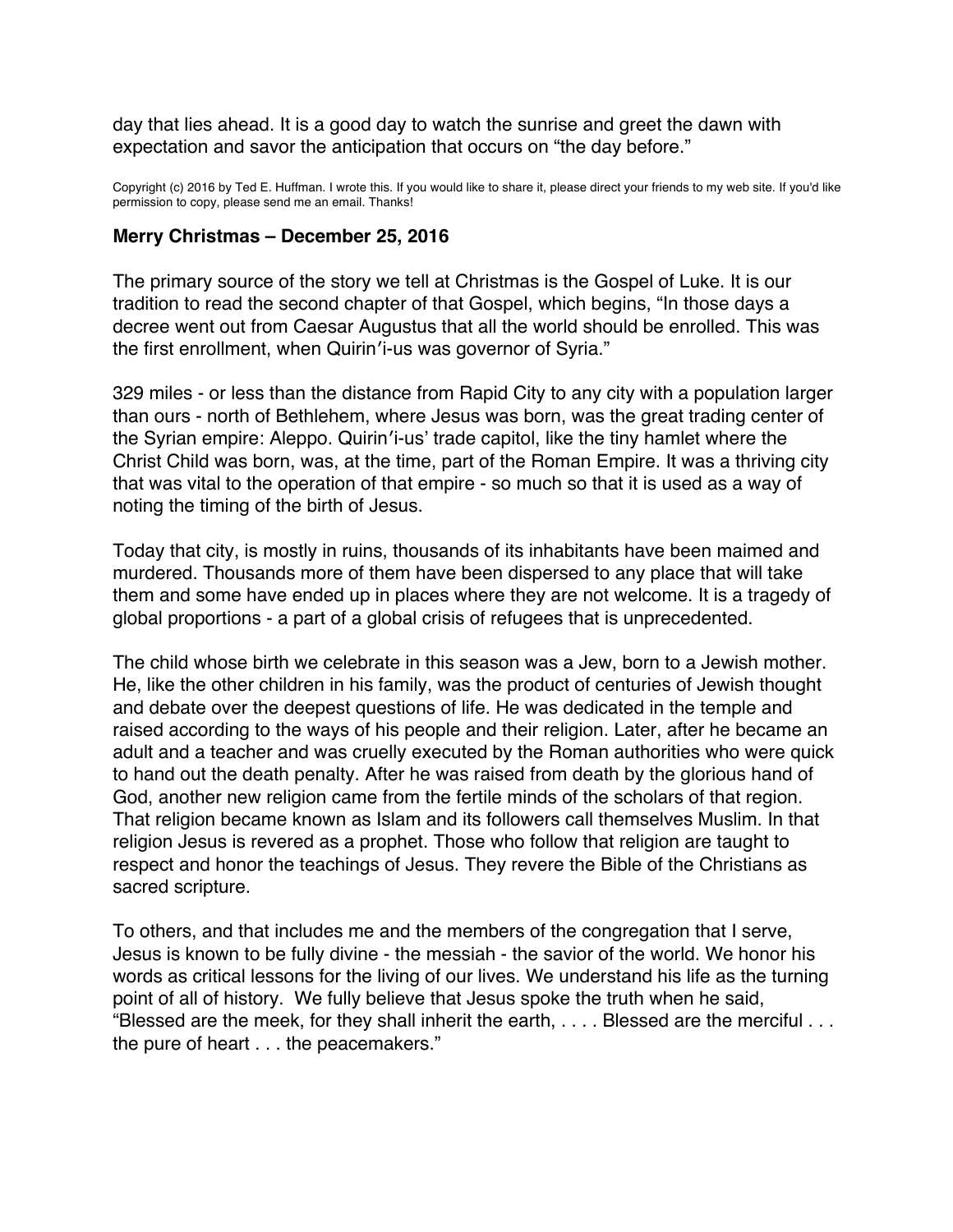There are other words of Jesus, that shape our lives as well. It was Jesus, after all, who taught us this:

"'I was hungry and you gave me food, I was thirsty and you gave me drink, I was a stranger and you welcomed me, I was naked and you clothed me, I was sick and you visited me, I was in prison and you came to me.' Then the righteous will answer him, saying, 'Lord, when did we see you hungry and feed you, or thirsty and give you drink? And when did we see you a stranger and welcome you, or naked and clothe you? And when did we see you sick or in prison and visit you?' And the King will answer them, 'Truly, I say to you, as you did it to one of the least of these my brothers, you did it to me.'"

It was Jesus who taught us in no uncertain terms the response we are called to make to those hungry, thirsty, naked, sick, and imprisoned strangers from that city in Syria who are calling out to the world for compassion. It was Jesus who taught us how to respond to strangers. Yet, few of these strangers are being welcomed by our own country fewer than by our far less populous neighbor, Canada, whose people have spent hundreds of millions of dollars to aid and support them. Blessed indeed are those people, for they are demonstrating their understanding of the teachings of Jesus.

Every Christmas I receive a few greetings that encourage us to "put the Christ back in Christmas." I am not aware that we had removed the Christ from Christmas. Our congregation and the people I serve are unapologetically Christian in a nation where we enjoy and regularly exercise the freedom to wish others a merry Christmas. It is true that there are some very silly evasions of the deeper meaning of this holiday and there are plenty of very uninspiring greeting cards and more than a few office parties that seem far distant from the true meaning of the season. But ours isn't exactly like the culture of early Christians who endured nearly three centuries of hiding in Roman catacombs before their religion became mainstream and they were allowed to practice their faith openly without fear of reprisal and persecution. We have the freedom to believe, act and proclaim our faith.

What we must remember, however, is that our actions speak far louder than our words. If we are to be serious about putting Christ into Christmas, we can do no less than celebrating his birth by demonstrating his teachings in the way we treat "the least of these my brothers." And it is our actions that will be judged by God.

The baby whose birth we celebrate today has lessons for all of us. More than a few of those lessons are difficult. They demand of us sharing and sacrifice. They invite us into communion with those who are different from us. They reject our culture of consumerism and offer the freedom of life without worrying about what we wear or what food we will eat trusting that God will provide. They are even unconcerned with the rate of our taxes: "Render unto Caesar the things that are Caesar's, and unto God the things that are God's."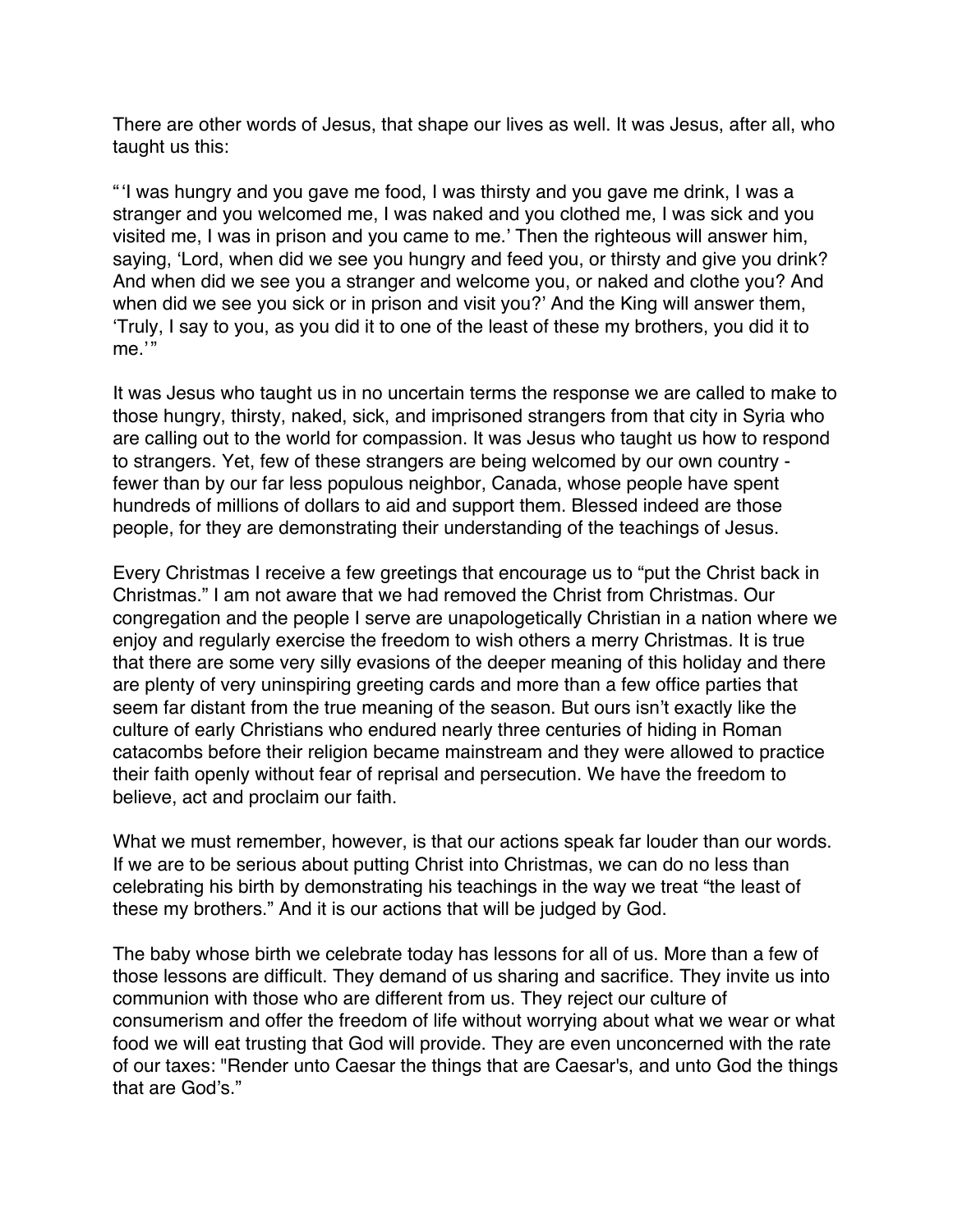## <span id="page-53-0"></span>Merry Christmas to all! May it be the season of renewed commitment to living the lessons that Jesus taught.

Copyright (c) 2016 by Ted E. Huffman. I wrote this. If you would like to share it, please direct your friends to my web site. If you'd like permission to copy, please send me an email. Thanks!

#### **On the Second Day of Christmas – December 26, 2016**

It took me a minute to figure out what was going on as I woke this morning. I was awake before my alarm and as I lay in bed, I had to orient myself. What was going on was silence. What I wasn't hearing was the wind. When I went to bed last night the wind was really whipping through our neighborhood. There were times when it was difficult to distinguish the trees and houses across the street from our home. It was a genuine northern plains blizzard. We've spent enough winters in this country to know what that means and to know how to stay comfortable in storms. We had no plans for going anywhere, which was a good thing because there was a "No travel advised" notice out for all of Pennington County.

The storm was, of course, way bigger than a single county. According to the SafeTravel USA website, Interstate 90 is closed from Sheridan, Wyoming to Chamberlain, SD. That's 450 miles of highway closed to all travel. That has a significant impact on transportation in the area. Without the Interstate, groceries are not coming into our town. Mail and package delivery grind to a halt. Plenty of other things are disrupted.

The disruption is minimized in this storm because of the timing. Today is observed as a holiday by many businesses. With Christmas landing on a Sunday, banks and government offices and a lot of businesses were planning on being closed today. There is no school, so the busses can remain parked. We had no plans of going anywhere, so spending the morning digging out and clearing our driveway is a good plan for our day.

All in all, the impact of the blizzard was a bit less than we anticipated. We may have set a record yesterday morning for the lightest attendance at a regular Sunday morning worship service in our church, but the small congregation that gathered enjoyed the intimacy of worship and a time of fellowship before we all scurried home ahead of the heaviest snowfall and before the winds picked up. The streets were a bit slippery due to freezing rain, but we had no troubles getting around. It would not have been the same story in the afternoon. By then the county had issued the "no travel" advisory and we would have cancelled the service, had we planned one. The 4 pm gathering of The Well in which I usually participate on Sundays had already been canceled, so there were no difficult decisions to be made.

So, the second day of Christmas 2016 is staring out calm and peaceful. The new snow is beautiful and now there are no tracks in the street out in front of our house. There will be no newspaper today, so our carrier gets a day off and doesn't have to be out busting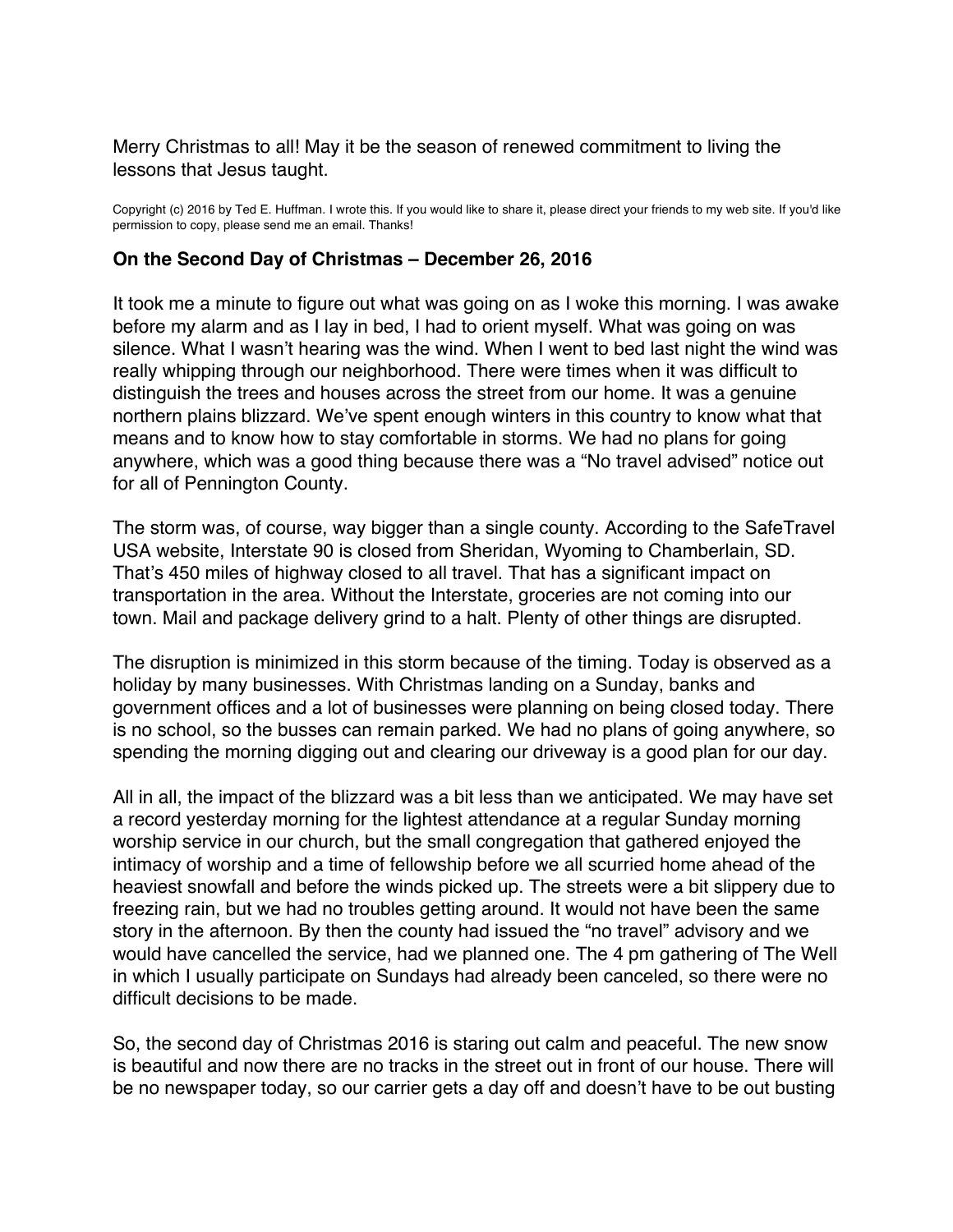drifts. I haven't heard any snowplows yet and I hope that the plow drivers get to sleep in a little bit. There is no rush to get things dug out.

For years I have found deep joy in the season of Christmas, but I find more peace after the first day has passed. Things are often a bit hectic and busy. We enjoy the celebration with big meals and exchanging presents and other activities, though our family often has chosen a different day for our big events because of the intensity of activity at the church on Christmas Eve. This year, we were home from church before noon and had the entire afternoon to nap, prepare a modest feast for two people, call family and friends and enjoy a pleasant dinner. We have been married for a long time and we think in very similar ways, so we also enjoyed a good laugh at the fact that we both chose the same gift to exchange. Our secrets in purchasing and wrapping the packages were mostly from ourselves as we completely duplicated the gift. At least we knew that the gift was something our partner wanted! Our children and grandchildren were thoughtful with their gift choices as well.

Since we will not be entertaining guests during this season, this is a good time for us to sit back, relax, and savor the blessings of Christmas. From a theological standpoint, Christmas is in some ways an easier holiday than Easter. Love being born in the form of a baby is so natural and so evident in the way our world works that one doesn't have the intellectual challenge that wrapping your head around resurrection presents. Still, the gap between what we know to be true about Christmas and the way we live our lives warrants careful reflection.

In the Western Church today is observed as the Feast of St. Stephen. It is observed on December 27 in Eastern tradition churches. Stephen was the first Christian martyr. In our corner of the church, we don't make much of St. Stephen's Day. For most folk, the day is simply a day to recover from some of the excesses of the previous day. A bit of exercise is a good response to what may have been a bit of overeating. A bit of cleaning is a good response to the clutter of unwrapping gifts. Throughout the United Kingdom the day is often referred to as Boxing Day - a day to remember the postman and other delivery personnel with a special box or package of treats. This too seems like an appropriate response after the intensity of pre-Christmas deliveries. The second day of Christmas is also a good time to tell the story of Good King Wenceslaus, who shared his meal with a poor peasant family, and the page who struggled to follow him through the winter weather until he discovered the trick of walking in the king's footsteps.

It appears that for us this morning the "rude wind's wild lament" is ceasing. Soon it will be time to bundle up and get to work on clearing the snow and getting ready for what comes next. But for now, in the predawn quiet, there are a few moments of peace.

Ahh . . .

Copyright (c) 2016 by Ted E. Huffman. I wrote this. If you would like to share it, please direct your friends to my web site. If you'd like permission to copy, please send me an email. Thanks!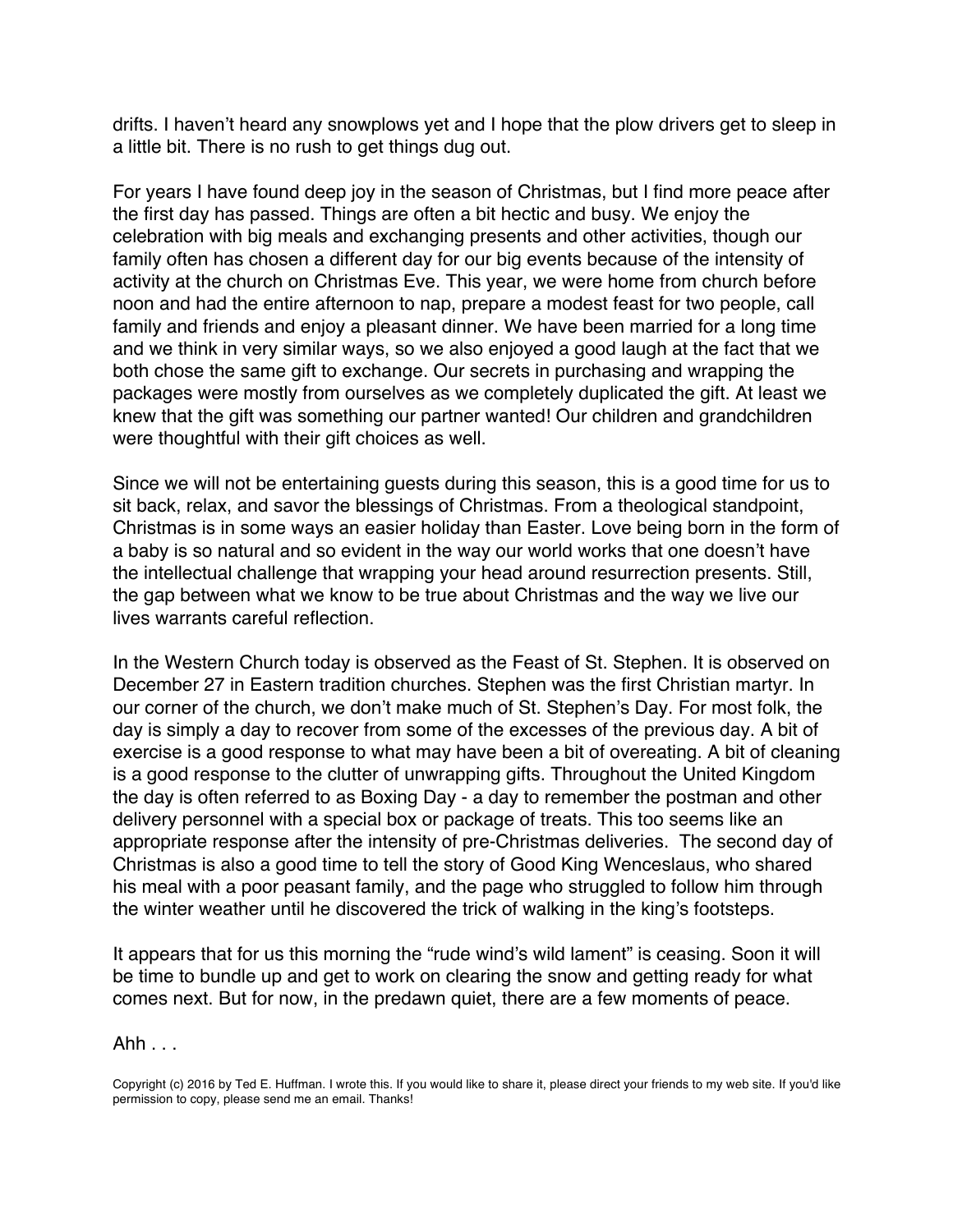# <span id="page-55-0"></span>**What's With All the Birds? – December 27, 2016**

"On the third day of Christmas my true love gave to me three French hens, two turtle doves and a partridge in a pear tree." It is what is known as a cumulative song - one in which each verse adds a new element before repeating the previous verses. Most of the time the origins of the song are assumed to be English because it was first published in England, though some have found French roots for the song as well. There are similar songs that have appeared in Scotland and the Faroe Islands as well. In most of the versions it leaves us with the question, "What is with all of the birds, anyway?"

Modern versions of the song don't have birds for all the gifts. Unless you want to make obscure references to explain maids a-milking, ladies dancing, lords a-leaping, pipers piping and drummers drumming. The possibility that five golden rings might be a reference to ring-necked pheasants seems a bit less obscure. But how many people think of magpies when singing "maids a-milking" or the courting behaviors of lapwings when singing "ladies dancing?"

I've heard reports that the song is really a device for teaching basic Christian principles: three French hens represent the holy trinity; four calling birds are the four gospels; ten lords a-leaping are the ten commandments, etc. There is little real evidence to support this theory and it is likely that the extent to which the meanings are associated with the song has to do with interpretations that were later laid upon the song than with original intents of those who created the song.

There is also a theory that the song is evidence if the persistence of non-Christian traditions and ideas that persist after Christianity has become mainstream. There is a bit more evidence of this. After all the reason for 12 days in the Christmas season may come from the adaptation of a pre-existing holiday. Long before Christians came to the British Isles, ancient Celts observed twelve days of Yule. There are other holiday songs with counting to twelve that come from similar times and places: Jolly Old Hawk and The Dilly Song, which we sing as "Green Grow the Rushes-O."

I'm certainly no music ethnologist and I am not even interested to do the work of researching the origins of a song that first appeared in printed form in the 19th century. Quite frankly, I'm not even sure of the "official" order of the gifts presented. I've heard the song with differing orders for the later gifts.

What interests me is that the song is one of the remnants of the celebration of Christmas stretched out throughout a season rather than being a single day. The digital calendar programmed into the datebook function of my computer shows December 25 as Christmas Day and December 26 as "Christmas observed" for 2016, suggesting that even Christmas is subject to the rather recent tradition of relegating all holidays to Monday. I prefer the practice of celebrating Christmas on December 25 regardless of which day of the week it lands, but there were some, even some in the church I serve,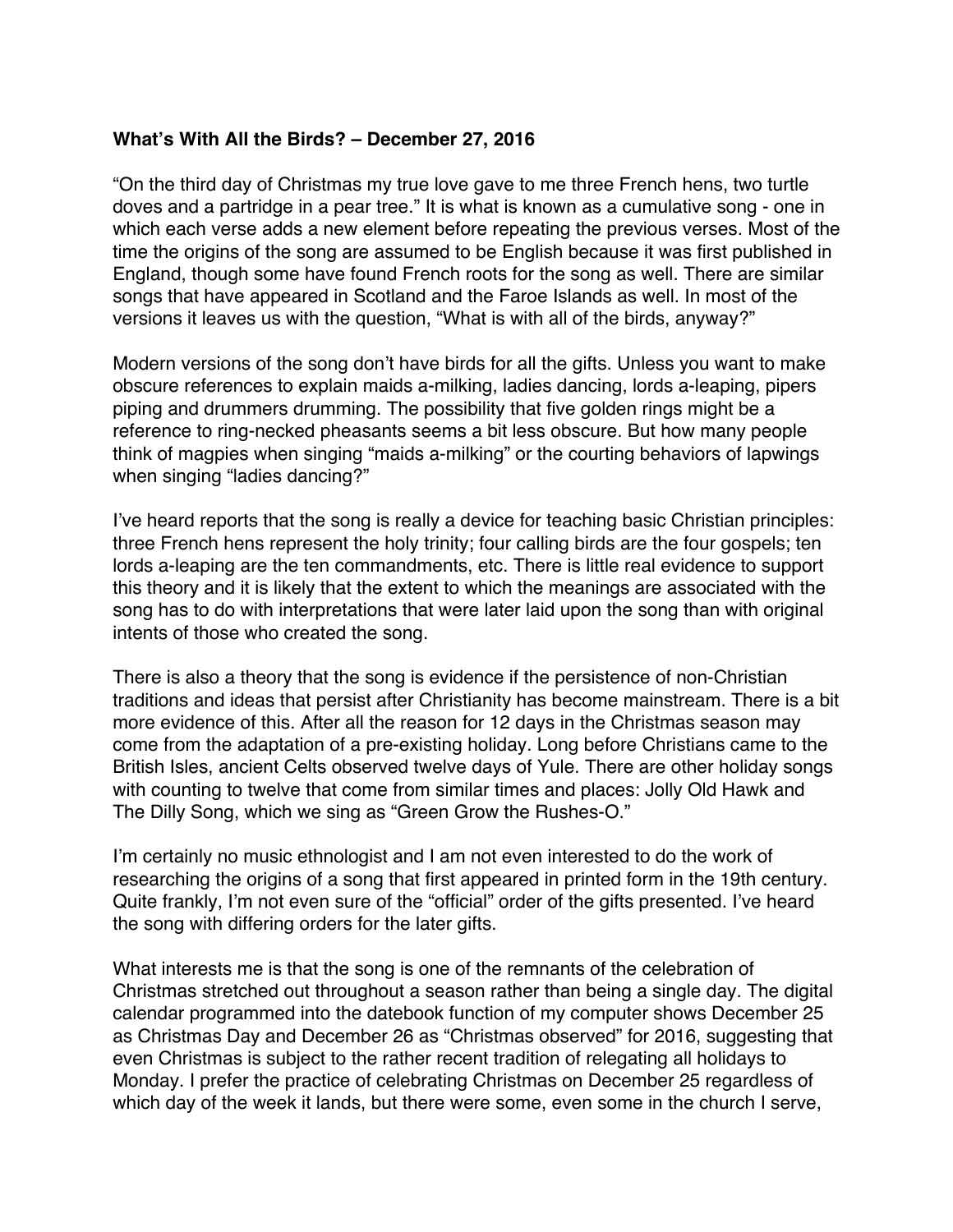who asked me, "Are you going to have church on Christmas day?" the answer, of course is "Yes, we have worship on every Sunday." The weather was a factor in church attendance, but the separation of Christmas from worship never occurred to me. And, for the record, next year when Christmas Day is a Monday, we will have morning worship and two evening Christmas Eve services on December 24. I'm old enough that I've been through this before.

I do, however, find it challenging to really observe 12 days of Christmas as a continuous holiday. This year I have a funeral to plan and conduct. That is not an infrequent occurrence in a congregation of our size. There is a newsletter to produce and mail. We have worship bulletins to prepare for January 1 worship. There are end of the years finances to be settled. The annual reports and annual meeting of the congregation loom as January events that require a lot of preparation. The list goes on and on. In our home, we will be leaving our Christmas tree up at least until January 6 and we likely will not take it down until the 9th this year. In our tradition, we observe Epiphany on the Sunday between January 2 and 8, even though the actual day of Epiphany is January 6. That means that our observance is as late as it can get this year because January 1 falls on a Sunday. That will line up fine with our home holiday decorations because we were rather late in getting our tree up, so it will remain fresh. At the church, I'm not so sure. It is likely that a crew will be assembled to take down the tree on January 7. Waiting any longer might make it difficult to recruit workers for the rather large task of taking down the big sanctuary tree.

I know from experience, however, that in the secular marketing world, Christmas is already over. The only sings of Christmas in retail stores will be the bargain discount tables that were hastily filled as Christmas stock was removed from the shelves to make room for Valentine's Day candies. You won't be hearing Christmas Carols on the sound systems in the stores now that December 25 has passed. After all, they've been playing Christmas songs since Thanksgiving and the employees are getting tired of them. I know from experience that the same people who complain about singing Advent Carols and wonder why we don't start singing Christmas Carols sooner are the ones who will wonder why we're still singing Christmas carols after Christmas day. The idea of Christmas as a season that comes only at the end of four full weeks of Advent preparation is not particularly popular.

So have a happy third day of Christmas. There are still more Christmas days to come. As to the French hens, I'm probably not giving any birds as gifts this year.

Copyright (c) 2016 by Ted E. Huffman. I wrote this. If you would like to share it, please direct your friends to my web site. If you'd like permission to copy, please send me an email. Thanks!

## **A Tragedy in Our City – December 28, 2016**

On December 19, our city council passed its annual Human Services Subsidy Fund Allocations. There was debate on the floor of the City Council about only one of the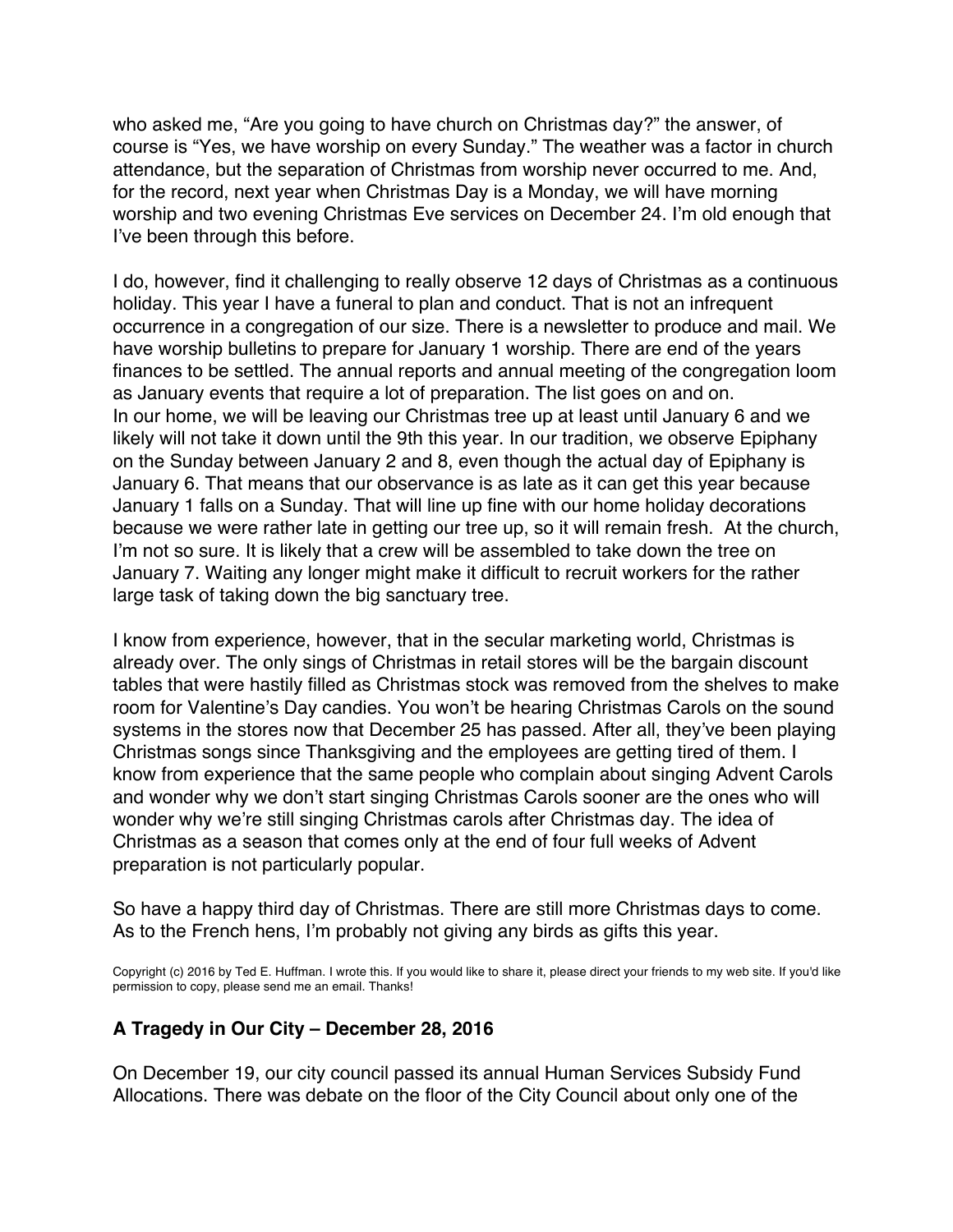<span id="page-57-0"></span>items in the allocations - the fact that the Front Porch Coalition, which had received allocations in previous years was not on the list of agencies to receive funding in 2017.

Our City Council Meetings are recorded and available for the public to watch. I watched the debate after the meeting and tried to listen carefully to the positions of various council members.

The discussion of the item reflected a basic reality: The city has limited funds and there are always requests for more funding than the amount of funds available. Decisions need to be made every year about whether and how much to fund the agencies that apply. On the other hand, the subsidy for the 211 help line was doubled in the bill that passed. Other agencies were completely left out of the funding list. The Council clearly decided to change its priorities for funding. Unfortunately, however, the bill and debate also reflected some misunderstandings on the part of city council members. The proposal was brought to the Council without recommendation.

I know that there is little to no chance of changing the thinking of the members of the Council, but I am concerned about some of the mistaken assumptions behind the change.

For example, it was noted that the number of people affected by suicide in our community is lower than other issues confronting our community. The error with that thinking is that it is based in the practice of counting bodies. If you only count the number of people who die, you simply fail to count the number of people who are affected. Every suicide affects dozens of people. Furthermore, other issues such as homelessness, chronic mental illness and addiction are directly related to suicide - you cannot separate them into different categories.

Councilman Richie Nordstrom noted that he had visited with the Front Porch Coalition and that the Coalition had not taken his advice. I wish he could see his paternalism. His attitude that he wants to fund only agencies that he can control defies the way cities operate. The Front Porch Coalition is an independent non-profit agency that operates in our community precisely because the city's official government has no services for those who have experienced suicide in their families. The City Council is not involved in suicide prevention in any way. The Coalition is a way for the city to partner with others in our community, not a way for the city to direct the efforts of its citizens.

It was also noted that some of the volunteers who serve on the LOSS (Local Outreach to Survivors of Suicide) Team are tired. This may be true, but it seems hard to argue that a team of nine persons with seven in training, for a total of 16 people who maintain the ability to dispatch a team of two or more people 24 hours a day, seven days a week are tired. There is a lot of energy involved in the process of maintaining the LOSS team that has been named by national leaders as "the nation'smost fully integrated with law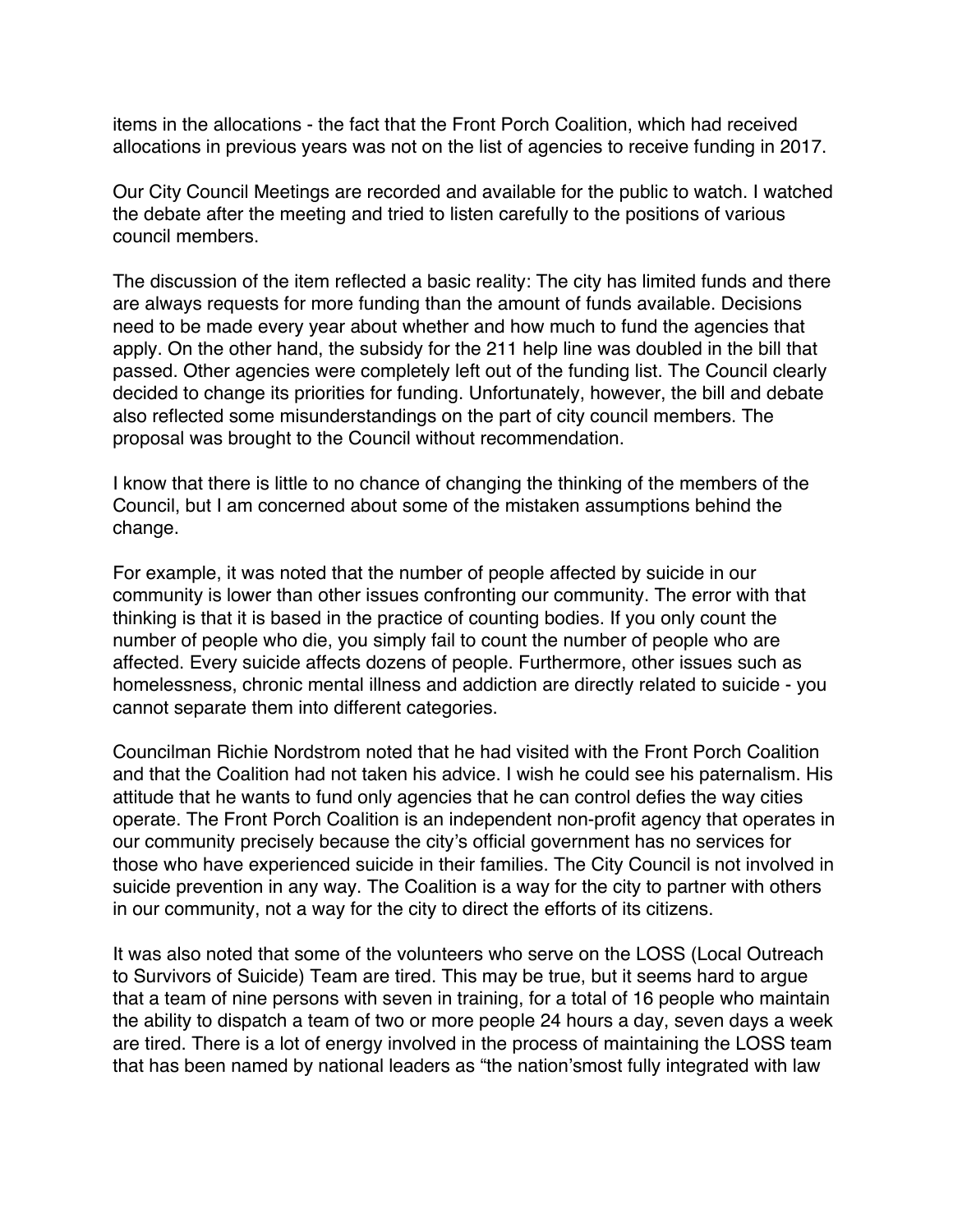enforcement team." Tired, however isn't the reason I cringe when I receive a call in the middle of the night. It is the knowledge that some family has been struck by a tragedy.

Another huge misunderstanding that was perpetrated by the Council debate was the statement that response after a suicide is not prevention. Statistics show that a survivor (one who has lost a loved one to suicide) is at more than double the risk of dying by suicide if they do not receive proper support. When a quick response is made following a suicide, those rates can be significantly lower. In Suicide Prevention, the phrase is "postvention is prevention." What we do after a suicide has a direct impact on the number of people. Furthermore, the Front Porch Coalition is the community's primary source of prevention education, offering ASIST training, Safe Talk training, hosting workshops as a part of Freshman Impact, and providing speakers for groups across the city. There is absolutely no agency in our community that even comes close to the work that the Front Porch Coalition does.

As has been true in other debates, there are members of the City Council who fail to distinguish between investment and expense. There is absolutely no question that the LOSS team saves the city tens of thousands of dollars each year in decreased law enforcement costs. Preventing one suicide saves the city more than the \$3,000 the city invested in the Coalition in 2016. Having a team respond to a suicide saves time for city police and allows them to focus on their other responsibilities. Saying the City can't afford to participate is the failure to see how much more it costs for the city not to participate.

One council member seemed to think that churches are already providing adequate suicide prevention services to the community. That member seems to forget that it was churches who were primary partners in forming the Front Porch Coalition.

I could argue for hours about what I see to be a major error in judgment on the part of the Council, but there is another point that seems to me to be more important.

The Front Porch Coalition is a group of agencies and individuals in our community who have decided to bring the discussion of mental illness and suicide out into the public. We are aware of the stigma attached to the discussion of suicide, but we know that open discussion and coordinated action can make a difference. We have decided to band together - to form a coalition to work together for suicide prevention. By working together, we have formed one of the nation's most effective LOSS teams. We are providing suicide awareness and prevention education of the highest quality in our city.

We won't cease our work because of the loss of city funding. We'll make up that loss through more fund-raising events.

It is a tragedy that the city has chosen to say that it doesn't want to belong to the coalition.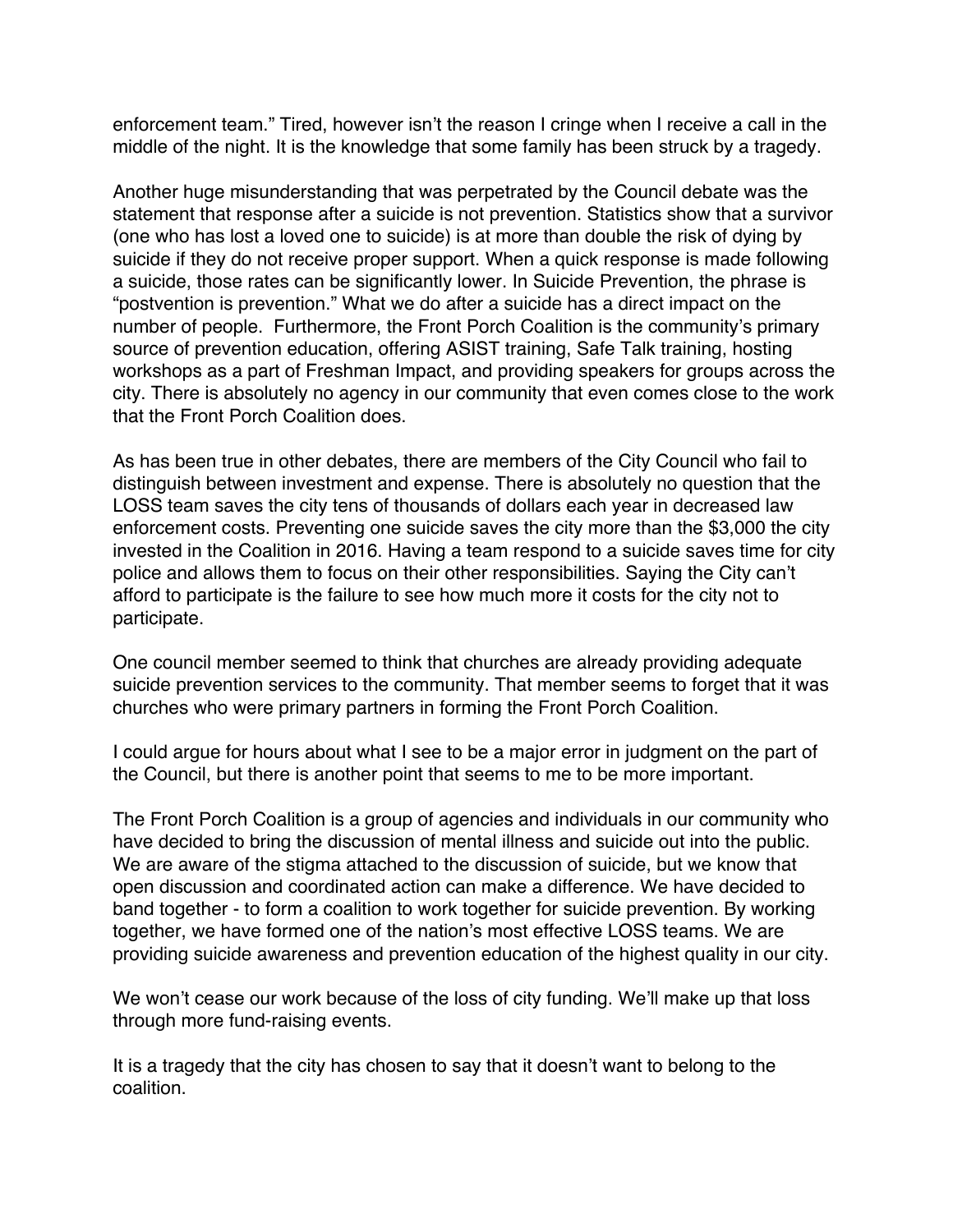<span id="page-59-0"></span>Copyright (c) 2016 by Ted E. Huffman. I wrote this. If you would like to share it, please direct your friends to my web site. If you'd like permission to copy, please send me an email. Thanks!

## **We Won't Be Going Back – December 29, 2016**

I've been reading Joseph Campbell's "The Hero with a Thousand Faces," lately. I know, I should have read that book when I was in college. I have owned it for some time, and I have referred to at a lot of times. It was easy to read short sections of the book and even extract quotes and concepts for other writing that I have done over the years. The book has a very clear table of contents and is thoroughly researched with an excellent bibliography and footnotes. I knew the basic flow and concepts of the book before I started reading it word for word, cover to cover. The result, I admit, is that reading the book is a bit of a "slog." It is quite a bit more boring to read than would have been the case had I not familiarized myself with its concepts before getting around to reading it.

I'll write a review of the book in my books section on this website when I finish reading it, and I don't intend to do book reviews in my journal, but one of my arguments with the book so far (at about 2/3 of the way through it) is that the push to discover commonalities in the wide variety of stories and mythologies discussed is so intense that the book lacks any specificity about the distinctions between religions and cultural beliefs. A basic assignment of teachers seeking to enable critical thinking is "compare and contrast." Campbell got the "compare" down superbly in the book. He would have to write another volume entirely to approach the "contrast" part of the assignment. The result is that people whose core beliefs rest with one of the specific religions discussed feel that their faith has been slighted by Campbell. They approach their faith in terms of its uniqueness and what distinguishes it from other faiths. Campbell is looking for similarities and asserts that all faiths are telling the same story.

One of the areas where Campbell fails to understand the different stories by trying to make them all the same is a significant difference in the view of the nature of time. Another well-published author on the subject of mythology, Devdutt Pattanaik, focused on the fundamental differences between eastern and western thought in a TED talk a few years ago. He asserted that it makes a big difference whether you believe that history is a one-way street or that it is a loop that repeats itself. If death is a singular experience, one must achieve what one can in this life. If it is an oft-repeated experience, what is not achieved this time around can be done in another life. I'm grossly simplifying Pattanaik's argument here, but the distinction is important in understanding the world view of others. By asserting that there are distinctions between world views, Pattanaik offers a depth of understanding that is absent in Campbell's book. To be fair, I haven't finished the book and perhaps I will be surprised by its ending.

All of this is to provide a bit of background for a bit of political commentary that has been going through my head since the recent US presidential election. I'm not an accomplished political analyst, and I am not capable of explaining the results of the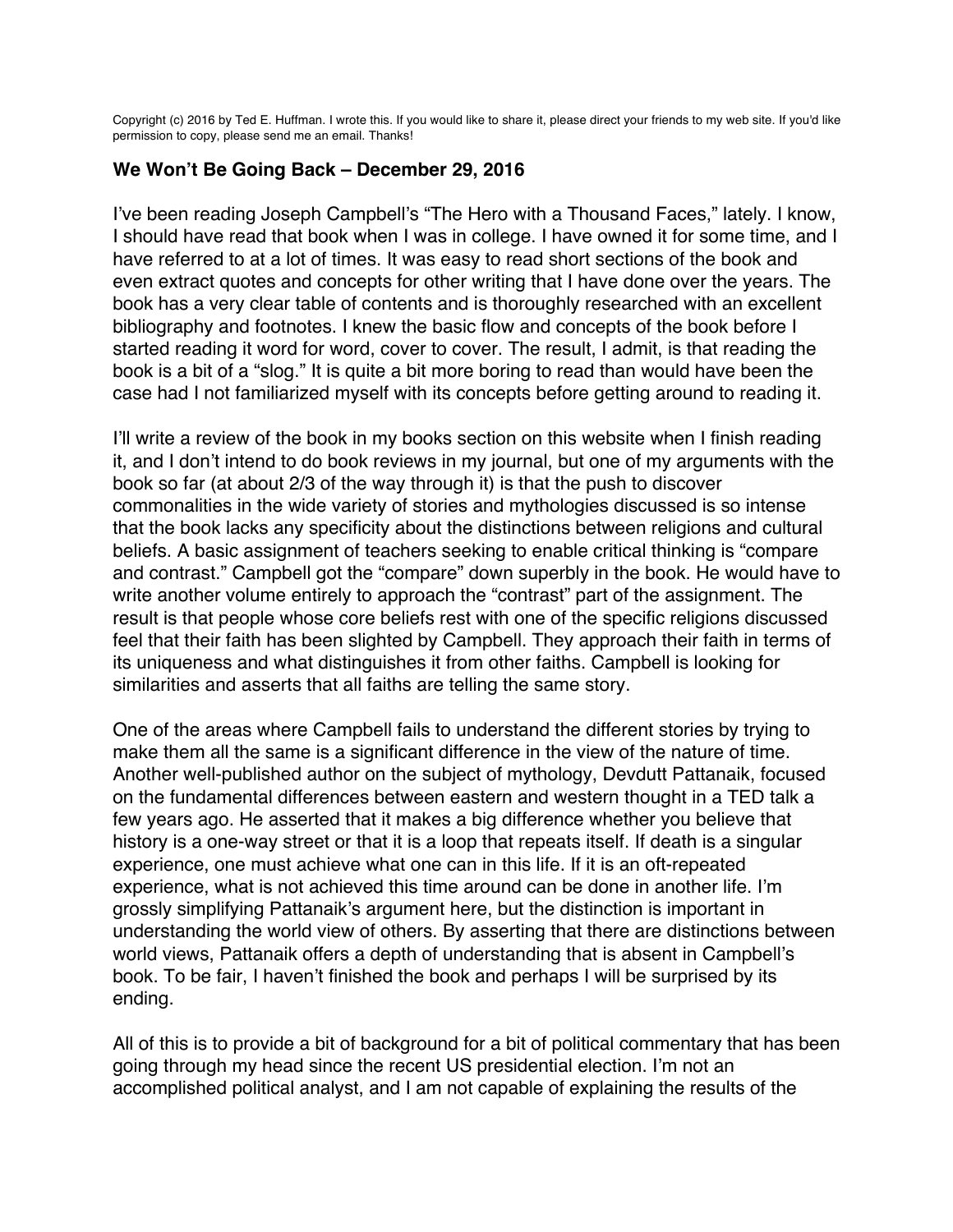election, but there are many voters who have a kind of nostalgia for the past that I don't share. The campaign slogan "Make America Great Again," is based on the assumption that somehow our country is not at present as great as once was the case. Several commentators and pundits have concluded that the desire of at least some of the voters is for a return of the 1950's when our country was experiencing a post-war baby boom, a growing economy, an expanding middle class and had a sense of increasing opportunity for workers. While other commentators have observed some of the problems of the 1950's such as embedded racism, deep set sexism and huge inequalities, I am not particularly interested in arguing whether the 1950's were greater than the 2010's for our country. The argument, it seems to me, is pointless.

No amount of votes and no map of red and blue states can change the fact that it is impossible for a nation to go backwards in history.

Just read the headlines in today's paper. Debbie Reynolds died yesterday at age 84. According to her son, Todd Fisher, she suffered a stroke while discussing funeral plans for her daughter, Carrie Fisher, who had died the pervious day after suffering a heart attack during a flight to Los Angeles last Friday.

Like the people whose funerals at which I officiate, the death is real. Debbie Reynolds is not coming back. If you want to reprise "Singin' in the Rain" you're going to have to do it with another actress. If the 1952 musical with Debbie Reynolds and Gene Kelly is your idea of the moment when America was great, there is no way to make it happen. The world has moved on. Furthermore, I'm not a movie buff, but even I know that Singin' in the Rain was a nostalgia movie harkening back to the "good old days" of movie making in the 1920's.

Because we are deeply aware of the losses that come with the passage of time, our lives are compounded with grief upon grief. Like the family of Carrie Fisher and Debbie Reynolds, we are not allowed to have a singe grief at a time, but our hearts are broken by many losses. We can wish for a time before we had experienced such grief, but such a wish will not change reality. In fact when grief gets hung up it can develop into a severe and debilitating mental illness that requires careful professional treatment.

History is a one-way street. There is no going back. I, for one, am grateful for that simple fact, if for no other reason that when I finish Campbell's book, I have no plans to ever read it cover to cover again. I'll be glad to put that one behind me.

Copyright (c) 2016 by Ted E. Huffman. I wrote this. If you would like to share it, please direct your friends to my web site. If you'd like permission to copy, please send me an email. Thanks!

#### **Pondering the Shepherds – December 30, 2016**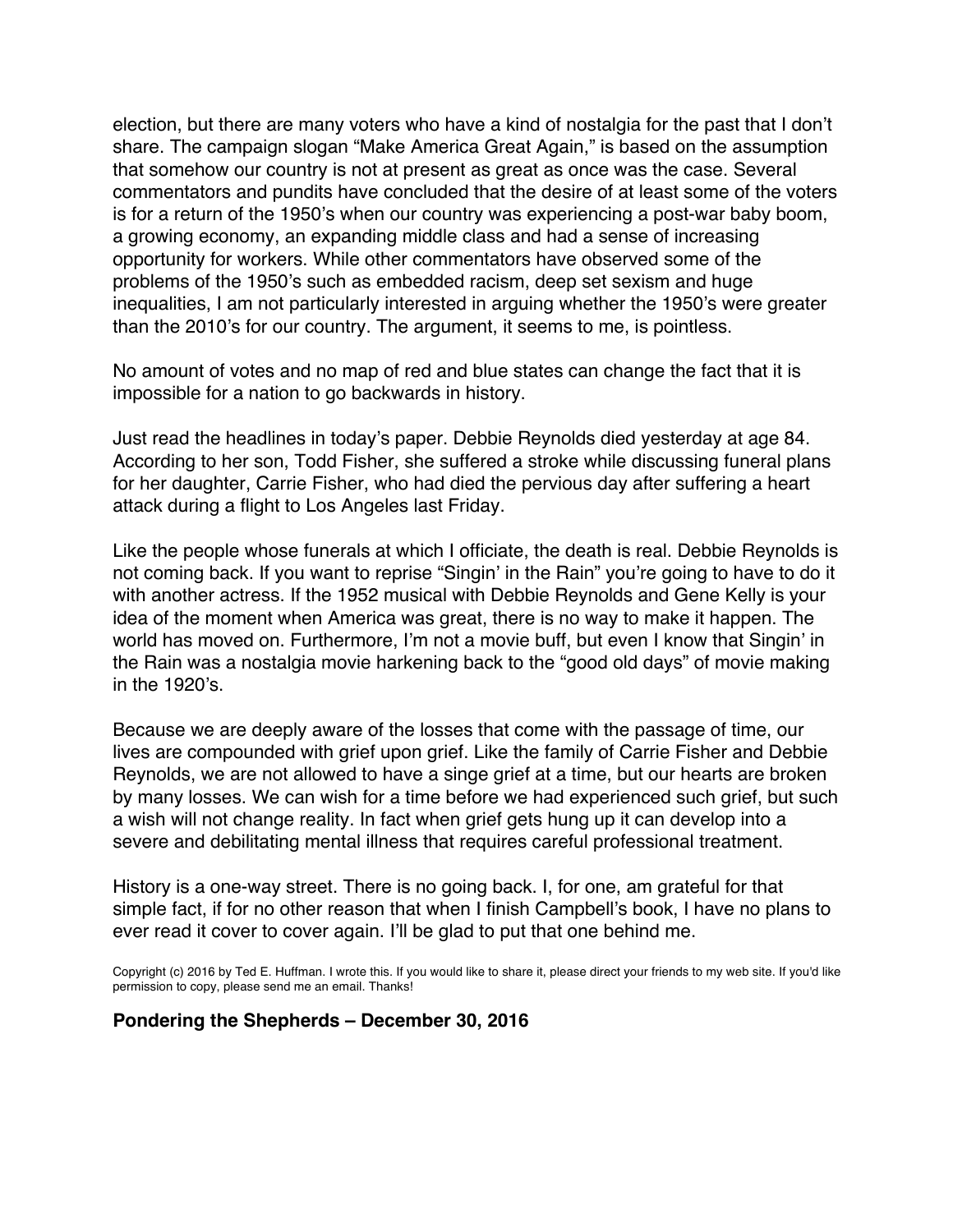<span id="page-61-0"></span>Only one of the four gospels, Luke, reports of the appearance of angels to shepherds. It is told in a couple of paragraphs in the midst of a consistently brief narrative of the birth of the Christ child:

"And in that region, there were shepherds out in the field, keeping watch over their flock by night. And an angel of the Lord appeared to them, and the glory of the Lord shone around them, and they were filled with fear. And the angel said to them, 'Be not afraid; for behold, I bring you good news of a great joy which will come to all the people; for to you is born this day in the city of David a Savior, who is Christ the Lord. And this will be a sign for you: you will find a babe wrapped in swaddling cloths and lying in a manger.' And suddenly there was with the angel a multitude of the heavenly host praising God and saying, 'Glory to God in the highest, and on earth peace among men with whom he is pleased!'"

The Gospel goes on to tell of the shepherds going to Bethlehem and finding Mary, Joseph and the baby lying in the manger. It also reports that when the shepherds reported what had happened to them, "All who heard it wondered at what the shepherds told them."

It is a very curious encounter.

One assumes that this was a once-in-a-lifetime event, that the shepherds had no prior experiences that helped them to understand what was happening to them. Their usual routines were dramatically interrupted. Then after all of that heavenly glory, which had filled them with fear what they discovered was a baby lying in a manger - a rather humble and common set of circumstances.

Babies are nice. They are fascinating. Looking at a baby can fill one with awe that is beyond the power of language to express. They are also very common. In 2013, UNICEF estimated that an average of 353,000 babies are born each day around the world. Of course, world population is much greater than it was in the time of Jesus' birth, so the birth of a child would have been much less common. Still, it was an everyday occurrence.

Thinking of the Gospel story, I can't help but wonder if the Shepherds had any idea what the angel meant when announcing "a Savior, who is Christ the Lord." Assuming that the shepherds were Jewish, which seems likely, they would have had some familiarity with the prophetic statements concerning a messiah. They might even have heard rabbis extolling a vision of the coming of someone who would restore Israel to its place of world prominence and liberate them from the oppressive powers of the Roman empire that was a constant drain on the local economy and resulted in significant suffering and premature death for many common people.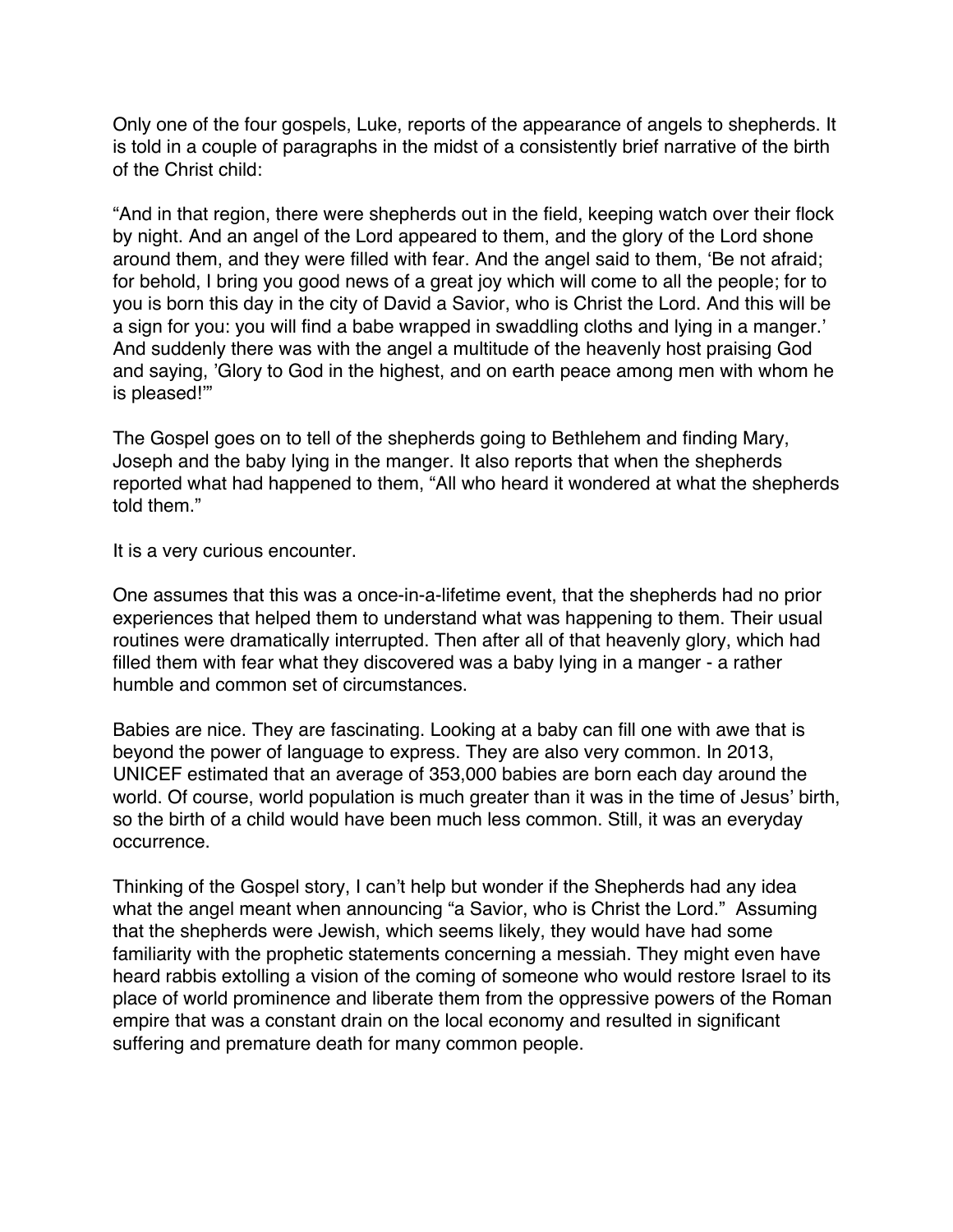The lot of shepherds, however, probably wasn't that much different under Roman imperial rule than it had been in the times of the Israeli monarchy. The shepherds probably knew the stories of King David, who started out his life as a simple shepherd boy, but who was chosen and anointed to become king of the people. they probably knew stories of Solomon, son of David, who amassed a huge fortune and lived a life of luxury in the midst of the people. But they probably knew that even if there were to be a huge political upheaval, the lot of shepherds was likely to remain a very humble life indeed.

From what evils do you think the shepherds felt they needed to be saved? What would a savior mean in their lives? Higher wages? Personal security? Better health? More food? Before their encounter with the angel, what do you think they were praying for in their lives? After seeing the baby in the manger, how were their lives different?

One thing, of course, is obvious. They had a story to tell, not that many people would believe what had happened to them. It would be three decades before Jesus called disciples from the ranks of a generation younger than the original shepherds. And there is no specific record of Jesus calling a shepherd to be a disciple anyway. It would be nearly a century before the story of the encounter between the angel and the shepherds would become a part of Luke's gospel. It would be three centuries before the religion that arose in the wake of the life, death, and resurrection of Jesus to become mainstream in the region. The descendants of the shepherds who eventually became Christian might not even have known their personal relationship to those shepherds.

Angel song and a baby in the manger might have remained the high point, but still a mystery, to the shepherds for all their lives.

For those of us who ponder the lot of the shepherds these millennia later, it is worthwhile to ponder our own lot. Do we believe in a savior of the world? If so what would salvation look like? Political change? World peace? A change in the gap between the rich and the poor of the world? Food enough for all? Healthcare for all babies born? How do we imagine salvation? For what do we pray?

And there is an even more perplexing question. Would we recognize the savior of the world even if angels sang the song and we were allowed to see the tiny baby? Or would we simply tell a lot of stories that left those who heard them wondering?

Christmas is a season of pondering questions, most of which are rhetorical. I don't know the answers, but it still seems meaningful to ponder the questions.

This season of our lives seems to be notably dark, with many people expressing a sense of hopelessness that I have not previously witnessed in my time as a minister. The timing seems right for us to pray for a savior.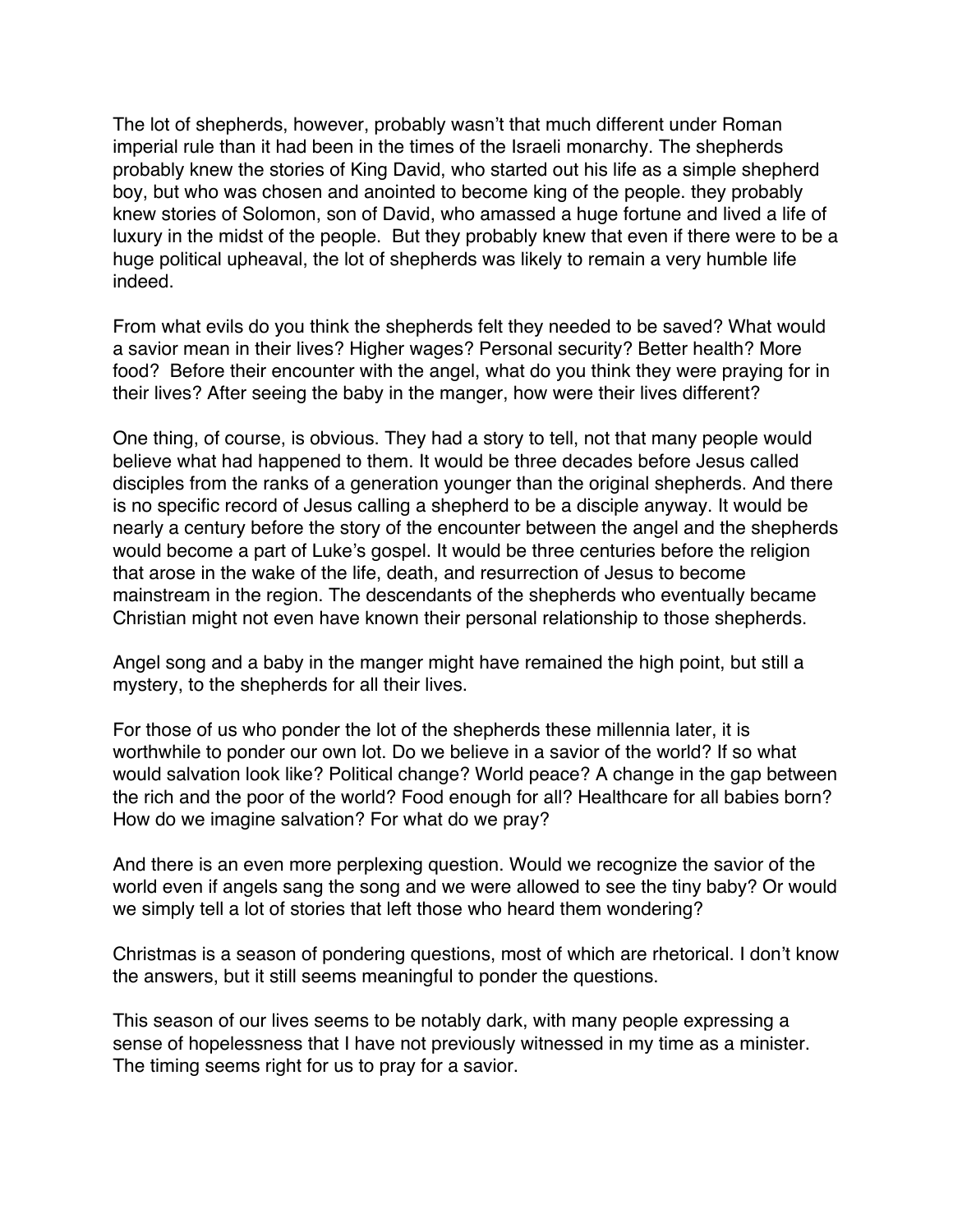<span id="page-63-0"></span>Like those shepherds of old, however, we aren't sure what we are praying for.

Copyright (c) 2016 by Ted E. Huffman. I wrote this. If you would like to share it, please direct your friends to my web site. If you'd like permission to copy, please send me an email. Thanks!

#### **Believe in the Impossible – December 31, 2016**

I was in the third grade when President John F. Kennedy announced before a joint session of Congress the goal of sending an American safely to the Moon and back before the end of the decade. I had just completed my sophomore year in high school (grade 10) when Neil Armstrong stepped onto the surface of the moon. He and Buzz Aldrin not only arrived in the lander Eagle but returned to the earth safely. I connect these events with my own personal life because I attended elementary school in the era of believing in the impossible. The goal set by the president wasn't, of course, impossible. It just seemed that way to many people at the time that it was set.

I grew up in an atmosphere of believing that things that had previously been declared impossible could be achieved. I grew up with parents who were both pilots. I can't remember my first ride in an airplane, but it took place when I was a tiny infant. But I knew well the history of aviation. We had a book in our home that reported that in 1895 Lord Kelvin declared that heavier-than-air flying machines were impossible. In October of 1903, the prevailing opinion of expert aerodynamicists was that it would take 10 million years for humans to build an airplane that would fly. They were wrong. Two months later, on December 17, 1903, Orville Wright piloted the first airplane. It flew 120 feet. I have a picture of that flight hanging on the wall of my library. The plane is maybe three feet off the ground in that picture. By the time I was born, my father was routinely flying at altitudes up to 12,000 feet at speeds of over 150 mph. That kind of low and slow flying seems ancient today. We hop on jet airliners that transport hundreds of people at a time and fly from continent to continent in less than a day. In fact, before I was born, on Tuesday, October 14, 1947, Chuck Yeager flew faster than the speed of sound in the Bell X-1. Today the term supersonic is old hat. Now engineers are talking about hypersonic flight. At Mach 20, an aircraft will go from New York to Long Beach in less than 12 minutes. Engineers have achieved fully controlled, aerodynamic flight at Mach 20 in unmanned vehicles.

Believing in the impossible is more than an option for those of us who live in these times. Believing in the impossible is how our future is unfolding. It isn't just in the fields of science and engineering where believing in the impossible is helping human beings to move into our future. A few examples from the year ending today serve to illustrate.

I first heard of Teresita Gaviria in 2013. She had started a protest in front of a church in Columbia. The first event drew five mothers who had lost children in the 50-year war in Columbia. They began to gather every week. Soon there were hundreds. Then they went to prisons to speak with fighters. They lobbied the government to begin peace